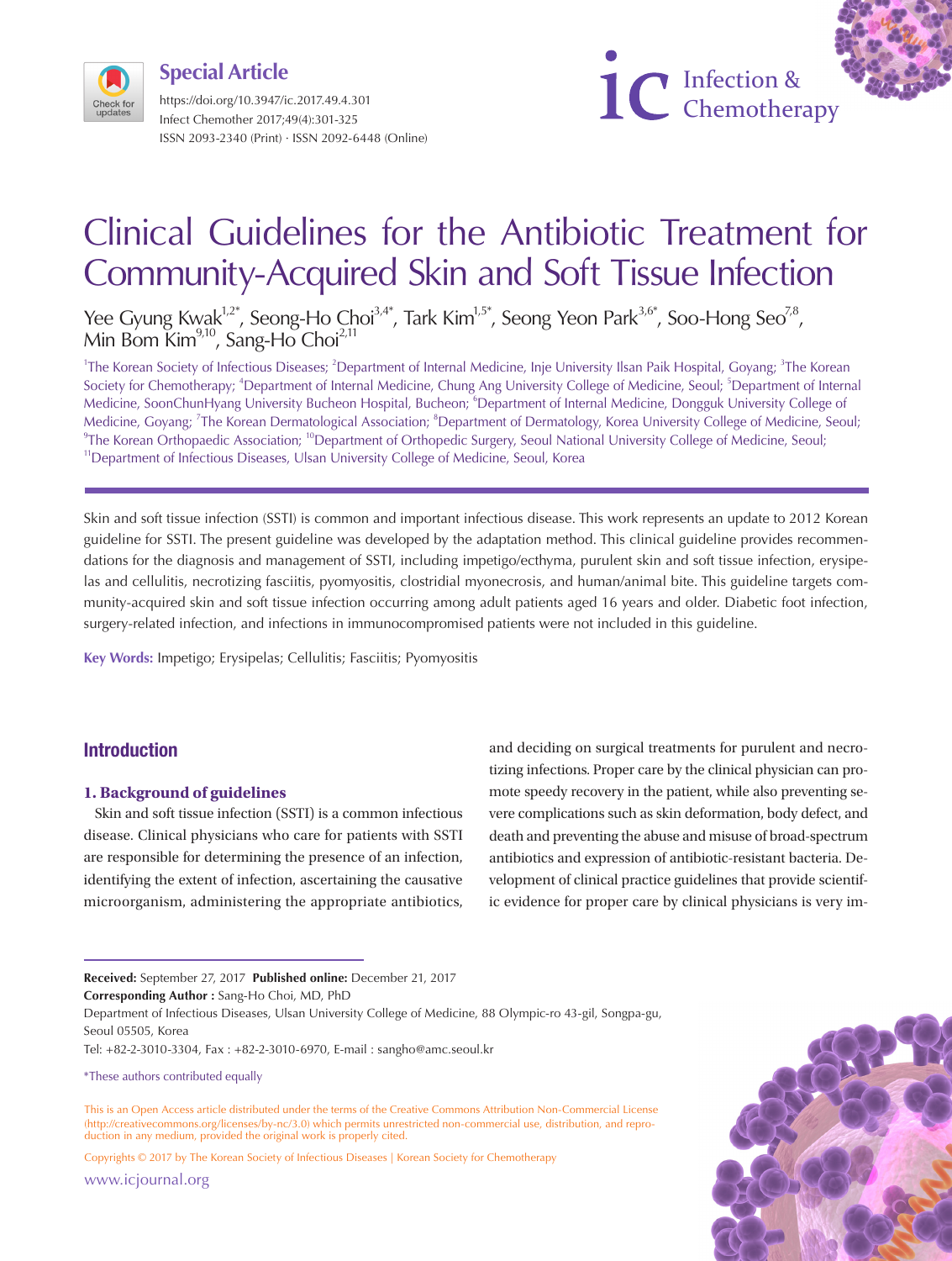portant. Up to now, various practice guidelines for SSTIs have been developed by numerous academic societies outside of Korea. In 2012, a practice guideline was developed by the Korean Society of Infectious Diseases (KSID) and Korean Society for Chemotherapy (KSC). Revision of domestic guidelines for Korea was under consideration due to the accumulation of new data and knowledge and epidemiological changes in the causative microorganisms. We developed the present guideline with support from the Korea Centers for Disease Control and Prevention in the effort to inhibit expression of antibiotic-resistant bacteria through the proper use of antibiotics.

# **2. Target groups and diseases excluded in the guidelines**

This guideline targets community-acquired SSTI occurring among adult patients aged 16 years and older. The following infections were excluded from the guideline: infections in immunosuppressed patients, such as patients who have recently undergone anticancer therapy, those currently taking immunosuppressants, and recipients of organ or bone marrow transplantation; surgery-related infection; and diabetic foot infection.

# **3. Recommended target groups for use of the guidelines**

This guideline is intended for general practitioners, residents, and specialists responsible for inpatient, outpatient, and emergency room care in medical institutions of various sizes, including primary care institutions. The guideline was prepared so that it can be easily understood and referenced the user.

### **4. Revision of the guidelines**

This guideline was prepared based on scientific articles published at the time of development. If new diagnostic and/or treatment methods are subsequently developed or important epidemiological changes in the causative microorganisms are found, revision of the guideline may be considered. Considering the rate of epidemiological changes in bacteria and the possible introduction of new antibiotics in Korea, it is expected that revision of this guideline may be needed in 4 to 5 years.

| <b>Recommendations</b>                                                                                                                                                                                                                                                                                                  | Recommendation<br>level | Evidence<br>level |  |  |
|-------------------------------------------------------------------------------------------------------------------------------------------------------------------------------------------------------------------------------------------------------------------------------------------------------------------------|-------------------------|-------------------|--|--|
| KQ 1. What are the appropriate diagnoses and treatments for impetigo and ecthyma?                                                                                                                                                                                                                                       |                         |                   |  |  |
| 1-1. Gram staining and bacterial culture testing are recommended for pus or exudate from<br>lesion(s). However, typical cases can be treated without testing.                                                                                                                                                           | Strong                  | Moderate          |  |  |
| 1-2. Impetigo can be treated with oral antibiotics or antibiotic ointment. In cases of numerous<br>lesions or in outbreaks of poststreptococal glomerulonephritis due to specific Streptococ-<br>cus pyogenes transmission, use of oral antibiotics is recommended. Ecthyma should be<br>treated with oral antibiotics. | <b>Strong</b>           | Moderate          |  |  |
| 1-3. For oral antibiotic therapy, amoxicillin/clavulanate, first-generation cephalosporins, or<br>clindamycin are recommended. For topical antibiotic therapy with ointment, mupirocin,<br>fusidic acid, or retapamulin are recommended.                                                                                | Strong                  | High              |  |  |
| 1-4. If methicillin-resistant Staphylococcus aureus (MRSA) is suspected or confirmed, doxycy-<br>cline, clindamycin, or trimethoprim/sulfamethoxazole are recommended for oral antibi-<br>otic therapy.                                                                                                                 | Strong                  | Moderate          |  |  |
| 1-5. Oral antibiotics should be used for 7 days and antibiotic ointment should be applied<br>twice a day for 5 days.                                                                                                                                                                                                    | <b>Strong</b>           | High              |  |  |
| KQ 2. What tests are needed for purulent SSTI?                                                                                                                                                                                                                                                                          |                         |                   |  |  |
| 2-1. Gram staining and bacterial culture testing on pus samples from purulent SSTI are<br>recommended. However, typical cases may be treated without testing.                                                                                                                                                           | <b>Strong</b>           | Moderate          |  |  |
| KQ 3. What is the appropriate treatment for purulent SSTI?                                                                                                                                                                                                                                                              |                         |                   |  |  |
| 3-1. Purulent SSTI can be treated by incision and drainage.                                                                                                                                                                                                                                                             | Strong                  | High              |  |  |

# **Summary of Recommendations**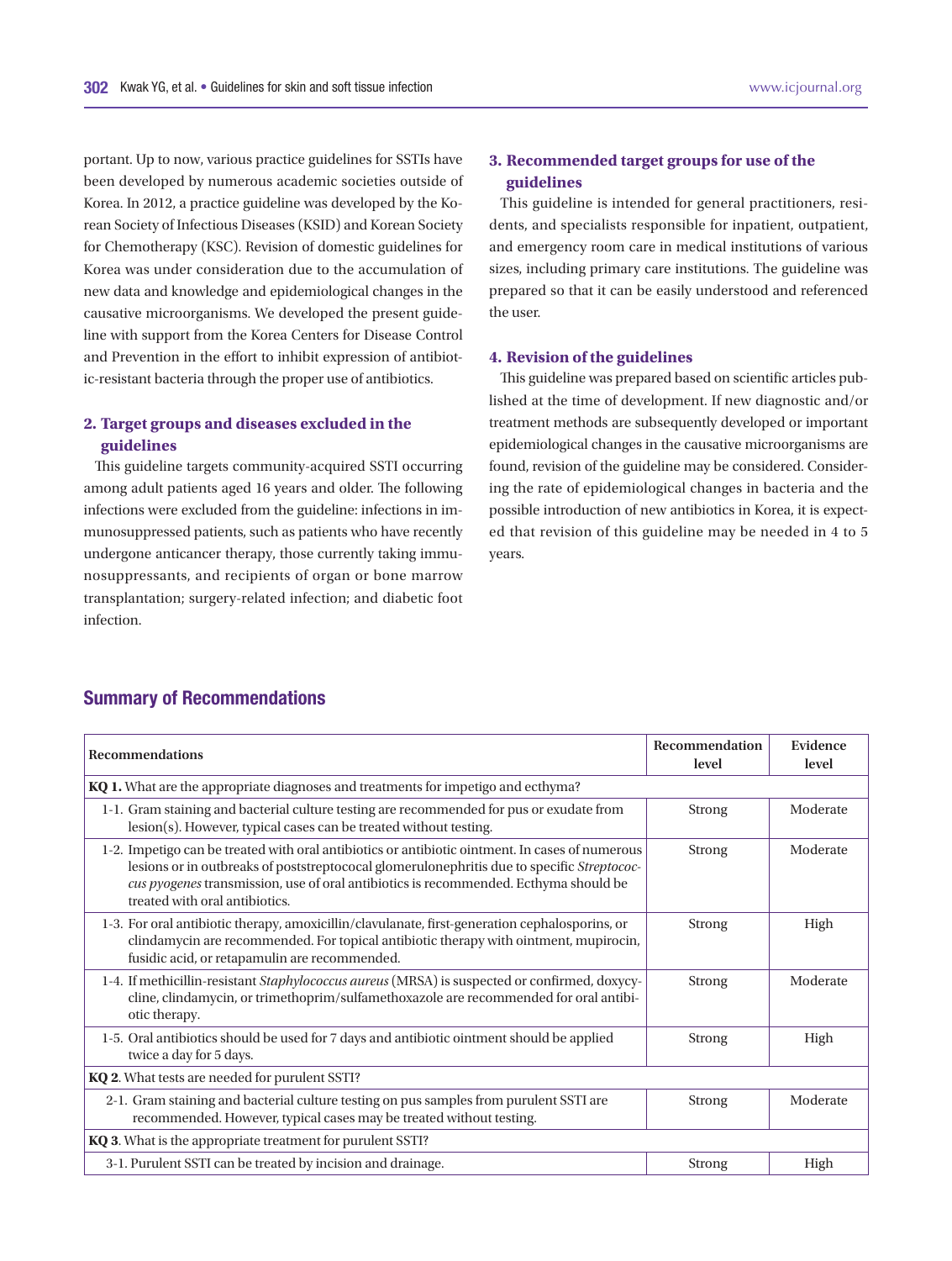| <b>Recommendations</b>                                                                                                                                                                                                                                                                                                                                                                                                                                   | Recommendation<br>level | Evidence<br>level    |
|----------------------------------------------------------------------------------------------------------------------------------------------------------------------------------------------------------------------------------------------------------------------------------------------------------------------------------------------------------------------------------------------------------------------------------------------------------|-------------------------|----------------------|
| 3-2. Use of antibiotics is recommended in cases of extensive cellulitis near the purulent<br>lesion, in patients with purulent SSTI presenting with systemic symptoms such as fever,<br>or in immunosuppressed patients.                                                                                                                                                                                                                                 | Strong                  | Low                  |
| KQ 4. What is the appropriate antibiotic therapy for purulent SSTI?                                                                                                                                                                                                                                                                                                                                                                                      |                         |                      |
| 4-1. First-generation cephalosporins, amoxicillin/clavulanate, or clindamycin are recom-<br>mended as empirical antibiotics for purulent SSTI. Use of antibiotics active against<br>MRSA may be considered in cases of previous MRSA infection, previous MRSA coloni-<br>zation, and failed primary treatment.                                                                                                                                           | Strong                  | Low                  |
| KQ 5. What is the appropriate treatment for recurrent skin abscess?                                                                                                                                                                                                                                                                                                                                                                                      |                         |                      |
| 5-1. In cases where abscesses recur in the same area, it is necessary to look for the presence<br>of foreign materials and to identify and correct other local factors, such as hidradenitis<br>suppurativa and pilonidal cyst. Moreover, incision and drainage, together with pus<br>culture testing, should be performed early on.                                                                                                                     | Strong                  | Moderate             |
| 5-2. Antibiotics should be used for 5-10 days against the isolated causative bacteria.                                                                                                                                                                                                                                                                                                                                                                   | Weak                    | Low                  |
| 5-3. For patients with recurrent skin abscess caused by S. aureus, intranasal application of<br>mupirocin ointment (twice a day for 5 days, every month), a chlorhexidine bath, and<br>washing of personal items (towels, sheets, clothes, and so on) may be considered.                                                                                                                                                                                 | Weak                    | Low                  |
| KQ 6. What tests are needed for diagnosis of erysipelas and cellulitis?                                                                                                                                                                                                                                                                                                                                                                                  |                         |                      |
| 6-1. Routine blood culture, aspiration culture, or punch biopsy culture for identification of the<br>causative bacteria of erysipelas and cellulitis is not recommended.<br>However, blood culture, aspiration culture, or punch biopsy culture may be considered for<br>immunosuppressed patients, patients receiving anticancer therapy, patients with neutro-<br>penia, those with immersion injury, and patients with infection from an animal bite. | Strong<br>Weak          | Moderate<br>Moderate |
| 6-2. Radiological examination for diagnosis of erysipelas and cellulitis is not required in most<br>cases. However, radiological examination may be required in cases suspected of involv-<br>ing osteomyelitis or difficulty in differentiating from necrotizing fasciitis.                                                                                                                                                                             | Weak                    | Low                  |
| KQ 7. What is the appropriate treatment for erysipelas and cellulitis?                                                                                                                                                                                                                                                                                                                                                                                   |                         |                      |
| 7-1. The principal antibiotics recommended for treating erysipelas are penicillin and amoxicillin.                                                                                                                                                                                                                                                                                                                                                       | Strong                  | Low                  |
| 7-2. Administration of first-generation cephalosporins, nafcillin, ampicillin/sulbactam, or<br>amoxicillin/clavulanate is recommended for treating cellulitis. In addition, clindamycin<br>may also be considered.                                                                                                                                                                                                                                       | Strong                  | Moderate             |
| 7-3. Use of antibiotics against MRSA infection may be considered in cases of previous MRSA<br>infection/colonization or failed primary antibiotic treatment.                                                                                                                                                                                                                                                                                             | Strong                  | Very low             |
| 7-4. For empirical therapy for severe cellulitis infection in severely immunosuppressed<br>patients, combination therapy using vancomycin + piperacillin/tazobactam or vanco-<br>mycin + imipenem or meropenem is recommended.                                                                                                                                                                                                                           | Strong                  | Moderate             |
| 7-5. The appropriate treatment duration for erysipelas and cellulitis without complications is<br>5 days. If there is no improvement or complications occur during this period, the treat-<br>ment duration may be extended.                                                                                                                                                                                                                             | Strong                  | High                 |
| 7-6. Raising the lesion area may help shorten the progression of cellulitis. If edema or skin<br>disease that causes cellulitis is present, these must be treated.                                                                                                                                                                                                                                                                                       | <b>Strong</b>           | Moderate             |
| KQ 8. What are the appropriate evaluation and treatment for recurrent cellulitis?                                                                                                                                                                                                                                                                                                                                                                        |                         |                      |
| 8-1. In patients with recurrent cellulitis, the presence of causative factors of cellulitis (edema,<br>diffuse inflammation, eczema, venous insufficiency, and toe web abnormality) should<br>be checked and any correctable factors should be modified.                                                                                                                                                                                                 | Strong                  | Moderate             |
| 8-2. In patients with cellulitis recurring at least 3-4 times a year, prophylactic antibiotics may<br>be administered. Oral amoxicillin or intramuscular (IM) benzathine penicillin G may be<br>considered as a prophylactic antibiotic.                                                                                                                                                                                                                 | Strong                  | Moderate             |
| KQ 9. How is necrotizing fasciitis diagnosed?                                                                                                                                                                                                                                                                                                                                                                                                            |                         |                      |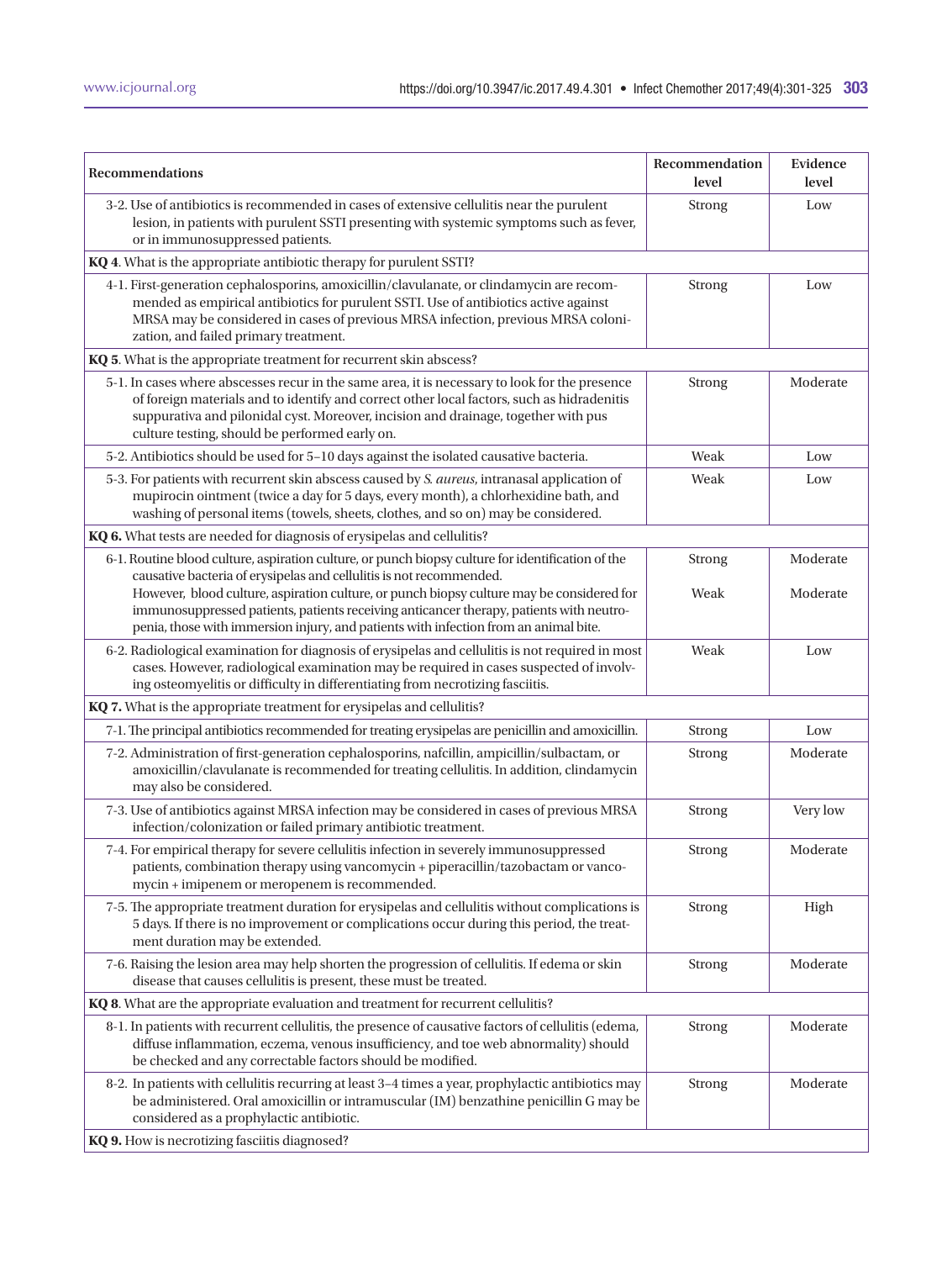| Recommendations                                                                                                                                                                                                                                                                                                                                                                                   | Recommendation<br>level | Evidence<br>level |  |  |
|---------------------------------------------------------------------------------------------------------------------------------------------------------------------------------------------------------------------------------------------------------------------------------------------------------------------------------------------------------------------------------------------------|-------------------------|-------------------|--|--|
| 9-1. Necrotizing fasciitis should be suspected in SSTI if the following clinical symptoms or<br>signs are present: (1) severe pain inconsistent with findings upon physical examination,<br>(2) tense edema, (3) blisters, (4) ecchymoses or skin necrosis, (5) palpable crepitus, (6)<br>localized skin hypoesthesia, and (7) manifestation of systemic toxicity with sudden dete-<br>rioration. | Strong                  | Low               |  |  |
| 9-2. Computed tomography (CT) or MRI examination may be helpful in diagnosing necro-<br>tizing fasciitis. However, diagnosis and treatment decisions for necrotizing fasciitis<br>should not be postponed until after radiological examination.                                                                                                                                                   | Strong                  | Low               |  |  |
| 9-3. Microbial tests should be performed on infected tissue or abscess samples to identify<br>the causative bacteria.                                                                                                                                                                                                                                                                             | Strong                  | Low               |  |  |
| 9-4. Blood culture tests are helpful for diagnosing the causative bacteria.                                                                                                                                                                                                                                                                                                                       | Strong                  | Low               |  |  |
| KQ 10. What is the appropriate treatment for necrotizing fasciitis?                                                                                                                                                                                                                                                                                                                               |                         |                   |  |  |
| 10-1. As soon as necrotizing fasciitis is diagnosed, appropriate surgical treatment must be<br>considered immediately.                                                                                                                                                                                                                                                                            | <b>Strong</b>           | Low               |  |  |
| 10-2. As empirical antibiotics, broad-spectrum antibiotics that target Gram-positive,<br>Gram-negative, and anaerobic bacteria should be used and the use of antibiotics active<br>against MRSA should be considered                                                                                                                                                                              | Strong                  | Low               |  |  |
| 10-3. In cases that involve patients with liver cirrhosis or compromised liver function due to<br>alcoholism who have recently eaten seafood or come in contact with seawater, combi-<br>nation therapy with third-generation cephalosporins such as cefotaxime or ceftriaxone<br>and doxycycline or tetracycline should be used for suspicion of Vibrio vulnificus infec-<br>tion.               | Strong                  | Low               |  |  |
| 10-4. Once the causative organism is identified, antibiotic administered should be switched to<br>an effective antibiotic with a narrow spectrum based on the susceptibility test results.                                                                                                                                                                                                        | Strong                  | Low               |  |  |
| 10-5. If streptococcal toxic shock syndrome is suspected, intravenous immunoglobulin (IVIG)<br>may be considered as adjuvant therapy.                                                                                                                                                                                                                                                             | Weak                    | Very low          |  |  |
| KQ 11. How is pyomyositis diagnosed?                                                                                                                                                                                                                                                                                                                                                              |                         |                   |  |  |
| 11-1. Pus and blood culture tests are should be performed to identify the causative bacteria.                                                                                                                                                                                                                                                                                                     | Strong                  | Moderate          |  |  |
| 11-2. MRI is recommended as the radiological examination; CT may be useful as well.                                                                                                                                                                                                                                                                                                               | Strong                  | Moderate          |  |  |
| KQ 12. What is the appropriate treatment for pyomyositis?                                                                                                                                                                                                                                                                                                                                         |                         |                   |  |  |
| 12-1. Antibiotics with active against Gram-positive and negative bacteria should be used as<br>the empirical antibiotic.                                                                                                                                                                                                                                                                          | Strong                  | Low               |  |  |
| 12-2. Once the causative bacterium is identified, antibiotics administered should be switched<br>to an effective antibiotics with a narrow spectrum based on the susceptibility test results.                                                                                                                                                                                                     | Strong                  | Low               |  |  |
| 12-3. Use of an antibiotics against MRSA infection may be considered in cases of previous<br>MRSA infection or colonization and if primary treatment has failed.                                                                                                                                                                                                                                  | Weak                    | Very low          |  |  |
| 12-4. Purulent material should be drained or removed early on.                                                                                                                                                                                                                                                                                                                                    | Strong                  | Low               |  |  |
| 12-5. If there is no response to the treatment, radiological examination (MRI and/or CT) can<br>be performed to evaluate whether the purulent material has been properly drained or<br>removed.                                                                                                                                                                                                   | Strong                  | Low               |  |  |
| KQ 13. What is the appropriate treatment for clostridial myonecrosis?                                                                                                                                                                                                                                                                                                                             |                         |                   |  |  |
| 13-1. Surgical debridement of involved tissue should be performed early on and continued<br>visual evaluation and removal of the infected area must be performed.                                                                                                                                                                                                                                 | <b>Strong</b>           | Moderate          |  |  |
| 13-2. Combination therapy with penicillin and clindamycin is recommended as the definitive<br>antibiotic therapy.                                                                                                                                                                                                                                                                                 | Strong                  | Low               |  |  |
| KQ 14. Is preemptive antibiotic therapy needed for prevention of infection from an animal or human bite?                                                                                                                                                                                                                                                                                          |                         |                   |  |  |
| 14-1. Preemptive antibiotic therapy is not recommended for mild bite wounds with low risk of<br>infection.                                                                                                                                                                                                                                                                                        | <b>Strong</b>           | Moderate          |  |  |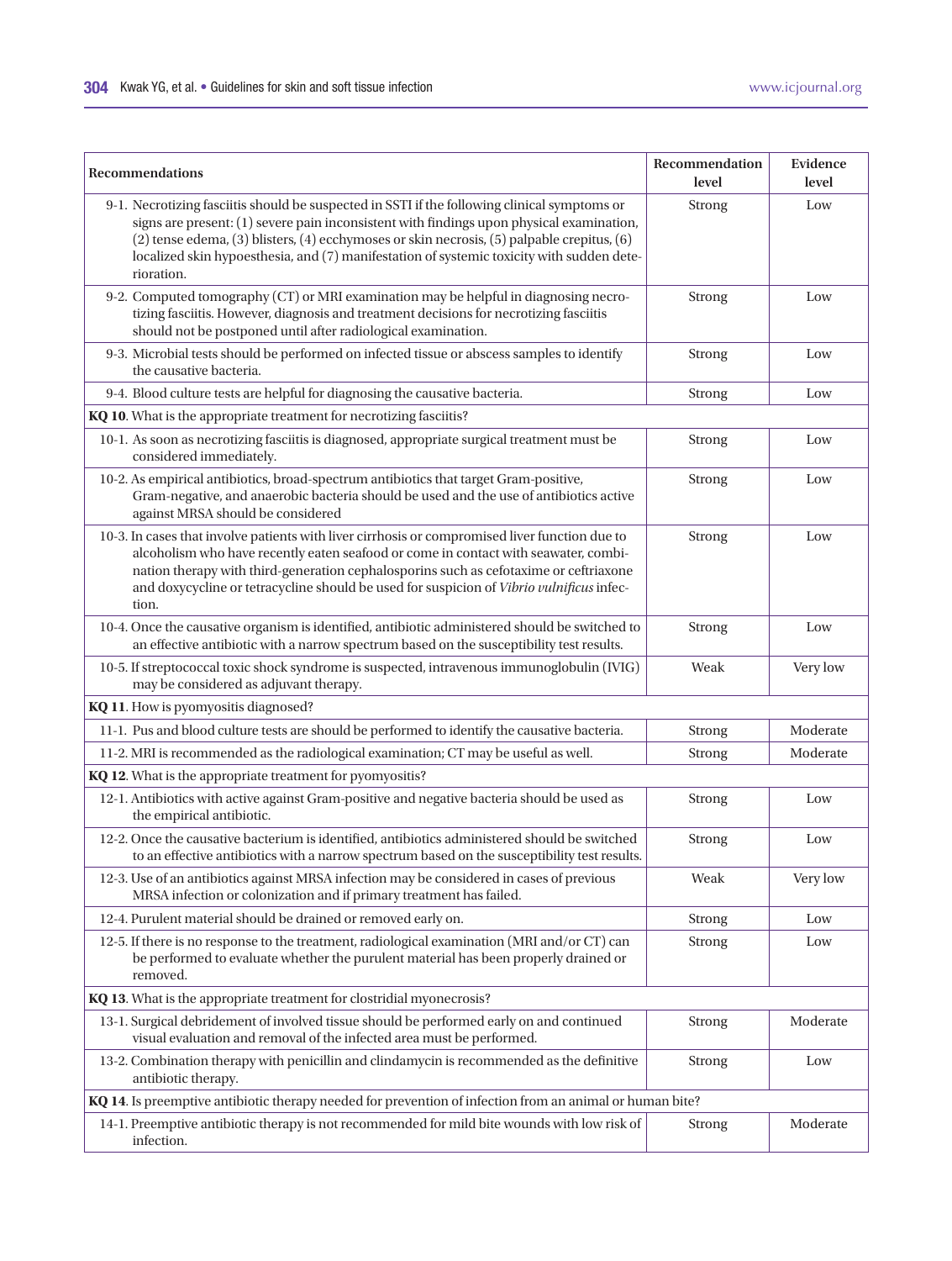| <b>Recommendations</b>                                                                                                                                                                                                                                                                                                                 | Recommendation<br>level | Evidence<br>level |
|----------------------------------------------------------------------------------------------------------------------------------------------------------------------------------------------------------------------------------------------------------------------------------------------------------------------------------------|-------------------------|-------------------|
| 14-2. Preemptive antibiotic therapy for 3-5 days is recommended in immunosuppressed<br>patients and those with asplenism, severe liver disease, edema at the site of the bite,<br>moderate to severe damage (especially to the hands or face), and damage extending to<br>the periosteum or joint capsule.                             | <b>Strong</b>           | Low               |
| KQ 15. What is the appropriate antibiotic therapy for infection from an animal or human bite?                                                                                                                                                                                                                                          |                         |                   |
| 15-1. Antibiotics active against both aerobic and anaerobic bacteria, such as amoxicillin/<br>clavulanate, should be used.                                                                                                                                                                                                             | <b>Strong</b>           | Moderate          |
| 15-2. First-generation cephalosporins, penicillinase-resistant penicillins, macrolides, and<br>clindamycin should not be used alone.                                                                                                                                                                                                   | Weak                    | Very low          |
| 15-3. As IV antibiotics, β-lactam/β-lactamase inhibitor combinations (ampicillin/sulbactam,                                                                                                                                                                                                                                            | Weak                    | Moderate          |
| piperacillin/tazobactam), second-generation cephalosporins such as cefoxitin, or<br>carbapenem such as ertapenem can be used.                                                                                                                                                                                                          |                         |                   |
| KQ 16. Is post-exposure prophylaxis for tetanus needed after an animal or human bite?                                                                                                                                                                                                                                                  |                         |                   |
| 16-1. Depending on the wound condition, tetanus toxoid vaccine should be administered to<br>anyone who has not been vaccinated for tetanus in the past 5 or 10 years. For patients<br>who have not received tetanus-reduced diphtheria toxoid-acellular pertussis (Tdap)<br>vaccine previously, Tdap is preferred over Td vaccination. | <b>Strong</b>           | Low               |
| KQ 17. When is post-exposure prophylaxis for rabies needed after an animal bite?                                                                                                                                                                                                                                                       |                         |                   |
| 17-1. Post-exposure prophylaxis for rabies may be needed when bitten by a wild animal or in<br>an area where rabies is prevalent. Consultation with an infectious diseases specialist is<br>recommended for deciding whether to begin vaccination.                                                                                     | Strong                  | Low               |
| KQ 18. How is a bite wound treated?                                                                                                                                                                                                                                                                                                    |                         |                   |
| 18-1. Delayed primary or secondary closure after thorough irrigation of the wound area and<br>debridement is recommended.                                                                                                                                                                                                              | Weak                    | Low               |
| 18-2. Primary wound closure is not recommended for wounds, with the exception of those to<br>the face, which should be managed with copious irrigation, cautious debridement, and<br>preemptive antibiotics.                                                                                                                           | Strong                  | Low               |
| 18-3. For a clenched-fist injury, a hand specialist should be consulted for examination of<br>damage to the tendons, synovial membrane, joint capsule, and bones.                                                                                                                                                                      | Weak                    | Low               |

# **Development process of diagnosis and treatment guidelines**

## **1. Guidelines development committee**

The development committee comprised a committee chairman (Sang-Ho Choi of the Ulsan University College of Medicine) and four committee members (Yee Kyung Kwak of Inje University College of Medicine, Seong-Ho Choi of Chung Ang University College of Medicine, Tark Kim of Soonchunghyang University College of Medicine, and Seong Yeon Park of Dongguk University College of Medicine), recommended by the KSC and KSID; one committee member (Soo-Hong Seo of Korea University College of Medicine) recommended by the Korean Dermatological Association; and one committee member (Min Bom Kim of Seoul National University College of Medicine) recommended by the Korean Orthopaedic Association.

# **2. Practice guidelines development methods and process**

This guideline was developed by the adaptation process. The practice guideline adaptation process refers to a method whereby if high-quality evidence-based practice guidelines for the same topic or question have been developed already, a new guideline will be made by summarizing the information contained in those practice guidelines. Preparing a new practice guideline through collecting and analyzing all evidentiary studies requires a significant amount of time, effort, and cost; therefore, we took the approach of using existing high-quality practice guidelines and adapting them to suit conditions in Korea. In 2011, the Steering Committee for Clinical Practice Guideline of the Korean Academy of Medical Science developed a Korean version of the practice guideline adaptation process model, with the support of the Korean Ministry of Health and Welfare. The present guideline was developed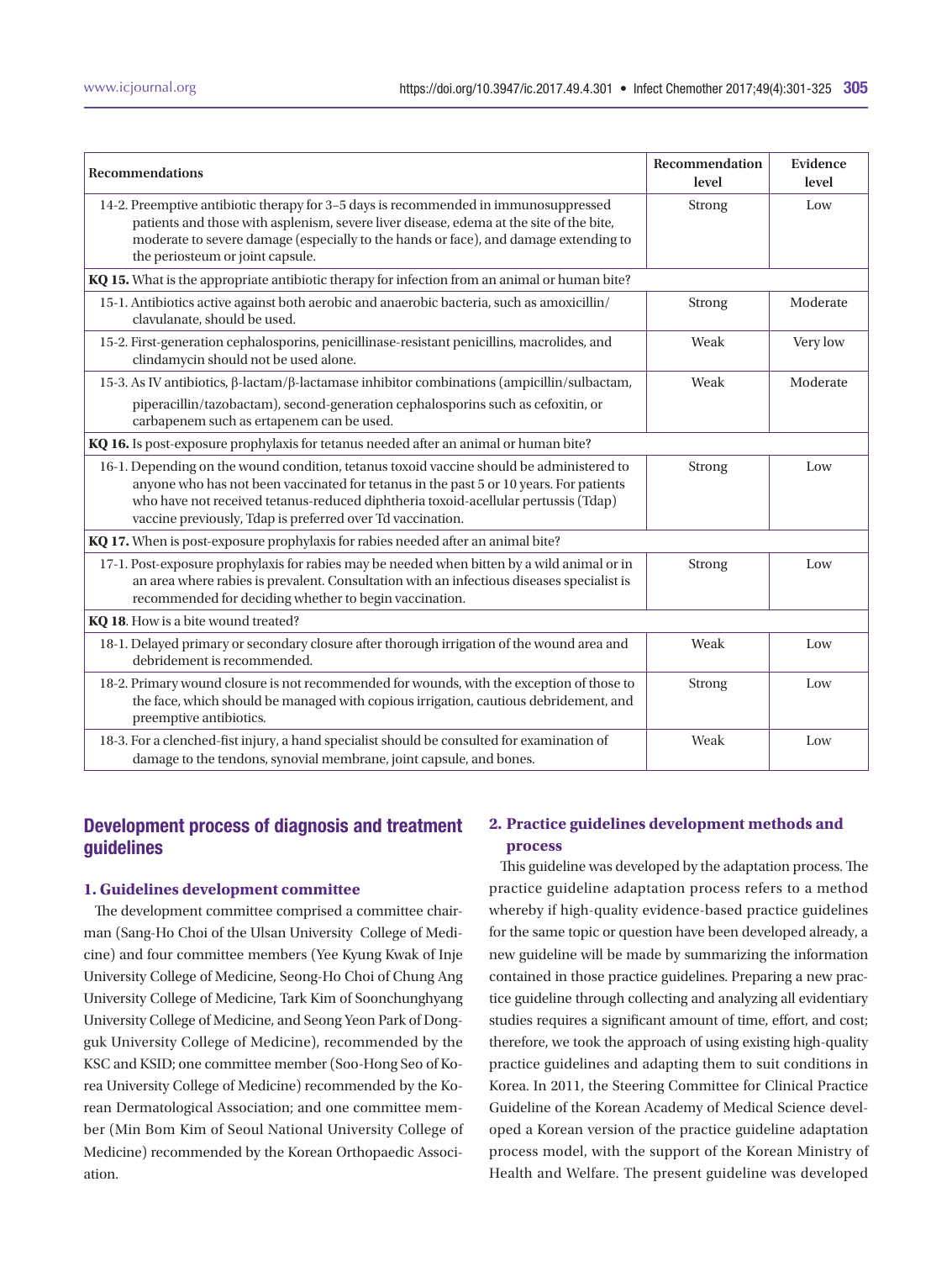based on that model, using the following five steps.

#### **1) Deriving the key questions**

To derive the key questions, we attempted to include the key elements needed for the key questions, following the population, intervention, comparison, and outcome (PICO) principle. Population was defined as adults with community-acquired SSTI; intervention was defined as intervention needed for diagnosis or treatment; comparison was defined as the group being compared with a specific intervention method; and outcome was defined as usefulness of the diagnosis or treatment outcome. In the first round, we came up a total of 28 key questions.

#### **2) Practice guidelines search**

For the adaptation process, we searched practice guidelines published over 10 years between 2007 and 2016. Korean and non-Korean electronic databases used for the search included PubMed, National Guideline Clearinghouse, Guidelines International Network, National Library of Guidelines, the Cochrane Library, and KoreaMed. These databases were searched for practice guidelines and review articles using different combinations of the keywords "cellulitis," "erysipelas," "skin abscess," "soft tissue infection," "bites," "pyomyositis," "fasciitis," "clinical guideline," "practice guideline," "consensus," and "recommendation." Ultimately, a total of six practice guidelines were selected for review (Fig. 1). The six guidelines selected consisted of the Surgical Infection Society Guideline [1], Italian Society of Infectious Diseases and International Society of Chemotherapy Consensus Statement [2], KSID/KSC Clinical Practice Guidelines for Soft Tissue Infections [3], Infectious Diseases Society of America Guideline [4], World Society of Emergency Surgery Guideline [5], and Japanese Association for Infectious Diseases Guideline/Japanese Society of



Figure 1. Selection of practice quidelines assessed.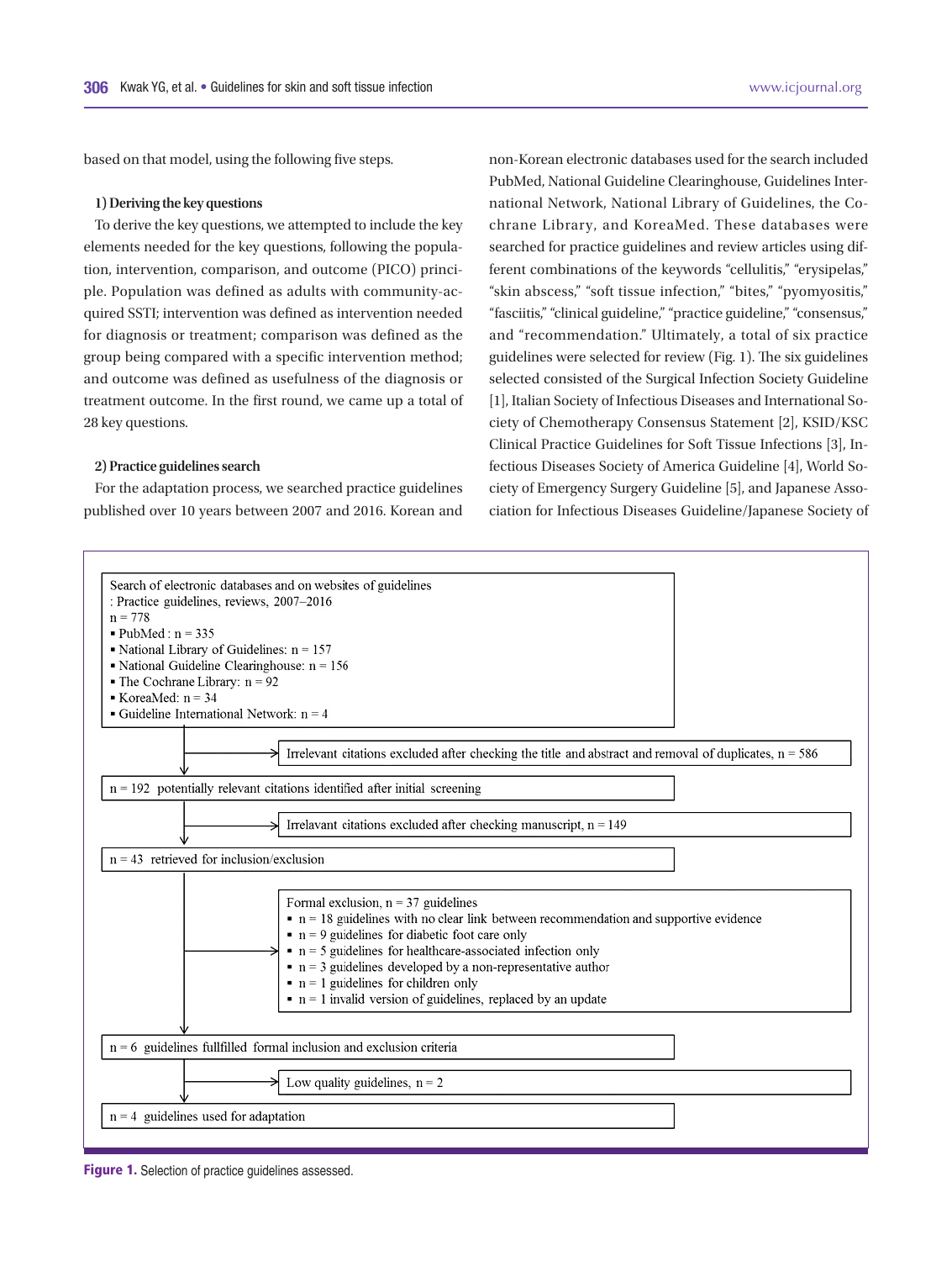#### Table 1. Definition of level of evidence [7]

| High quality     | Further research is very unlikely to change<br>our confidence in the estimate of the<br>effect.                                                        |
|------------------|--------------------------------------------------------------------------------------------------------------------------------------------------------|
| Moderate quality | Further research is likely to have an<br>important impact on our confidence in<br>the estimate of effect and may change the<br>estimate.               |
| Low quality      | Further research is very likely to have an<br>important impact on our confidence in<br>the estimate of effect and is likely to<br>change the estimate. |
| Very low quality | Any estimate of effect is very uncertain.                                                                                                              |

Chemotherapy Guideline [6].

#### **3) Assessment and selection of practice guidelines**

The quality of the six practice guidelines selected for the adaptation process were assessed by five development committee members using AGREE II, a guideline assessment scale. Standardized scores for six items (scope and purpose, stakeholder participation, developmental rigor, clarity and expression, applicability, and editorial independence) and overall assessment were calculated and the distributions of the scores were compared. Finally, the top four guidelines were selected (Surgical Infection Society Guideline, KSID Clinical Practice Guidelines for Soft Tissue Infections, Infectious Diseases Society of America Guideline, and World Society of Emergency Surgery Guideline).

# **4) Process of deriving the recommendations, strength of recommendation, and level of evidence**

The recommendations were organized by each key question to construct a recommendation matrix. The most appropriate recommendations were derived by comparing the recommendations and by combining or deleting/revising them. The strength of recommendation and level of evidence were based on the Grading of Recommendations Assessment, Development and Evaluation (GRADE) method [7]. The strength of recommendation was divided into two types: strong or weak recommendation. Level of evidence was divided into four levels: high quality, moderate quality, low quality, and very low quality (Table 1). The type of strength of recommendation and the level of evidence were determined through assessment of the evidentiary literature supporting each recommendation and of the types and levels suggested in each guideline. A rough draft of recommendations was derived, with a total of 7 items and 18 key questions.

# **5) Expert consensus and opinion gathering for selecting the recommendations**

The Delphi method was used for the process of consensus on the recommendations. A panel of 14 representative experts from the KSC and KSID were selected. The panel was requested to assess (via email) the 51 items in the rough draft of recommendations on a 9-point scale. Panel members were also encouraged to provide their opinions. A score of 7–9 points was considered to represent "agree"; 4-6 points, "unclear"; and 1–3 points, "do not agree." If 75% or more of the panel agreed on an item, a consensus on that item was considered to have been reached. A total of two rounds of surveys were conducted and the response rate in both the first and second surveys was 100%. Of a total 51 items, a consensus was reached on 48 items in the first round. Among the 3 items for which a consensus could not be reached, 1 item was deleted and a consensus reached on the other 2 items (1 item revised) in the second round, whereby a total of 50 items were ultimately selected.

Opinions were gathered from the 2017 Congress of the KSC and KSID (April 13, 2017) and KSID Training Lecture (July 8, 2017), attended by infection-related specialists, private practitioners, and residents.

# **Clinical guidelines by disease**

# **1. Impetigo and ecthyma**

**Key question (KQ) 1.** What are the appropriate diagnoses and treatments for impetigo and ecthyma?

| <b>Recommendations</b>                                                                                                                                                                                                                                                                                                                                    | Recommen-<br>dation level | Evidence<br>level |
|-----------------------------------------------------------------------------------------------------------------------------------------------------------------------------------------------------------------------------------------------------------------------------------------------------------------------------------------------------------|---------------------------|-------------------|
| 1-1. Gram staining and bacterial<br>culture testing are recommend-<br>ed for pus or exudate from<br>lesion(s). However, typical cases<br>can be treated without testing.                                                                                                                                                                                  | Strong                    | Moderate          |
| 1-2. Impetigo can be treated with<br>oral antibiotics or antibiotic<br>ointment. In cases of numerous<br>lesions or in outbreaks of post-<br>streptococal glomerulonephritis<br>due to specific <i>Streptococcus</i><br><i>pyogenes</i> transmission, use of<br>oral antibiotics is recommend-<br>ed. Ecthyma should be treated<br>with oral antibiotics. | Strong                    | Moderate          |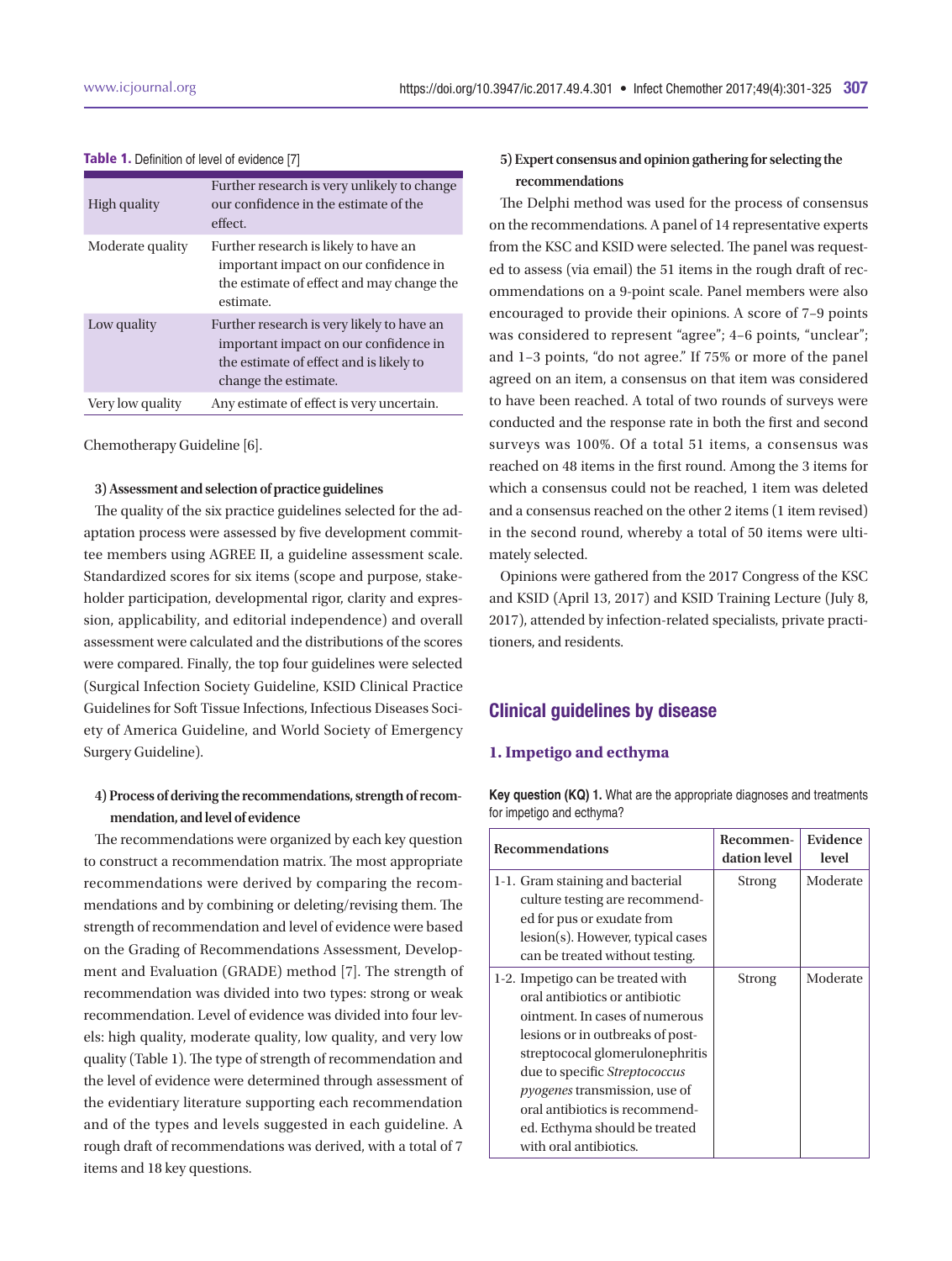| 1-3. For oral antibiotic therapy,       | Strong | High     |
|-----------------------------------------|--------|----------|
| amoxicillin/clavulanate,                |        |          |
| first-generation cephalosporins,        |        |          |
| or clindamycin are recommend-           |        |          |
| ed. For topical antibiotic therapy      |        |          |
| with ointment, mupirocin,               |        |          |
| fusidic acid, or retapamulin are        |        |          |
| recommended.                            |        |          |
| 1-4. If methicillin-resistant Staphylo- | Strong | Moderate |
| coccus aureus (MRSA) is sus-            |        |          |
| pected or confirmed, doxycy-            |        |          |
| cline, clindamycin, or                  |        |          |
| trimethoprim/sulfamethoxazole           |        |          |
| are recommended for oral                |        |          |
| antibiotic therapy.                     |        |          |
| 1-5. Oral antibiotics should be used    | Strong | High     |
| for 7 days and antibiotic oint-         |        |          |
| ment should be applied twice a          |        |          |
| day for 5 days.                         |        |          |

Impetigo is a bacterial infection that occurs on the epidermis and is manifested as two types: bullous and nonbullous impetigo [4]. In nonbullous impetigo, vesicles turn into pustules, and the pustules rupture and secrete purulent exudate, which forms a thick yellow eschar [3, 8]. In bullous impetigo, vesicles turn into inelastic bullae containing clear exudate; when the bullae rupture, a thin light brown eschar is formed [8]. Ecthyma is a deeper infection than impetigo. Ecthyma lesions are punched-out ulcers covered by greenish yellow crusts that extend deeply into the dermis and are often surrounded by elevated red margins. Even when treated, ecthyma may leave a scar [3, 4, 8].

 Nonbullous impetigo is caused by streptococci or *S. aureus*, or it may be a polymicrobial infection involving both of these bacteria; bullous impetigo is caused by *S. aureus* [3, 4, 8]. Ecthyma can also be caused by streptococci or *S. aureus* or it may be a polymicrobial infection involving both of these bacteria [4]. A study conducted outside of Korea reported that the percentage of MRSA among *S. aureus*, the causative bacteria of impetigo, has been on the rise since 2000 [9].

 When pus or exudate are present, the causative bacteria can be identified with Gram staining and bacterial culture testing, but typical lesions can be treated without testing, for microbial diagnosis. A drug that can treat both streptococci and *S. aureus* must be selected for treatment [10]. Amoxicillin/clavulanate, first-generation cephalosporins, or clindamycin may be used as an oral antibiotics whereas mupirocin, fusidic acid, or retapamulin may be used as an antibiotic ointment [10-12]. For impetigo, there is no known difference in treatment effect between antibiotic ointment and oral antibiotics [12]. However, oral antibiotics are recommended for patients with numerous lesions; oral antibiotics are also recommended for nephritogenic strains of *S. pyogenes* that cause subsequent poststreptococcal glomerulonephritis in community settings. Treatment of ecthyma is the same as for impetigo, except that oral antibiotics are recommended [13].

 Studies in Korea on the causative bacteria of impetigo are very rare [14, 15]; therefore, it is difficult to determine whether there has been a recent increase in MRSA infection in Korea. However, for lesions that do not respond to treatment, the possibility of MRSA infection can be considered and empirical oral antibiotics, such as doxycycline, trimethoprim/sulfamethoxazole, and clindamycin may be used. However, because studies are lacking in Korea on the frequency, genotypes, and susceptibility patterns of community-associated MRSA, it is necessary to perform microbial tests prior to using oral antibiotics. However, if such testing cannot be performed, it is necessary to verify the treatment effect after the antibiotic use.

#### **2. Purulent SSTI**

**KQ 2.** What tests are needed for purulent SSTI?

| Recommendation                   | Recom-<br>mendation<br>level | Evidence<br>level |
|----------------------------------|------------------------------|-------------------|
| 2-1. Gram staining and bacterial | Strong                       | Moderate          |
| culture testing on pus samples   |                              |                   |
| from purulent SSTI are recom-    |                              |                   |
| mended. However, typical cases   |                              |                   |
| may be treated without testing.  |                              |                   |

Purulent SSTI includes cutaneous abscess, furuncle, carbuncle, and inflamed epidermoid cyst. Cutaneous abscess refers to pooling of pus within the dermis layer or further below. Furuncle refers to the infections of the hair follicle which causing the dermis and subcutaneous tissue to become purulent, resulting in formation of pustules on top of inflammatory nodules on the hair follicles. Carbuncle refers to infection spreading to a cluster of pilar cysts to form inflammatory nodules filled with pus [3, 4, 8]. Cutaneous abscess occurs from infiltration of nearby skin or mucosal cells; it may be a polymicrobial infection, but monomicrobial infection by *S. aureus* is most common [8]. The causative bacteria of furuncle and carbuncle are *S. aureus* [3, 4, 8]. Performing Gram staining and bacterial culture testing on pus collected from infected tissue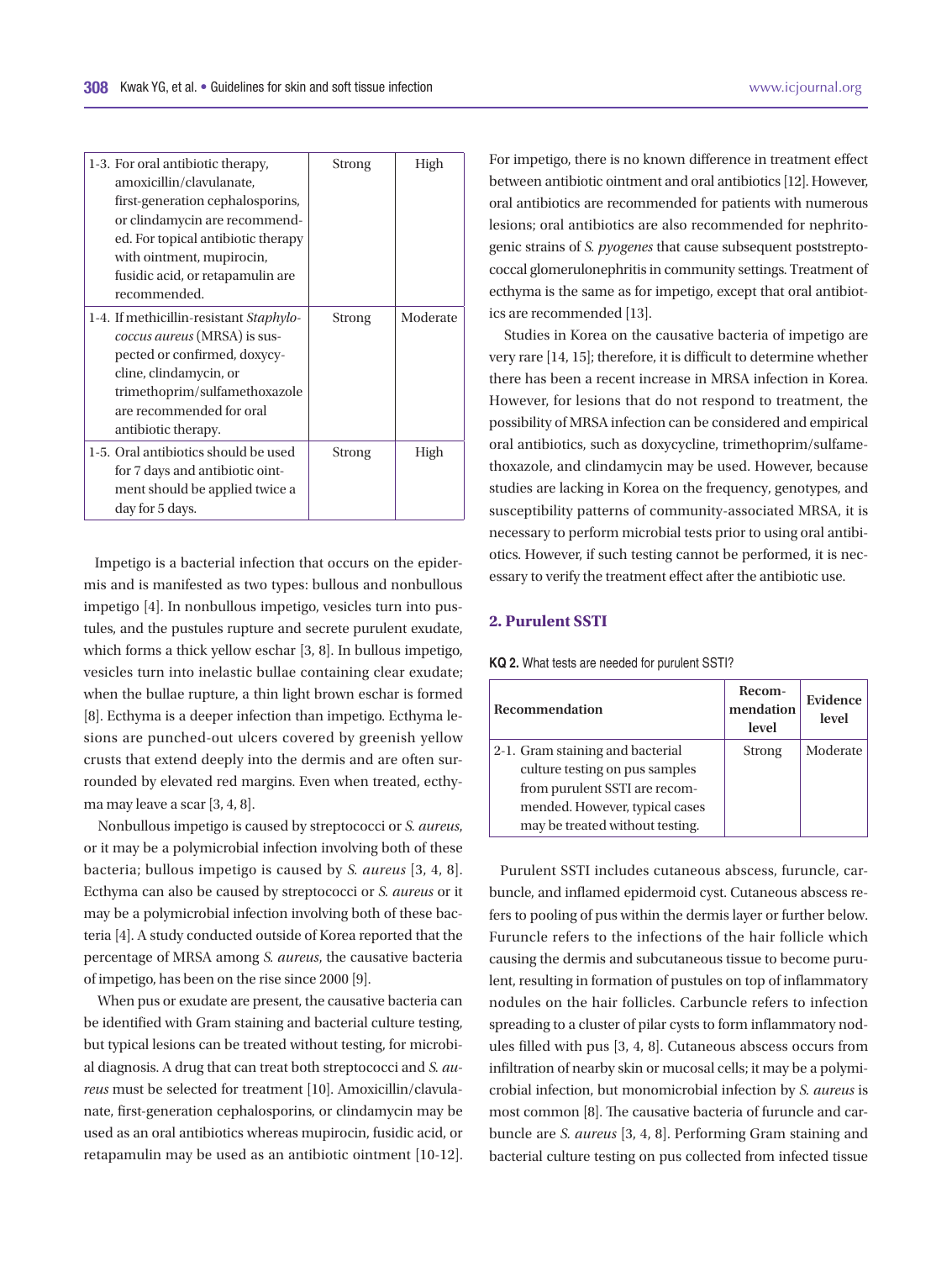can help in choosing the right antibiotic, but typical cases may be treated without testing [8].

|  |  |  |  |  |  | KQ 3. What is the appropriate treatment for purulent SSTI? |
|--|--|--|--|--|--|------------------------------------------------------------|
|--|--|--|--|--|--|------------------------------------------------------------|

| <b>Recommendations</b>                                                                                                                                                                                                                     | Recom-<br>mendation<br>level | Evidence<br>level |
|--------------------------------------------------------------------------------------------------------------------------------------------------------------------------------------------------------------------------------------------|------------------------------|-------------------|
| 3-1. Purulent SSTI can be treated by<br>incision and drainage.                                                                                                                                                                             | Strong                       | High              |
| 3-2. Use of antibiotics is recommend-<br>ed in cases of extensive cellulitis<br>near the purulent lesion, in<br>patients with purulent SSTI<br>presenting with systemic symp-<br>toms such as fever, or in immuno-<br>suppressed patients. | Strong                       | Low               |

Purulent SSTI is treated by incision and drainage [1, 3-5, 8]. Although there is no evidence to support that administration of antibiotics can provide additional help, use of an antibiotic is recommended in cases of extensive cellulitis that remains even after drainage of the purulent lesion; in patients presenting with systemic symptoms, such as fever, chills, body ache, and general weakness; or in immunosuppressed patients [1, 3-5, 8].

**KQ 4.** What is the appropriate antibiotic therapy for purulent SSTI?

| <b>Recommendations</b>                | Recom-<br>mendation<br>level | Evidence<br>level |
|---------------------------------------|------------------------------|-------------------|
| 4-1. First-generation cephalosporins, | Strong                       | Low               |
| amoxicillin/clavulanate, or clinda-   |                              |                   |
| mycin are recommended as              |                              |                   |
| empirical antibiotics for purulent    |                              |                   |
| SSTI. Use of antibiotics active       |                              |                   |
| against MRSA may be considered        |                              |                   |
| in cases of previous MRSA infec-      |                              |                   |
| tion, previous MRSA colonization,     |                              |                   |
| and failed primary treatment.         |                              |                   |

First-generation cephalosporins, amoxicillin/clavulanate, or clindamycin that is effective against *S. aureus* may be used. Use of antibiotics against MRSA infection may be considered in cases of previous MRSA colonization or infection and in patients who do not respond to primary treatment. It has been reported that MRSA has been isolated in over 50% of emergency room patients with purulent SSTI in the US [16]; however, additional studies are needed in Korea as data from the country are almost nonexistent.

**KQ 5.** What is the appropriate treatment for recurrent skin abscess?

| <b>Recommendations</b>                                                                                                                                                                                                                                                                                                                                   | Recom-<br>mendation<br>level | Evidence<br>level |
|----------------------------------------------------------------------------------------------------------------------------------------------------------------------------------------------------------------------------------------------------------------------------------------------------------------------------------------------------------|------------------------------|-------------------|
| 5-1. In cases where abscesses recur in<br>the same area, it is necessary to<br>look for the presence of foreign<br>materials and to identify and<br>correct other local factors, such as<br>hidradenitis suppurativa and<br>pilonidal cyst. Moreover, incision<br>and drainage, together with pus<br>culture testing, should be per-<br>formed early on. | Strong                       | Moder-<br>ate     |
| 5-2. Antibiotics should be used for<br>5-10 days against the isolated<br>causative bacteria.                                                                                                                                                                                                                                                             | Weak                         | Low               |
| 5-3. For patients with recurrent skin<br>abscess caused by <i>S. aureus</i> ,<br>intranasal application of mupiro-<br>cin ointment (twice a day for 5<br>days, every month), a chlorhexi-<br>dine bath, and washing of person-<br>al items (towels, sheets, clothes,<br>and so on) may be considered.                                                    | Weak                         | Low               |

In cases of recurrent skin abscess, it is necessary to look for the presence of foreign materials and identify and correct local factors that may cause recurring infection, such as hidradenitis suppurativa and pilonidal cyst [4]. For recurrent skin abscess, Gram staining and bacterial culture testing should be performed early on to verify the causative bacteria and antibiotics susceptibility, based on which the appropriate antibiotics can be selected and used for 5–10 days, together with incision and drainage [3, 4].

 When recurrent skin abscess occurs as a mass outbreak in groups with close contact among its members, such as families and sports teams, the following methods may be considered: intranasal application of mupirocin ointment; baths using antimicrobial soap containing chlorhexidine; thorough washing of clothes, towels, and pajamas; and discouraging the shared use of towels and hygiene products [17-21].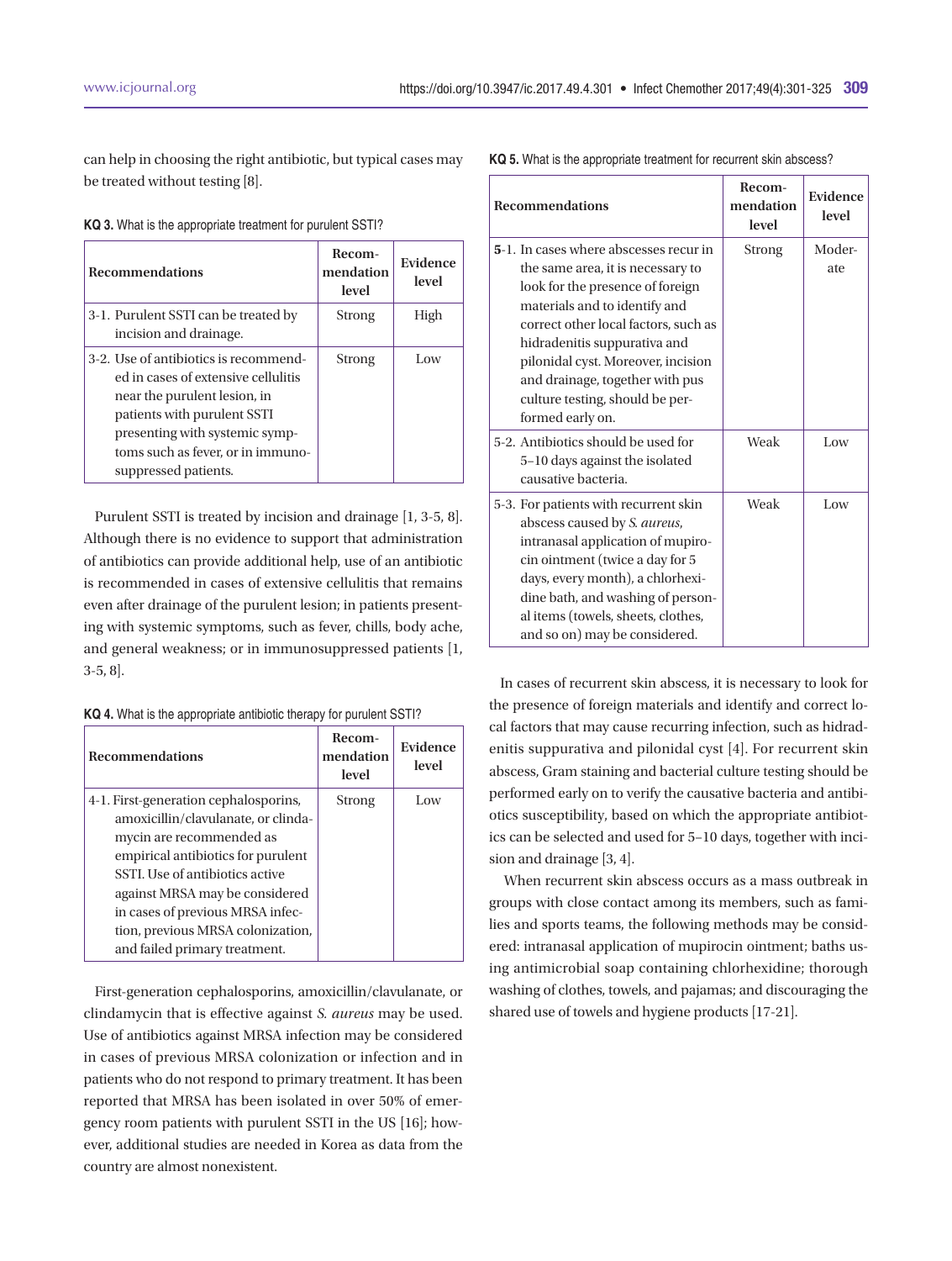## **3. Erysipelas and cellulitis**

**KQ 6.** What tests are needed for diagnosis of erysipelas and cellulitis?

| <b>Recommendations</b>                  | Recom-<br>mendation<br>level | Evidence<br>level |
|-----------------------------------------|------------------------------|-------------------|
| 6-1. Routine blood culture, aspiration  | Strong                       | Moderate          |
| culture, or punch biopsy culture for    |                              |                   |
| identification of the causative         |                              |                   |
| bacteria of erysipelas and cellulitis   |                              |                   |
| is not recommended.                     |                              |                   |
| However, blood culture, aspiration      | Weak                         | Moderate          |
| culture, or punch biopsy culture        |                              |                   |
| may be considered for immunosup-        |                              |                   |
| pressed patients, patients receiving    |                              |                   |
| anticancer therapy, patients with       |                              |                   |
| neutropenia, those with immersion       |                              |                   |
| injury, and patients with infection     |                              |                   |
| from an animal bite.                    |                              |                   |
| 6-2. Radiological examination for       | Weak                         | Low               |
| diagnosis of erysipelas and celluli-    |                              |                   |
| tis is not required in most cases.      |                              |                   |
| However, radiological examina-          |                              |                   |
| tion may be required in cases           |                              |                   |
| suspecteZd of involving osteomy-        |                              |                   |
| elitis or difficulty in differentiating |                              |                   |
| from necrotizing fasciitis.             |                              |                   |

Erysipelas and cellulitis are characterized by spreading skin lesions with warmth and erythema that diffuse over a relatively wide area and infiltrate superficially. Erysipelas is a soft tissue infection that infiltrates the upper part of the dermis, with a distinct boundary between the lesion and surrounding normal tissue [22]. Cellulitis is an infection of the lower dermal area and subcutaneous fat layer; it has an ambiguous boundary with the surrounding area.

In typical cellulitis patients, the positive blood culture rate is below 5% [23]. It has been reported that the culture-positive rate can range between less than 5% and 40% with needle aspiration culture of the lesion area [24, 25] and between 20% and 30% with punch biopsy [24, 26]. It is a well-known fact that β-hemolytic streptococci or *S. aureus* are the causative bacteria in most cases of erysipelas and cellulitis. Therefore, blood culture or culture by aspiration or punch biopsy is not recommended for identifying the causative bacteria in typical erysipelas or cellulitis patients. However, it is relatively common to find that β-hemolytic streptococci or *S. aureus* are not the causative bacteria in cases involving immunosuppressed patients, patients receiving anticancer therapy, those with neutropenia, those with immersion injury, and patients with

infection from an animal bite. For these cases, blood culture, lesion aspiration, or punch biopsy may be helpful [25].

 In most cases, radiological examination is not required for diagnosis of erysipelas and cellulitis. However, in cases suspected of involving osteomyelitis or difficulty in differentiating from necrotizing fasciitis, radiological examination, such as magnetic resonance imaging (MRI), may be required [3].

**KQ 7.** What is the appropriate treatment for erysipelas and cellulitis?

| <b>Recommendations</b>                                                                                                                                                                                                                     | Recom-<br>mendation<br>level | Evidence<br>level |
|--------------------------------------------------------------------------------------------------------------------------------------------------------------------------------------------------------------------------------------------|------------------------------|-------------------|
| 7-1. The principal antibiotics recom-<br>mended for treating erysipelas are<br>penicillin and amoxicillin.                                                                                                                                 | Strong                       | Low               |
| 7-2. Administration of first-generation<br>cephalosporins, nafcillin, ampicil-<br>lin/sulbactam, or amoxicillin/<br>clavulanate is recommended for<br>treating cellulitis. In addition, clin-<br>damycin may also be considered.           | Strong                       | Moderate          |
| 7-3. Use of antibiotics against MRSA<br>infection may be considered in<br>cases of previous MRSA infection/<br>colonization or failed primary<br>antibiotic treatment.                                                                     | Strong                       | Very low          |
| 7-4. For empirical therapy for severe<br>cellulitis infection in severely<br>immunosuppressed patients,<br>combination therapy using vanco-<br>mycin + piperacillin/tazobactam<br>or vancomycin + imipenem or<br>meropenem is recommended. | Strong                       | Moderate          |
| 7-5. The appropriate treatment dura-<br>tion for erysipelas and cellulitis<br>without complications is 5 days. If<br>there is no improvement or<br>complications occur during this<br>period, the treatment duration<br>may be extended.   | Strong                       | High              |
| 7-6. Raising the lesion area may help<br>shorten the progression of celluli-<br>tis. If edema or skin disease that<br>causes cellulitis is present, these<br>must be treated.                                                              | Strong                       | Moderate          |

According to the findings of studies conducted outside Korea, erysipelas is caused mostly by group A β-hemolytic streptococci (*S. pyogenes*); group C or group G β-hemolytic streptococci may also be the cause [27]. Kwak et al. investigated the causative bacteria in 144 patients with erysipelas from 10 sec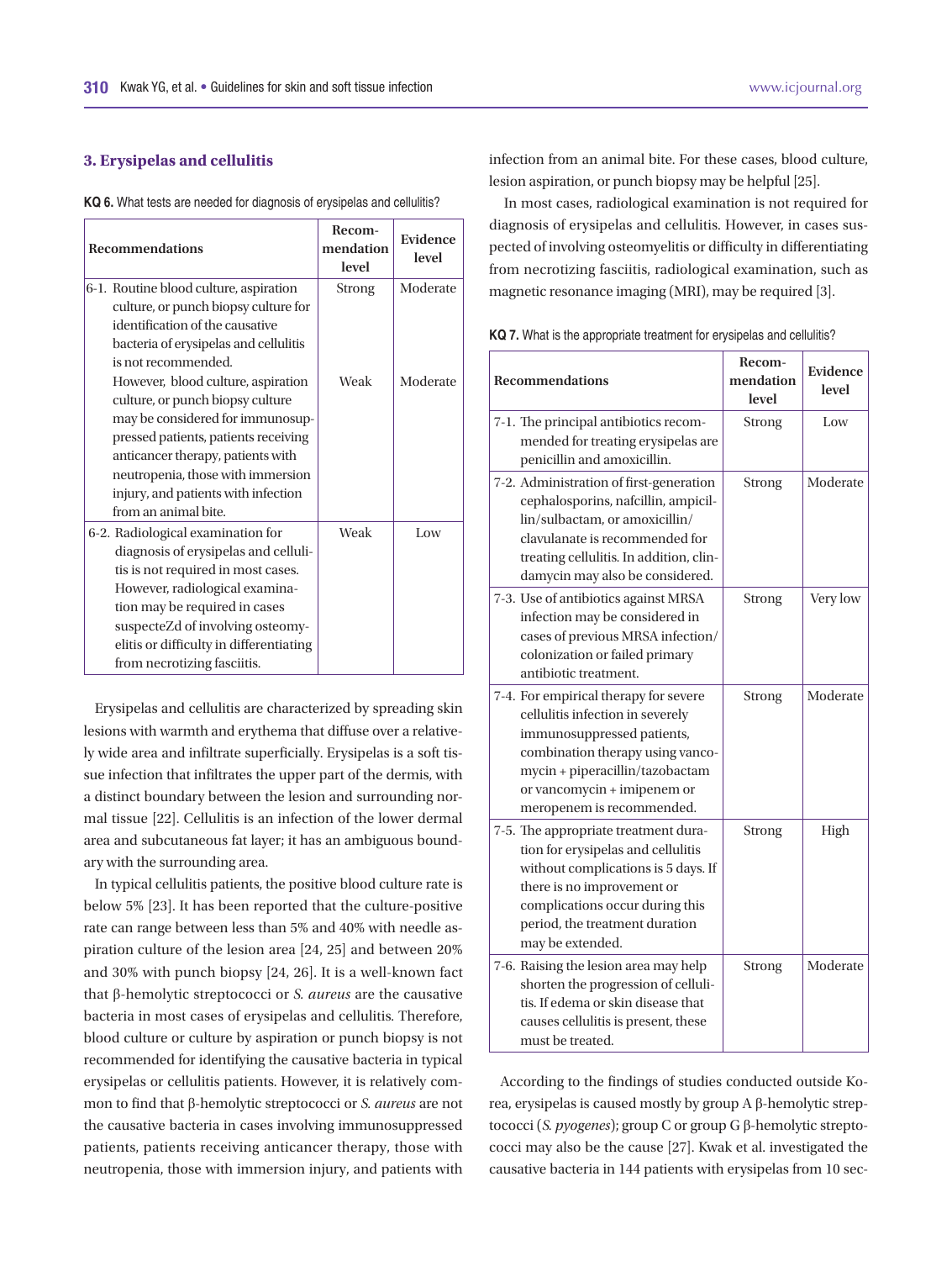ondary and tertiary hospitals in Korea. The causative agent was identified in only 3 patients (2.1%), *S. pyogenes* in 2 patients and group G β-hemolytic streptococci in 1 patient [28]. The principal antibiotic recommended for treating β-hemolytic streptococci infection, including *S. pyogenes*, is penicillin [3, 29]. When administered orally, penicillin V is used; however, because that drug cannot be used in Korea, amoxicillin, another oral penicillin, is used [3].

 Common causative bacteria of cellulitis are streptococci and *S. aureus* [30]. In a multicenter study from Korea that included 735 patients with cellulitis who were diagnosed between 2009 and 2011, the causative bacteria were identified in 7.8% ( $n =$ 57). Among them, the most common causative agent was *S. aureus* (44.0%, 26/57), followed by streptococci (27.1%, 16/57) [28]. A recent study in Korea that included 2,208 patients with cellulitis from 13 institutions identified the causative bacteria in 14.2% (n = 355); as in previous studies, *S. aureus* (45%, 162/355) and streptococci (24%, 85/355) were the most common causative agents [31]. Therefore, the principal antibiotics recommended for treating cellulitis are first-generation cephalosporins, such as cefazolin, and penicillinase-resistant peni-

| cillin, such as nafcillin, which are effective against S. <i>aureus</i> |
|-------------------------------------------------------------------------|
| and streptococci [3, 4]. Intravenous (IV) ampicillin/sulbactam          |
| has similar efficacy as IV cefazolin [32]. The recommended an-          |
| tibiotics and doses for treating erysipelas and cellulitis are          |
| summarized by causative bacteria in Table 2.                            |

The percentage of community-acquired cellulitis cases caused by MRSA is an important issue. According to a prospective study by a medical institution in the US, where the prevalence of CA-MRSA is known to be high, the treatment success rate of β-lactam class antibiotics such as cefazolin and oxacillin in cellulitis patients was 95.8%; based on serum test results, β-hemolytic streptococci represented the most common causative agent (73%) [33]. In other words, it is rare for MRSA to cause cellulitis and empirical MRSA treatment is not necessary. According to a recent Korean study, MRSA was isolated in  $1.8\%$  (n = 39) of 2,208 patients with community-onset cellulitis; when limited to only community-acquired cellulitis cases, the percentage was only 1.5% (29/1,977) [31]. These results indicate that MRSA as the cause of cellulitis is still very rare in Korea, accounting for less than 2% of cases. However, in cases of previous MRSA colonization/infection or failed

| Causative bacteria                   | <b>Antibiotic</b>             | <b>Adult dose</b>                        |
|--------------------------------------|-------------------------------|------------------------------------------|
| <i>Streptococcus</i>                 | Penicillin                    | 2-4 million units q4-6 h IV              |
|                                      | Nafcillin                     | $1-2$ g q4-6 h IV                        |
|                                      | Ampicillin/sulbactam          | $1.5-3$ g q6 h IV                        |
|                                      | Amoxicillin                   | 500 mg q 12 h PO or 250 mg q8 h PO       |
|                                      | Cefazolin                     | $1-2$ g q8 h IV                          |
|                                      | Cephalexin                    | 500 mg q6 h PO                           |
|                                      | Cephradine                    | 500 mg q6 h PO                           |
|                                      | Cefadroxil                    | 500-1,000 mg q12-24 h                    |
|                                      | Clindamycin                   | 600-900 mg q8 h IV or 300-450 mg qid PO  |
| Methicillin-susceptible Staphylococ- | Nafcillin                     | $1-2$ g q 4 h IV                         |
| cus aureus                           | Cefazolin                     | $1-2$ g q8 h IV                          |
|                                      | Cephalexin                    | 500 mg q6 h PO                           |
|                                      | Cephradine                    | 500 mg q6 h PO                           |
|                                      | Cefadroxil                    | 500-1000 mg q12-24 h                     |
|                                      | Clindamycin                   | 600-900 mg q8 h IV or 300-450 mg qid PO  |
|                                      | Doxycycline                   | 100 mg bid PO                            |
|                                      | Trimethoprim/sulfamethoxazole | 1-2 double-strength tablets bid PO       |
| Methicillin-resistant Staphylococcus | Vancomycin                    | 15 mg/kg q12 h IV                        |
| aureus                               | Linezolid                     | 600 mg every 12 h IV or 600 mg bid PO    |
|                                      | Clindamycin                   | 600 mg every 8 h IV or 300-450 mg qid PO |
|                                      | Doxycycline                   | 100 mg bid PO                            |
|                                      | Trimethoprim/sulfamethoxazole | 1-2 double-strength tablets bid PO       |

Table 2. Antibiotic therapy for erysipelas or cellulitis

IV, intravenous; PO, per os.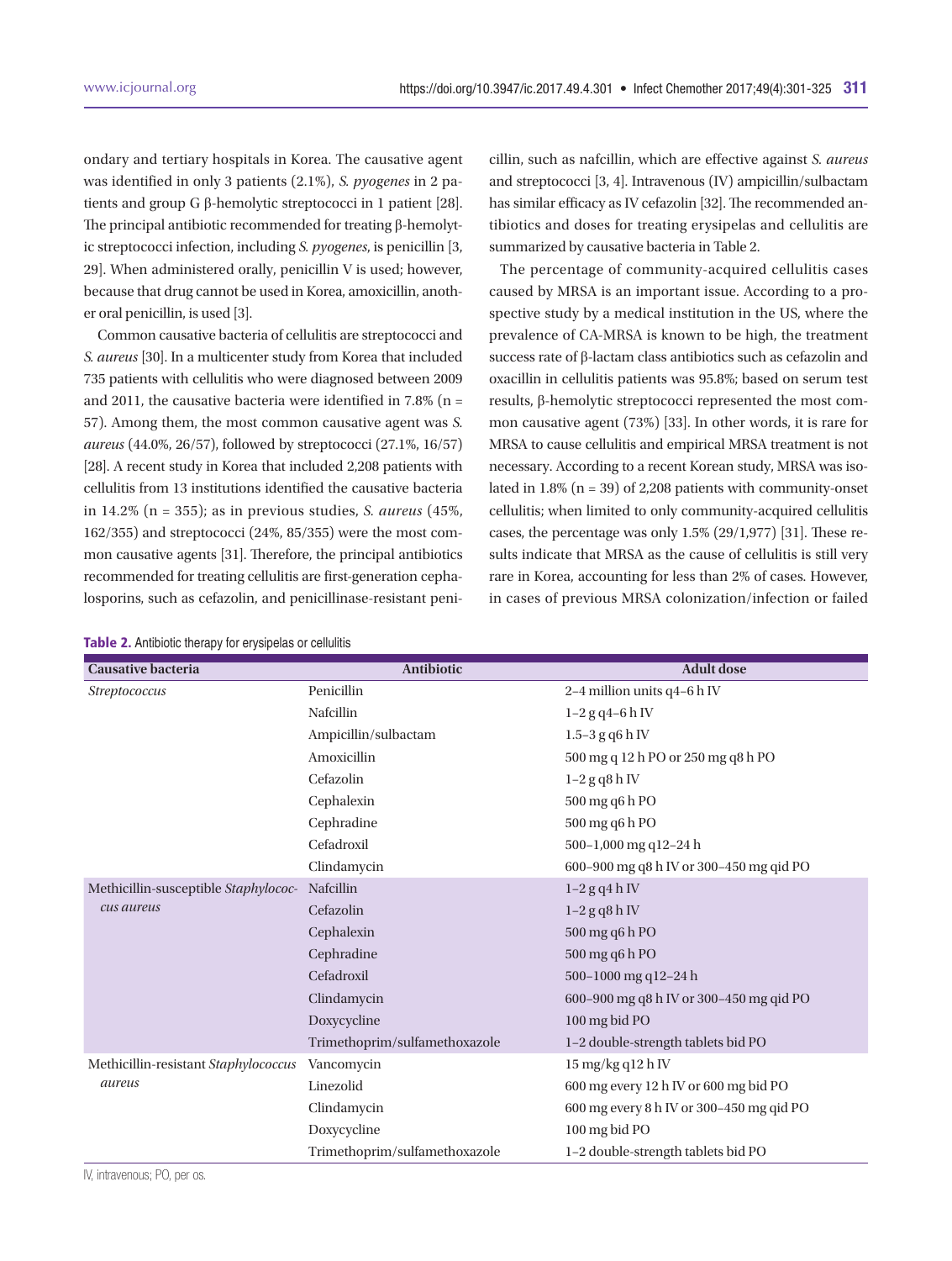primary treatment with antibiotics, the possibility of MRSA should be kept in mind and use of antibiotics active against MRSA should be considered.

In a randomized study on cellulitis patients without complications, a 5-day course of antibiotic therapy was as effective as a 10-day course [34]. Although it is difficult to set a uniform treatment duration for cellulitis, 5-day therapy is recommended if improvement is seen within 5 days; if there is no improvement or complications occur during this period, the duration of antibiotic use may be extended [4].

Cellulitis occurs from microbial infiltration through damaged skin or when there is edema from venous or lymphatic obstruction [35, 36]. Skin damage may be due to trauma, as well as skin diseases such as impetigo or shingles, skin cracking between the toes, or tinea pedis. Obesity is also a wellknown risk factor. When cellulitis occurs, the causative factors involved should be determined and any correctable factors should be modified [4].

|          |  |  |  | KQ 8. What are the appropriate evaluation and treatment for recurrent cel- |  |
|----------|--|--|--|----------------------------------------------------------------------------|--|
| lulitis? |  |  |  |                                                                            |  |

| <b>Recommendations</b>                                                                                                                                                                                                                                                      | Recom-<br>mendation<br>level | Evidence<br>level |
|-----------------------------------------------------------------------------------------------------------------------------------------------------------------------------------------------------------------------------------------------------------------------------|------------------------------|-------------------|
| 8-1. In patients with recurrent celluli-<br>tis, the presence of causative<br>factors of cellulitis (edema, diffuse<br>inflammation, eczema, venous<br>insufficiency, and toe web abnor-<br>mality) should be checked and<br>any correctable factors should be<br>modified. | Strong                       | Moder-<br>ate     |
| 8-2. In patients with cellulitis recurring<br>at least 3–4 times a year, prophy-<br>lactic antibiotics may be adminis-<br>tered. Oral amoxicillin or intra-<br>muscular (IM) benzathine<br>penicillin G may be considered as<br>a prophylactic antibiotic.                  | Strong                       | Moder-<br>ate     |

In patients with cellulitis of the lower extremities, the frequency of recurrence is about 8–20% [37-39]. Recurrence in the same area is common. Edema owing to venous or lymphatic obstruction, tinea pedis, or cracking between the toes are factors that increase the frequency of cellulitis recurrence [37-41]. Therefore, to prevent recurrence of cellulitis, the causative factors involved should be determined and any correctable factors should be modified [4]. When cellulitis recurs with lymphedema, the patient should be instructed to elevate

the area affected by edema and prevent the skin from drying; the use of compression stockings is recommended when necessary [3].

If cellulitis recurs at least 3–4 times a year despite such measures, then prophylactic antibiotics may be administered. According to a randomized study, administering oral penicillin or erythromycin twice a day resulted in a significant decrease in the recurrence of erysipelas or cellulitis, as compared with the control group [42-44]. When 250 mg of oral penicillin was administered twice a day for 1 year in 274 patients with recurrent lower extremity cellulitis, the recurrence rate decreased significantly compared with the control group (22% *vs.* 38%); however, after discontinuing the prophylactic antibiotic, there was no difference in the recurrence rate [45]. In an observational study with monthly IM injection of 1.2 million units of benzathine penicillin, the recurrence rate decreased only in the patient group without risk factors of cellulitis recurrence [46]. In summary, administering oral amoxicillin or IM benzathine penicillin may be considered as a prophylactic antibiotic for patients with recurrent cellulitis. It is unclear as to how long an antibiotic should be administered as prophylaxis. The Infectious Diseases Society of America recommends that prophylactic antibiotic therapy should continue as long as the factors for cellulitis recurrence persist [4].

## **4. Necrotizing fasciitis**

**KQ 9.** How is necrotizing fasciitis diagnosed?

| <b>Recommendations</b>                    | Recom-<br>mendation<br>level | Evidence<br>level |
|-------------------------------------------|------------------------------|-------------------|
| 9-1. Necrotizing fasciitis should be sus- | Strong                       | Low               |
| pected in SSTI if the following           |                              |                   |
| clinical symptoms or signs are            |                              |                   |
| present: (1) severe pain inconsis-        |                              |                   |
| tent with findings upon physical          |                              |                   |
| examination, (2) tense edema, (3)         |                              |                   |
| blisters, (4) ecchymoses or skin          |                              |                   |
| necrosis, $(5)$ palpable crepitus, $(6)$  |                              |                   |
| localized skin hypoesthesia, and          |                              |                   |
| (7) manifestation of systemic             |                              |                   |
| toxicity with sudden deterioration.       |                              |                   |
| 9-2. Computed tomography (CT) or          | <b>Strong</b>                | Low               |
| MRI examination may be helpful            |                              |                   |
| in diagnosing necrotizing fasciitis.      |                              |                   |
| However, diagnosis and treatment          |                              |                   |
| decisions for necrotizing fasciitis       |                              |                   |
| should not be postponed until             |                              |                   |
| after radiological examination.           |                              |                   |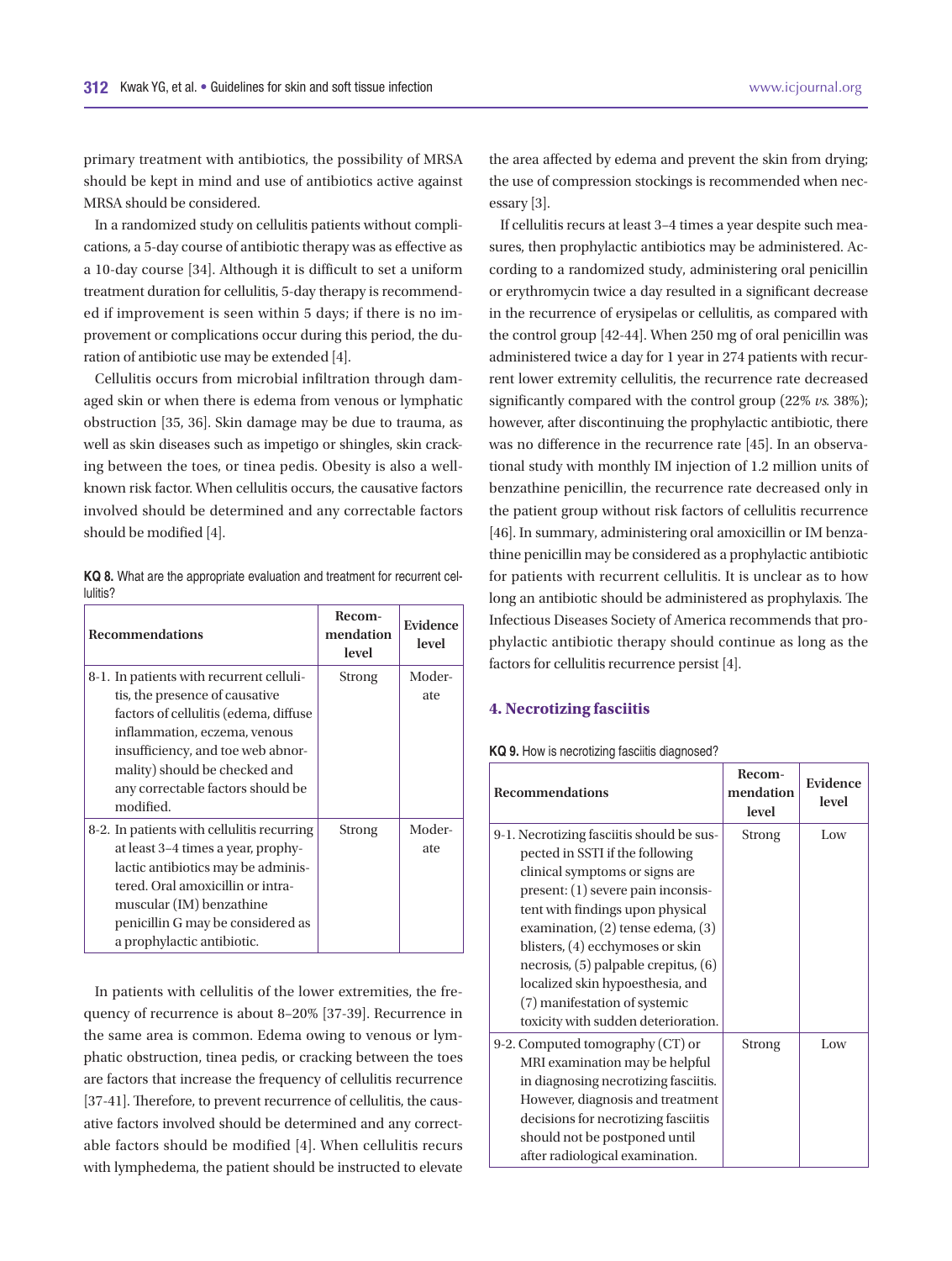**KQ 10.** What is the appropriate treatment for necrotizing fasciitis?

| 9-3. Microbial tests should be per-<br>formed on infected tissue or<br>abscess samples to identify the<br>causative bacteria. | Strong | Low |
|-------------------------------------------------------------------------------------------------------------------------------|--------|-----|
| 9-4. Blood culture tests are helpful for<br>diagnosing the causative bacteria.                                                | Strong | Low |

Necrotizing fasciitis is a necrotizing soft tissue infection that invades the fascia that covers the muscles. Necrotizing fasciitis has a high mortality rate. A multicenter study in Korea among patients hospitalized during 2000–2012 reported that 21.2% (21/99) of patients died during hospitalization [47]. A recent multicenter study in Korea among patients hospitalized during 2012–2015 also reported that 23.2% (39/168) of patients died [48]. Therefore, early diagnosis and appropriate treatment of necrotizing fasciitis are very important.

The clinical features that raise suspicion of necrotizing fasciitis are as follows: (1) severe pain inconsistent with findings upon physical examination; (2) tense edema; (3) blisters; (4) ecchymoses or skin necrosis; (5) palpable crepitus; (6) localized skin hypoesthesia; and (7) manifestation of systemic toxicity, such as sepsis, with sudden deterioration [3, 49].

CT or MRI may be helpful in diagnosing necrotizing fasciitis. Fascial edema, fascial hypertrophy, fascial contrast enhancement, abscess, and gas formation may be observable by CT. With MRI, low signal intensity of soft tissues on T1-weighted images and high signal intensity of soft tissues and fascia, together with contrast enhancement on T2-weight images may appear [50]. CT alone is known to have a lower sensitivity of about 80%, comparing to MRI with a high sensitivity of 90- 100% [51]. But there are concerns about overdiagnosis due to its lower specificity of MRI [52]. Above all, important decisions, such as surgical treatment, should not be postponed until after radiological examination(s).

Identifying the causative bacteria of necrotizing fasciitis is necessary for selecting the appropriate antibiotic, determining the prognosis, and switching the oral antibiotic. Culture testing of abscess or tissue samples should be performed to identify the causative bacteria of necrotizing fasciitis; blood culture tests are helpful as well. According to a Korean multicenter study, the causative bacteria were identified in 64.1% (66/103) of cases, for which testing of specimens obtained during surgery (48.5%, 32/66) and blood culture testing (43.9%, 29/66) were useful [47]. Similar results were also found in a recent Korean multicenter study [48].

| <b>Recommendations</b>                                                                                                                                                                                                                                                                                                                                                                                     | Recom-<br>mendation<br>level | Evidence<br>level |
|------------------------------------------------------------------------------------------------------------------------------------------------------------------------------------------------------------------------------------------------------------------------------------------------------------------------------------------------------------------------------------------------------------|------------------------------|-------------------|
| 10-1. As soon as necrotizing fasciitis is<br>diagnosed, appropriate surgical<br>treatment must be considered<br>immediately.                                                                                                                                                                                                                                                                               | Strong                       | Low               |
| 10-2. As empirical antibiotics,<br>broad-spectrum antibiotics that<br>target Gram-positive, Gram-neg-<br>ative, and anaerobic bacteria<br>should be used and the use of<br>antibiotics active against MRSA<br>should be considered                                                                                                                                                                         | Strong                       | Low               |
| 10-3. In cases that involve patients<br>with liver cirrhosis or compro-<br>mised liver function due to<br>alcoholism who have recently<br>eaten seafood or come in contact<br>with seawater, combination<br>therapy with third-generation<br>cephalosporins such as cefotax-<br>ime or ceftriaxone and doxycy-<br>cline or tetracycline should be<br>used for suspicion of Vibrio<br>vulnificus infection. | Strong                       | Low               |
| 10-4. Once the causative organism is<br>identified, antibiotic adminis-<br>tered should be switched to an<br>effective antibiotic with a narrow<br>spectrum based on the suscepti-<br>bility test results.                                                                                                                                                                                                 | Strong                       | Low               |
| 10-5. If streptococcal toxic shock<br>syndrome is suspected, intrave-<br>nous immunoglobulin (IVIG)<br>may be considered as adjuvant<br>therapy.                                                                                                                                                                                                                                                           | Weak                         | Very low          |

If necrotizing fasciitis is suspected, an empirical antibiotic should be administered immediately. Various pathogen may cause necrotizing fasciitis and it is common for necrotizing fasciitis to be caused by a mixed infection involving multiple bacterial strains. A Korean multicenter study reported that among 66 patients with confirmed causative bacteria, Gram-positive bacteria, such as streptococci and staphylococci, were identified in 63.6% (42/66) of patients and Gram-negative bacteria were identified in 42.4% (28/66). In addition, anaerobic bacteria were identified in approximately 5% of cases; however, this value was much lower than that of other countries and it is estimated that mixed infections with anaerobic bacteria may be more common in Korea [47]. A recent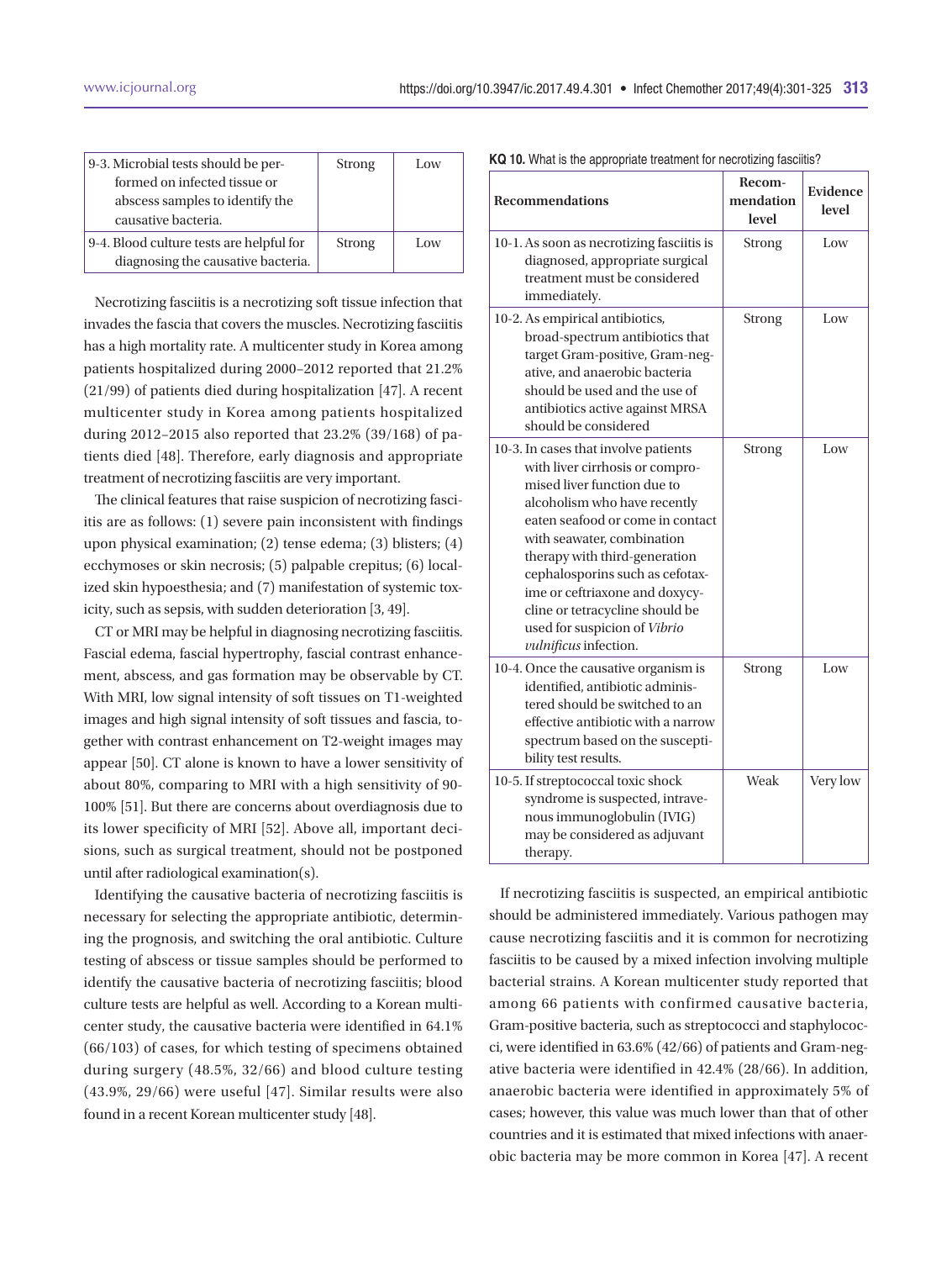| <b>Disease classification</b>                 | Antibiotic                 | <b>Adult dose</b>           |
|-----------------------------------------------|----------------------------|-----------------------------|
| <b>Empirical therapy</b>                      | Teicoplanin or             | $6-12$ mg/kg q24 h IV       |
|                                               | vancomycin or              | 15 mg/kg q12 h IV           |
|                                               | linezolid                  | 600 mg q12 h IV             |
|                                               | plus                       |                             |
|                                               | piperacillin/tazobactam or | 3.375-4.5 g q8 h IV         |
|                                               | ertapenem or               | $1$ g q24 h IV              |
|                                               | meropenem or               | $1$ g q8 h IV               |
|                                               | imipenem or                | 500 mg q6 h IV              |
|                                               | cefepime                   | $2$ g q8 h IV               |
|                                               | plus                       |                             |
|                                               | metronidazole              | 500 mg q8 h IV              |
| Streptococcus                                 | Penicillin                 | 2-4 million units q4-6 h IV |
|                                               | plus                       |                             |
|                                               | clindamycin                | 600-900 mg q8 h IV          |
| Methicillin-susceptible Staphylococcus aureus | Nafcillin or               | $1-2$ g q4 h IV             |
|                                               | cefazolin                  | $1-2$ g q8 h IV             |
| Methicillin-resistant Staphylococcus aureus   | Vancomycin or              | 15 mg/kg q12 hr IV          |
|                                               | teicoplanin or             | 6-12 mg/kg q24 h IV         |
|                                               | linezolid                  | 600 mg q12 h IV             |
| Aeromonas hydrophilia                         | Ciprofloxacin or           | 400 mg q12 h IV             |
|                                               | cefotaxime or              | $2$ g q8 h IV               |
|                                               | ceftriaxone                | $2$ g q24 h IV              |
|                                               | plus                       |                             |
|                                               | doxycycline                | 100 mg bid PO               |
| Vibrio vulnificus                             | Cefotaxime or              | $2$ g q8 h IV               |
|                                               | ceftriaxone                | $2$ g q24 h IV              |
|                                               | plus                       |                             |
|                                               | doxycycline                | 100 mg bid PO               |

#### Table 3. Antibiotic therapy for necrotizing fasciitis

IV, intravenous; PO, per os.

Korean multicenter study showed similar results, where mixed infection accounted for 19.2% of patients with confirmed pathogens [48]. Therefore, for the initial empirical antibiotics for necrotizing fasciitis, a broad-spectrum antibiotic that targets Gram-positive, Gram-negative, and anaerobic bacteria should be selected.

SSTI guidelines in the US recommend selecting an antibiotic active against MRSA for empirical therapy of necrotizing fasciitis [4]. This is because MRSA is a common cause of necrotizing fasciitis in the US, where a multicenter study reported that MRSA was identified in 35% of monomicrobial infections [53]. A Korean multicenter study among patients hospitalized during 2000–2010 reported that MRSA was isolated in 3.9% (4/103) of patients [47]; the proportion increased to 6.1% (10/165) in a recent multicenter study among patients hospitalized during 2012–2015 [48]. It is still too early to view MRSA as a major cause of necrotizing fasciitis in Korea. However,

considering the serious progression and high mortality rate associated with necrotizing fasciitis, using antibiotics active against MRSA as an empirical antibiotic should be considered.

For Gram-negative and anaerobic bacteria, combination therapy with cefepime and metronidazole can be used; piperacillin/ tazobactam and carbapenems may be considered as well (Table 3) [4]. For patients with liver cirrhosis or compromised liver function due to alcoholism who have recently eaten seafood or come in contact with seawater, *Vibrio vulnificus* infection must be considered. Therefore, for empirical therapy for necrotizing fasciitis in these patients, combination therapy with third-generation cephalosporins such as cefotaxime or ceftriaxone and doxycycline or tetracycline should be considered [3].

Once the causative organism is identified, the empirical antibiotics administered should be switched to effective antibiotics with a narrow spectrum based on the susceptibility test results (Table 3). Cefazolin or nafcillin are recommended an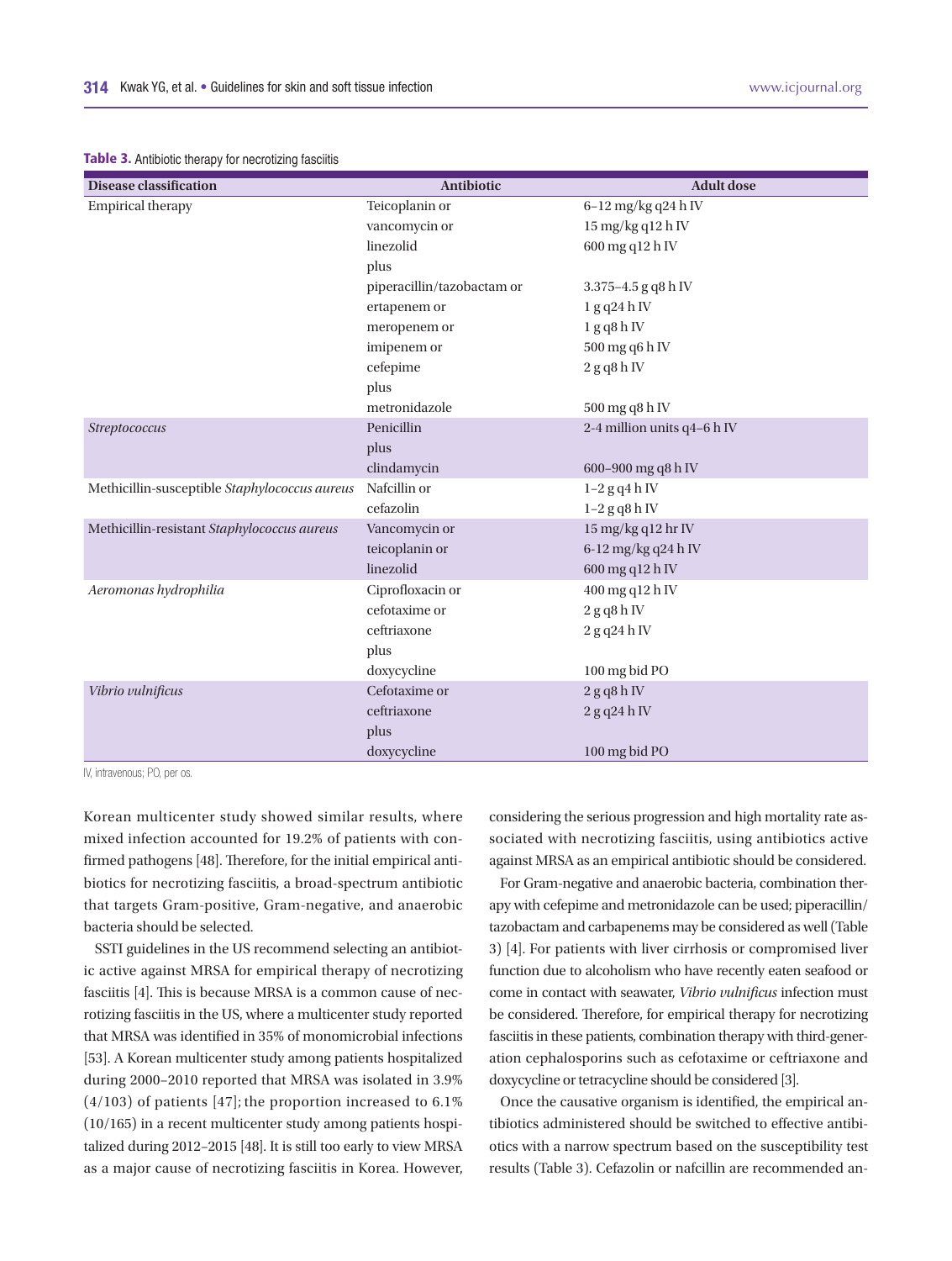tibiotics for methicillin-susceptible *S. aureus*. If the causative bacterium is identified as group A β-hemolytic streptococci, combination therapy with penicillin and clindamycin is recommended. The reason why combination therapy is recommended is because clindamycin can suppress toxins and is reported to have superior efficacy compared with penicillin [54, 55]. However, because group A β-hemolytic streptococci may develop resistance to clindamycin, it is not recommended to use clindamycin alone [56].

Once necrotizing fasciitis is diagnosed, surgical treatment must be administered as soon as possible. There are several reports indicating that if surgical treatment is not administered early on, the mortality rate of necrotizing fasciitis increases [57-59]. In particular, Wong et al. reported that whether surgical treatment was administered within 24 h was associated with the prognosis [57]. Therefore, if necrotizing fasciitis is clinically suspected, both medical and surgical treatment must be administered simultaneously and organically.

IVIG therapy uses IgG subclass immunoglobulins from healthy adults to neutralize toxic factors or toxins, inhibit superantigen-elicited T-cell activation, and facilitate opsonization of bacteria [60]. Some observational studies on streptococcal toxic shock syndrome have reported that IVIG administration reduces the mortality rate [61, 62]. However, in a blinded controlled study, the group that received IVIG tended to show a lower mortality rate, but the difference was not statistically significant [63]. Although additional studies are needed on the efficacy of IVIG, but it can be considered as an adjuvant therapy for patients who are critically ill owing to necrotizing fasciitis.

#### **5. Pyomyositis**

**KQ 11.** How is pyomyositis diagnosed?

| <b>Recommendations</b>                                                                              | Recom-<br>mendation<br>level | Evidence<br>level |
|-----------------------------------------------------------------------------------------------------|------------------------------|-------------------|
| 11-1. Pus and blood culture tests are<br>should be performed to identify<br>the causative bacteria. | Strong                       | Moderate          |
| 11-2. MRI is recommended as the<br>radiological examination; CT<br>may be useful as well.           | Strong                       | Moderate          |

Pyomyositis is an acute infection that infiltrates the muscles, which often leads to muscle abscess. It often occurs in hematogenic form and it can also occur from the spread of nearby infection, such as pyogenic arthritis and osteomyelitis. When possible, identification of the causative bacteria of pyomyositis is needed for selecting the appropriate antibiotic, determining the prognosis, and switching to an effective oral antibiotics. Blood culture testing is useful, with a positive rate of 5–30%; abscess or tissue culture testing is also recommended [4]. A recent multicenter study in Korea reported that the causative bacteria were identified in 70.7% of cases, with 39.2% (55/140) identified from culture specimens obtained during surgery and 24.4% (34/140) from blood culture tests [64].

 Among radiological examinations, MRI is the most effective for pyomyositis. In T2-weighted images, high signal intensity appears throughout the muscle, and strong high signal intensity appears inside the abscess [65]. MRI has the advantages of being able to identify intramuscular abscess and confirm the presence of purulent arthritis or osteomyelitis. With CT, the flat surface of the muscles is lost, fluid retention inside the muscle is observed, and contrast enhancement in the surrounding area is seen [66]. CT can be performed more easily than MRI, but CT has lower sensitivity than MRI and provides less anatomical information.

|  |  |  |  | KQ 12. What is the appropriate treatment for pyomyositis? |
|--|--|--|--|-----------------------------------------------------------|
|--|--|--|--|-----------------------------------------------------------|

| <b>Recommendations</b>                                                                                                                                                                                      | Recom-<br>mendation<br>level | Evidence<br>level |
|-------------------------------------------------------------------------------------------------------------------------------------------------------------------------------------------------------------|------------------------------|-------------------|
| 12-1. Antibiotics with active against<br>Gram-positive and negative<br>bacteria should be used as the<br>empirical antibiotic.                                                                              | Strong                       | Low               |
| 12-2. Once the causative bacterium is<br>identified, antibiotics adminis-<br>tered should be switched to an<br>effective antibiotics with a<br>narrow spectrum based on the<br>susceptibility test results. | Strong                       | Low               |
| 12-3. Use of an antibiotics against<br>MRSA infection may be consid-<br>ered in cases of previous MRSA<br>infection or colonization and if<br>primary treatment has failed.                                 | Weak                         | Very low          |
| 12-4. Purulent material should be<br>drained or removed early on.                                                                                                                                           | Strong                       | Low               |
| 12-5. If there is no response to the<br>treatment, radiological examina-<br>tion (MRI and/or CT) can be<br>performed to evaluate whether<br>the purulent material has been<br>properly drained or removed.  | Strong                       | Low               |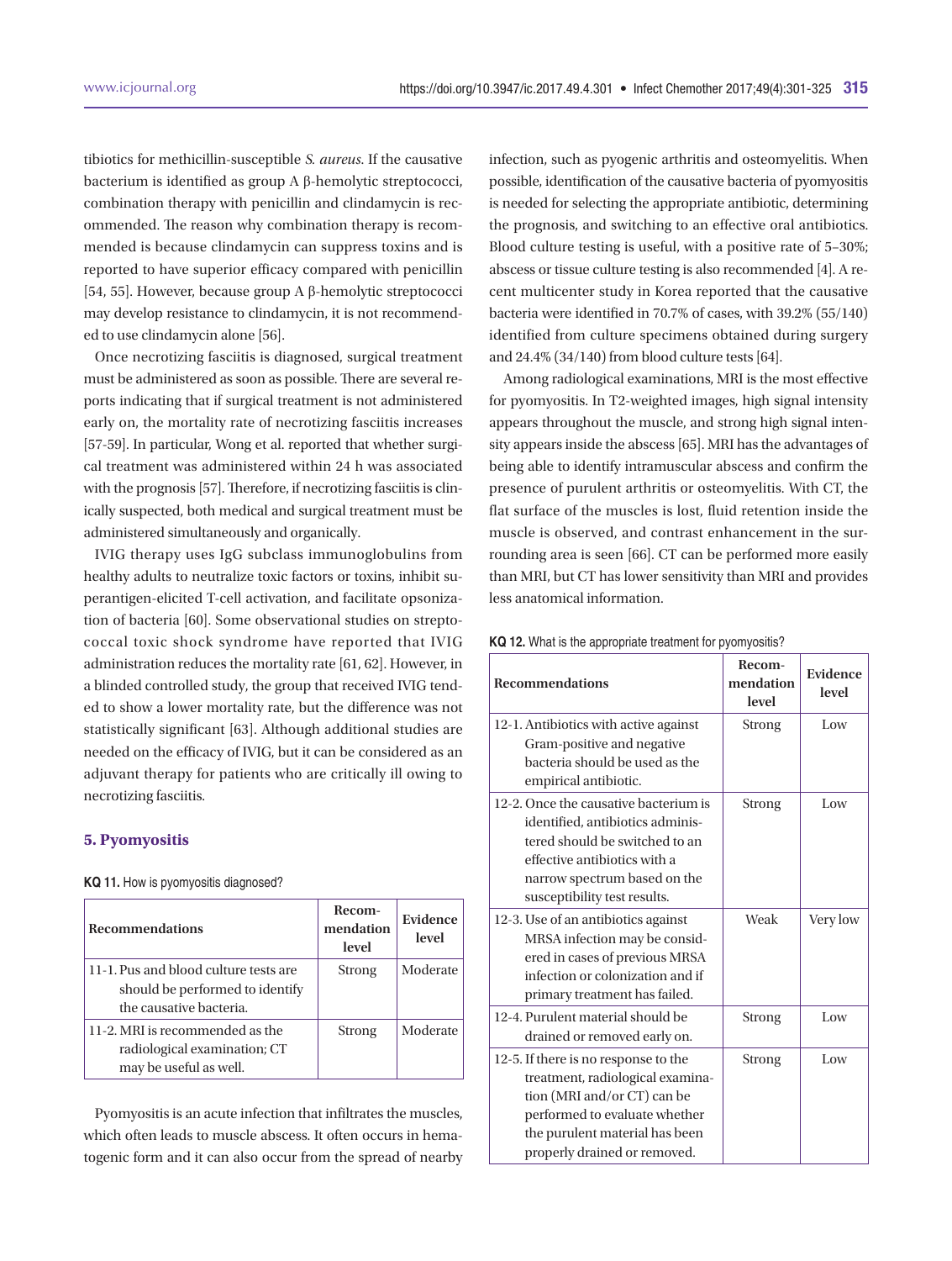*S. aureus* is a well-known cause of pyomyositis [67].In a recent multicenter study in Korea, *S. aureus* was the most common causative bacteria, accounting for approximately 50% of all bacteria identified. However, Gram-negative bacteria also accounted for approximately 30% of the causative bacteria identified [64]. Therefore, a broad-spectrum antibiotics active against Gram-positive bacteria (such as *S. aureus*) and Gram-negative bacteria should be selected as the empirical antibiotic for pyomyositis (Table 4).

In the US, MRSA is a major cause of pyomyositis; therefore, the use of an antibiotic active against MRSA is recommended as the empirical antibiotics [4, 68]. However, a recent multicenter study in Korea found that MRSA was the causative bacteria in only  $2.9\%$  ( $4/140$ ) of all patients [64]. Therefore, use of empirical antibiotics against MRSA should be considered in limited cases of pyomyositis with a history of previous MRSA infection or colonization and failed primary treatment.

Once the causative bacteria is identified, the antibiotic administered should be switched to an effective antibiotic with a narrow spectrum based on the susceptibility test results (Table 4). The use of cefazolin or nafcillin is recommended for *S. aureus* that shows susceptibility to methicillin. Combination therapy with penicillin and clindamycin is recommended for *S. pyogenes* infection [34].

If purulent material is identified in pyomyositis, early drainage or surgical removal is recommended [4]. If there is no response to the treatment despite the use of an appropriate antibiotics, CT or MRI should be performed to determine whether the purulent material is still present [4].

|  |  |  |  |  |  |  | KQ 13. What is the appropriate treatment for clostridial myonecrosis? |  |  |  |  |  |
|--|--|--|--|--|--|--|-----------------------------------------------------------------------|--|--|--|--|--|
|--|--|--|--|--|--|--|-----------------------------------------------------------------------|--|--|--|--|--|

| <b>Recommendations</b>                                                                                                                                                       | Recom-<br>mendation<br>level | Evidence<br>level |
|------------------------------------------------------------------------------------------------------------------------------------------------------------------------------|------------------------------|-------------------|
| 13-1. Surgical debridement of involved<br>tissue should be performed early<br>on and continued visual evalua-<br>tion and removal of the infected<br>area must be performed. | Strong                       | Moderate          |
| 13-2. Combination therapy with<br>penicillin and clindamycin is<br>recommended as the definitive<br>antibiotic therapy.                                                      | Strong                       | Low               |

Clostridial myonecrosis, also referred to as gas gangrene, is a very rapidly progressing muscle infection. It is caused by *Clostridium* species and *C. perfringens* is the most common causative bacterium. It can occur from contamination of the wound area after a trauma. In immunosuppressed patients, it can also occur as a complication of bacteremia, without any trauma. In trauma-related cases, progression of myonecrosis begins 2–3 days after the trauma. Clostridial myonecrosis has similar clinical features as necrotizing fasciitis and symptoms include severe pain and altered consciousness, as well as hypotension, shock, and organ failure that can even lead to death. Findings from physical examination also show tense edema, fetor, and palpable crepitus, similar to necrotizing fasciitis.

Clostridial myonecrosis is a fulminant infection that requires intensive care and immediate and extensive surgical removal of the infected area [4, 69, 70]. The initial treatment

| <b>Disease classification</b>                 | Antibiotic                 | <b>Adult dose</b>                            |
|-----------------------------------------------|----------------------------|----------------------------------------------|
| <b>Empirical therapy</b>                      | Ampicillin/sulbactam or    | $3$ g q6 h IV                                |
|                                               | cefepime or                | $2$ g q8 h IV                                |
|                                               | piperacillin/tazobactam or | $3.375 - 4.5$ g q6-8 h IV                    |
|                                               | ertapenem                  | $1$ g q24 h IV                               |
| <i>Streptococcus</i>                          | Penicillin                 | 2-4 million units q4-6 h IV                  |
|                                               | plus                       |                                              |
|                                               | clindamycin                | 600-900 mg q8 h IV                           |
| Methicillin-susceptible Staphylococcus aureus | Nafcillin or               | $1-2$ g q4 h IV                              |
|                                               | cefazolin                  | $1-2$ g q8 h IV                              |
| Methicillin-resistance Staphylococcus aureus  | Vancomycin or              | $15 \,\mathrm{mg/kg}$ q $12 \,\mathrm{h}$ IV |
|                                               | teicoplanin or             | $6-12$ mg/kg q24 h IV                        |
|                                               | linezolid                  | 600 mg q12 h IV                              |

Table 4. Antibiotic therapy for pyomyositis

IV, intravenous; PO, per os.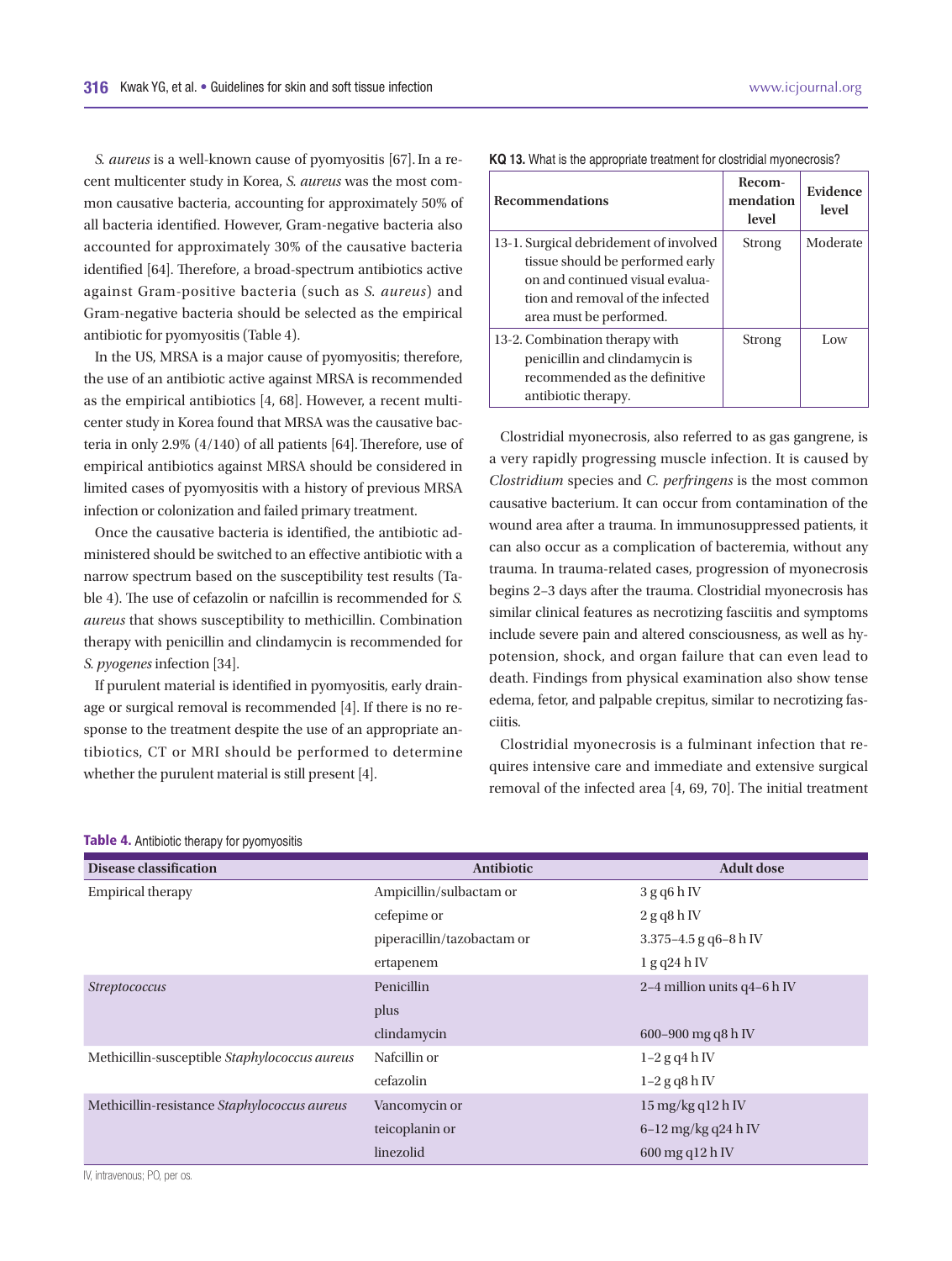should be administration of broad-spectrum antibiotics, just as with necrotizing fasciitis. For confirmed cases of clostridial myonecrosis, combination therapy with penicillin 2-4 million units q4-6 h IV and clindamycin 600–900 mg q8 h IV is recommended. The reason why combination therapy is recommended is because animal studies have reported that combination therapy with clindamycin plus penicillin is most effective [71] and that *C. perfringens* may be resistant to clindamycin [72].

# **6. Animal or human bite**

**KQ 14.** Is preemptive antibiotic therapy needed for prevention of infection from an animal or human bite?

| <b>Recommendations</b>                                                                                                                                                                                                                                                                                                    | Recom-<br>mendation<br>level | Evidence<br>level |
|---------------------------------------------------------------------------------------------------------------------------------------------------------------------------------------------------------------------------------------------------------------------------------------------------------------------------|------------------------------|-------------------|
| 14-1. Preemptive antibiotic therapy is<br>not recommended for mild bite<br>wounds with low risk of infection.                                                                                                                                                                                                             | Strong                       | Moderate          |
| 14-2. Preemptive antibiotic therapy for<br>3-5 days is recommended in<br>immunosuppressed patients and<br>those with asplenism, severe liver<br>disease, edema at the site of the<br>bite, moderate to severe damage<br>(especially to the hands or face),<br>and damage extending to the<br>periosteum or joint capsule. | Strong                       | Low               |

Most bite wounds occur as a result of being bitten by a mammal, such as a human, dog, or cat [73, 74]. In patients who visit a hospital early after being bitten by an animal or human (within 8 h), wound infection may not yet have occurred; however, in 85% of cases, potential pathogens may be found in the bite wound. However, it is difficult to accurately predict whether a wound will progress to an infection. The infection rate of bite wounds may vary depending on the causative animal, severity of the bite wound, and the location of the wound. There is a low risk of infection associated with a bite from an animal other than a human and a bite wound that does not involve the hands, with an infection rate below 2%. By contrast, a deep human bite to the hand may develop into an infection in over 50% of cases [1]. Generally, the risk of infection is high in cases that involve a deep puncture, crush injury, devitalized tissue, and heavy contamination [74].A human bite typically has a higher risk of infection than that from a dog or a cat [74]. A hand bite has a high risk of infection and complications can increase the risk of long-term functional

impairment. A hand bite wound should be examined carefully as the deep tissue may be inoculated with a large number of bacteria that can cause tissue destruction and damage. Moreover, deep hand infection may progress along the fascia and tendon sheath. Therefore, the fact that a hand wound has a high risk of infection should be kept in mind even if the wound does not appear to be severe [1].

Whether preemptive antibiotics should be used for bite injuries is debatable, but they should be considered based on the location of the wound, causative animal, severity of the wound, and immune status of the patient. Regarding mammal bites, a Cochrane review has reported that use of prophylactic antibiotics was associated with a statistically significant reduction of infection rate only after human bites and hand injuries [74]; however, the number of patients included in that study was small (range, 12-190). A significant difference was found only in one study among 48 patients with a human bite on the hand [75]. In a randomized study of 127 cases of lowrisk human bite wounds, excluding hand bite, prophylactic antibiotics administration showed no benefit [73]. A meta-analysis of 8 randomized studies on dog bites showed that the cumulative infection rate after a dog bite was 16% and preemptive antibiotic therapy lowered the infection rate of only high-risk wounds [76]. In patients with an animal bite that occurred at least 9 h earlier, administration of amoxicillin/clavulanate reduced the infection rate.

In summary, preemptive antibiotic therapy seems to provide marginal benefit for wounds with a low risk of infection that are reported with 12–24 h after injury (those that are not associated with puncture wounds, those in patients who are not immunosuppressed or not taking immunosuppressants, and wounds not involving the face, hand, or foot) [77-80]. In general, preemptive antibiotic therapy is advocated for 3–5 days for uninfected animal bites in moderate-to-severe injuries, especially those to the hand or face, deep injuries penetrating bone structures, in the presence of edema, and in immunocompromised hosts.

**KQ 15.** What is the appropriate antibiotic therapy for infection from an animal or human bite?

| <b>Recommendations</b>                                                                                                          | Recom-<br>mendation<br>level | Evidence<br>level |
|---------------------------------------------------------------------------------------------------------------------------------|------------------------------|-------------------|
| 15-1. Antibiotics active against both<br>aerobic and anaerobic bacteria,<br>such as amoxicillin/clavulanate,<br>should be used. | Strong                       | Moderate          |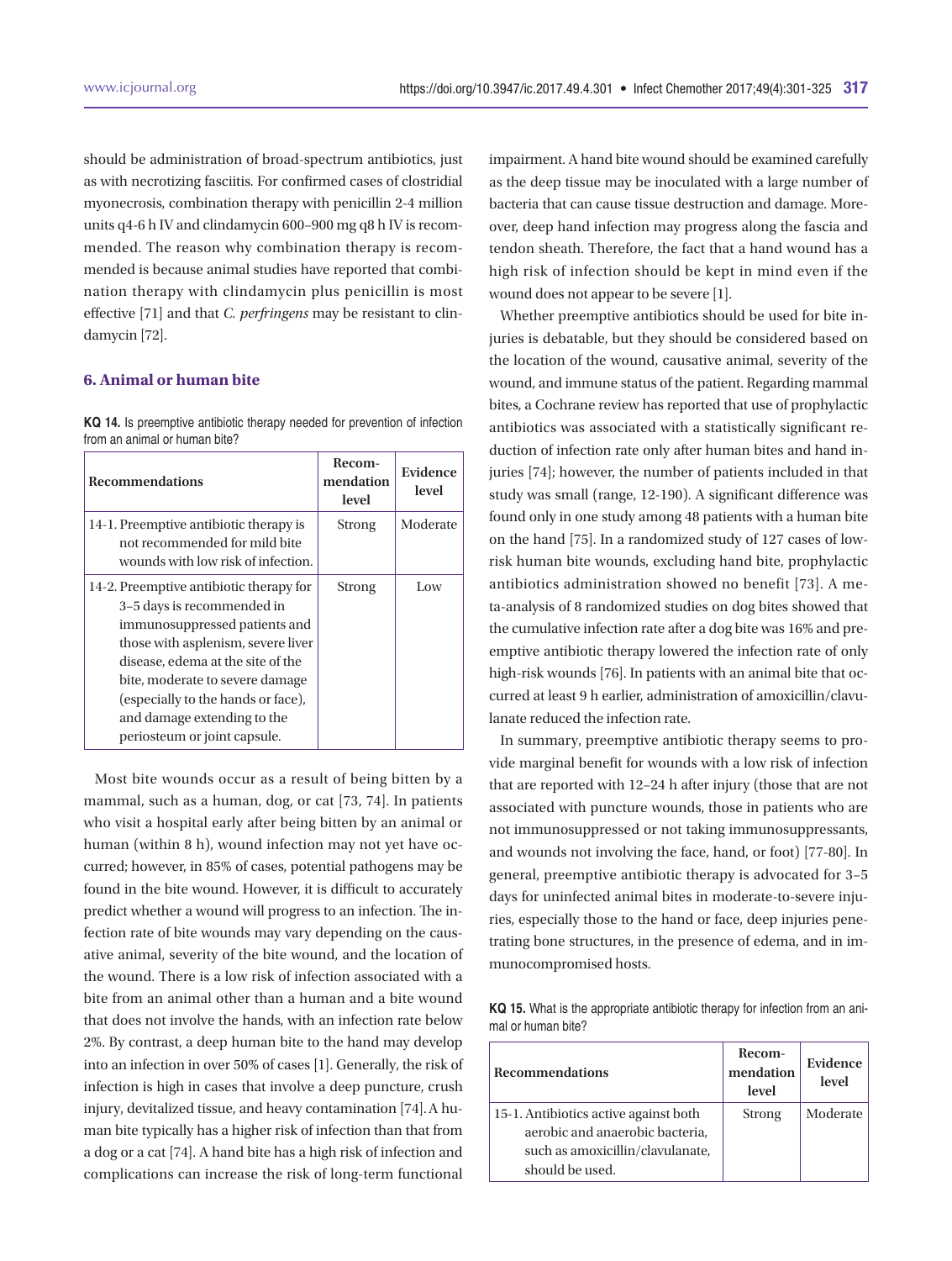| 15-2. First-generation cephalosporins,    | Weak | Very low |
|-------------------------------------------|------|----------|
| penicillinase-resistant penicillins,      |      |          |
| macrolides, and clindamycin               |      |          |
| should not be used alone.                 |      |          |
| 15-3. As IV antibiotics, $\beta$ -lactam/ | Weak | Moderate |
| β-lactamase inhibitor combina-            |      |          |
| tions (ampicillin/sulbactam,              |      |          |
| piperacillin/tazobactam), sec-            |      |          |
| ond-generation cephalosporins             |      |          |
| such as cefoxitin, or carbapenem          |      |          |
| such as ertapenem can be used.            |      |          |
|                                           |      |          |

A bite wound infection may involve bacteria rarely found in

other infections and tends to be a polymicrobial infection in most cases [1]. Most bite wound infections involve an average of five types of bacteria, with a mixture of both aerobic and anaerobic bacteria. Staphylococci and streptococci are common aerobic bacteria whereas *Bacteroides* spp., peptostreptococci, *Fusobacterium* spp., and *Prevotella heparinolytica* are common anaerobic bacteria in bite wounds. *Pasteurella* spp. and *Capnocytophaga canimorsus* are considered bite-specific causative bacteria, which can cause rapidly progressing sepsis that can be fatal. *Pasteurella* spp. is especially common in dog (50%) and cat (75%) bite wounds. These bacteria are Gram-negative coccobacilli, oral resident bacteria found in

| Table 5. Pathogens most commonly associated with animal and human bites, in decreasing order of frequency [73] |  |  |
|----------------------------------------------------------------------------------------------------------------|--|--|
|                                                                                                                |  |  |

| Rank           | Causative bacteria         | <b>Causative animal</b> |
|----------------|----------------------------|-------------------------|
|                | Pasteurella multocida      | Dog, cat                |
| $\overline{2}$ | Capnocytophaga canimorsus  | Dog                     |
| 3              | Eikenella corrodens        | Human                   |
| $\overline{4}$ | <b>Streptococcus</b>       | All species             |
| 5              | Staphylococcus aureus      | All species             |
| 6              | Staphylococcus intermedius | Dog                     |
|                | Anaerobes                  | Most species            |

Table 6. Empirical antibiotic therapy for bite wound infection

| <b>Classification</b> | Antibiotic                       | Adult dose (normal kidney function)     |
|-----------------------|----------------------------------|-----------------------------------------|
| Drug of choice        | Amoxicillin/clavulanate          | 875/125 mg bid PO                       |
|                       | Ampicillin/sulbactam             | 1.5-3.0 g q6-8 h IV                     |
|                       | Piperacillin/tazobactam          | 3.375-4.5 g q6-8 h IV                   |
|                       | Ceftriaxone or                   | $2$ g q24 h IV                          |
|                       | Cefotaxime                       | $1-2$ g q6-8 h IV                       |
|                       | plus                             |                                         |
|                       | Metronidazole or                 | 500 mg q8 h IV or 250-500 mg tid PO     |
|                       | Clindamycin                      | 600 mg q6-8 h IV or 300 mg tid PO       |
| <b>Alternatives</b>   | Cefoxitin                        | $1 g q6 - 8 h IV$                       |
|                       | Ertapenem                        | $1$ g q24 h IV                          |
|                       | Moxifloxacin                     | 400 mg q24 h IV or PO                   |
|                       | Doxycycline                      | 100 mg bid PO                           |
|                       | Ciprofloxacin or                 | 400 mg q12 h IV or 500-750 mg bid PO    |
|                       | Levofloxacin or                  | 750 mg q24 h IV or PO                   |
|                       | Trimethoprim-sulfamethoxazole or | TMP 5-10 mg/kg/day IV or 160-800 mg bid |
|                       | Cefuroxime                       | 1 g q12 h IV or 500 mg bid PO           |
|                       | plus                             |                                         |
|                       | Metronidazole or                 | 500 mg q8 h IV or 250-500 mg tid PO     |
|                       | Clindamycin                      | 600 mg q6-8 h IV or 300 mg tid PO       |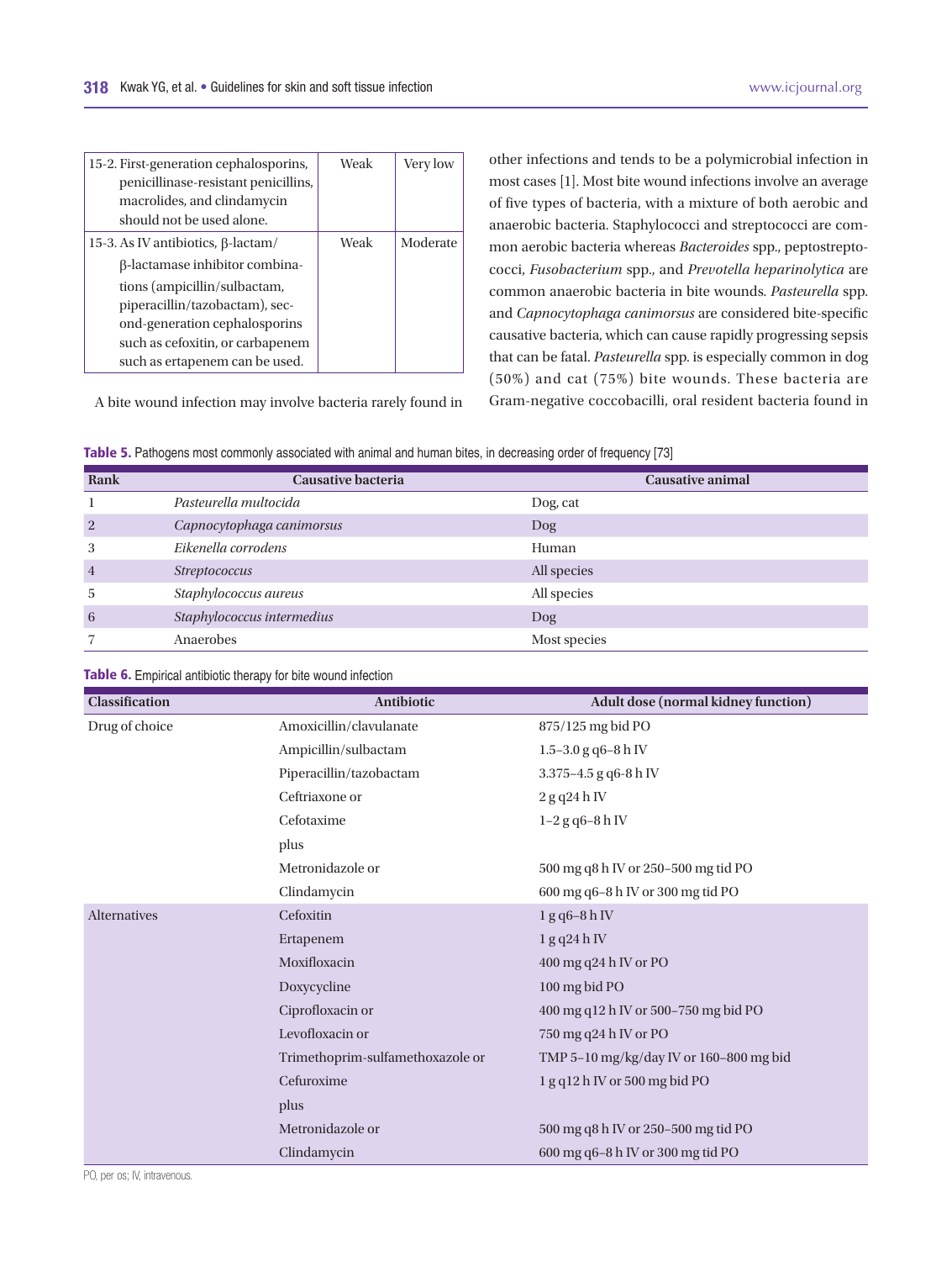|                                        | <b>Clean and small wound</b> |                |           | Other wounds |
|----------------------------------------|------------------------------|----------------|-----------|--------------|
| <b>Vaccination history</b>             | <b>Td</b>                    | <b>TIG</b>     | <b>Td</b> | <b>TIG</b>   |
| Unknown or <3 times                    | Yes                          | N <sub>0</sub> | Yes       | Yes          |
| $\geq$ 3 times                         |                              |                |           |              |
| $\geq$ 10 years since last vaccination | Yes                          | N <sub>0</sub> | Yes       | $\rm No$     |
| 5-9 years since last vaccination       | $\rm No$                     | N <sub>0</sub> | Yes       | $\rm No$     |
| <5 years since last vaccination        | $\rm No$                     | N <sub>0</sub> | $\rm No$  | No           |

Table 7. Preventative measures for tetanus based on tetanus vaccination history and wound condition

Td, tetanus-diphtheria toxoid; TIG, tetanus immunoglobulin.

many animals. *Haemophilus* spp. and *Eikenella corrodens* are common aerobic bacteria in human bite cases (Table 5).

Purulent wounds from an animal bite usually involve a polymicrobial infection with both aerobic and anaerobic bacteria whereas in non-purulent wounds, staphylococci and streptococci are commonly isolated [81, 82]. While *Pasteurella* spp. is commonly isolated in non-purulent wounds and abscesses, non-purulent wound infection may also be a polymicrobial infection [82]. Based on such information, amoxicillin/clavulanate is the appropriate oral antibiotic against aerobic and anaerobic bacteria in bite wounds (Table 6). Alternatively, second- or third-generation cephalosporins plus antianaerobic agents (metronidazole or clindamycin) may be administered. Moxifloxacin, doxycycline, or a carbapenem such as ertapenem may be used as well. When administering trimethoprim/ sulfamethoxazole or levofloxacin, anaerobic coverage with metronidazole or clindamycin should be added. Unless there is no other possible substitute, macrolides should be avoided since they have unreliable antimicrobial activity against *Pasteurella multocida* and *Fusobacterium*. For pregnant women, tetracycline and fluoroquinolones administration is prohibited, but trimethoprim/sulfamethoxazole can be prescribed safely, except during the third trimester [81-86].

The causative bacteria involved in human bites are complex but include various anaerobic bacteria such as *Fusobacterium*, *Peptostreptococcus, Prevotella,* and *Porphyromonas* spp., as well as aerobic bacteria such as streptococci, *S. aureus*, and *Eikenella corrodens*. *E. corrodens* is resistant to first-generation cephalosporins, macrolides, clindamycin, and aminoglycosides. Therefore, treatment with amoxicillin/clavulanate, ampicillin/sulbactam, or ertapenem is recommended. For patients with hypersensitivity to β-lactam, administration of ciprofloxacin or levofloxacin plus metronidazole, or moxifloxacin alone is recommended. A human bite may transmit various viruses including herpes virus, hepatitis B and C viruses, and

human immunodeficiency virus (HIV) [3].

**KQ 16.** Is post-exposure prophylaxis for tetanus needed after an animal or human bite?

| <b>Recommendations</b>              | Recom-<br>mendation<br>level | Evidence<br>level |
|-------------------------------------|------------------------------|-------------------|
| 16-1. Depending on the wound condi- | Strong                       | Low               |
| tion, tetanus toxoid vaccine        |                              |                   |
| should be administered to           |                              |                   |
| anyone who has not been vacci-      |                              |                   |
| nated for tetanus in the past 5 or  |                              |                   |
| 10 years. For patients who have     |                              |                   |
| not received tetanus-reduced        |                              |                   |
| diphtheria toxoid-acellular         |                              |                   |
| pertussis (Tdap) vaccine previ-     |                              |                   |
| ously, Tdap is preferred over Td    |                              |                   |
| vaccination.                        |                              |                   |

Tetanus is a severe disease that can be fatal at times and can be prevented by vaccination (3 vaccinations during childhood and additional vaccination every 10 years). Although there are no recent reports of tetanus from a bite, a wound from animal or human bite may cause the disease [87, 88] Vaccination for tetanus to prevent infection from the wound is determined by how clean the wound is and history of previous diphtheria-tetanus-acellular pertussis (DTaP) or tetanus-diphtheria toxoid (Td) vaccination (Table 7). Tetanus vaccine should be administered if 5 years have passed since the last tetanus vaccination for a dirty wound and 10 years for a clean wound. When vaccinating to prevent tetanus, Tdap is recommended over Td vaccination if the patient does not have a history of Tdap vaccination [89].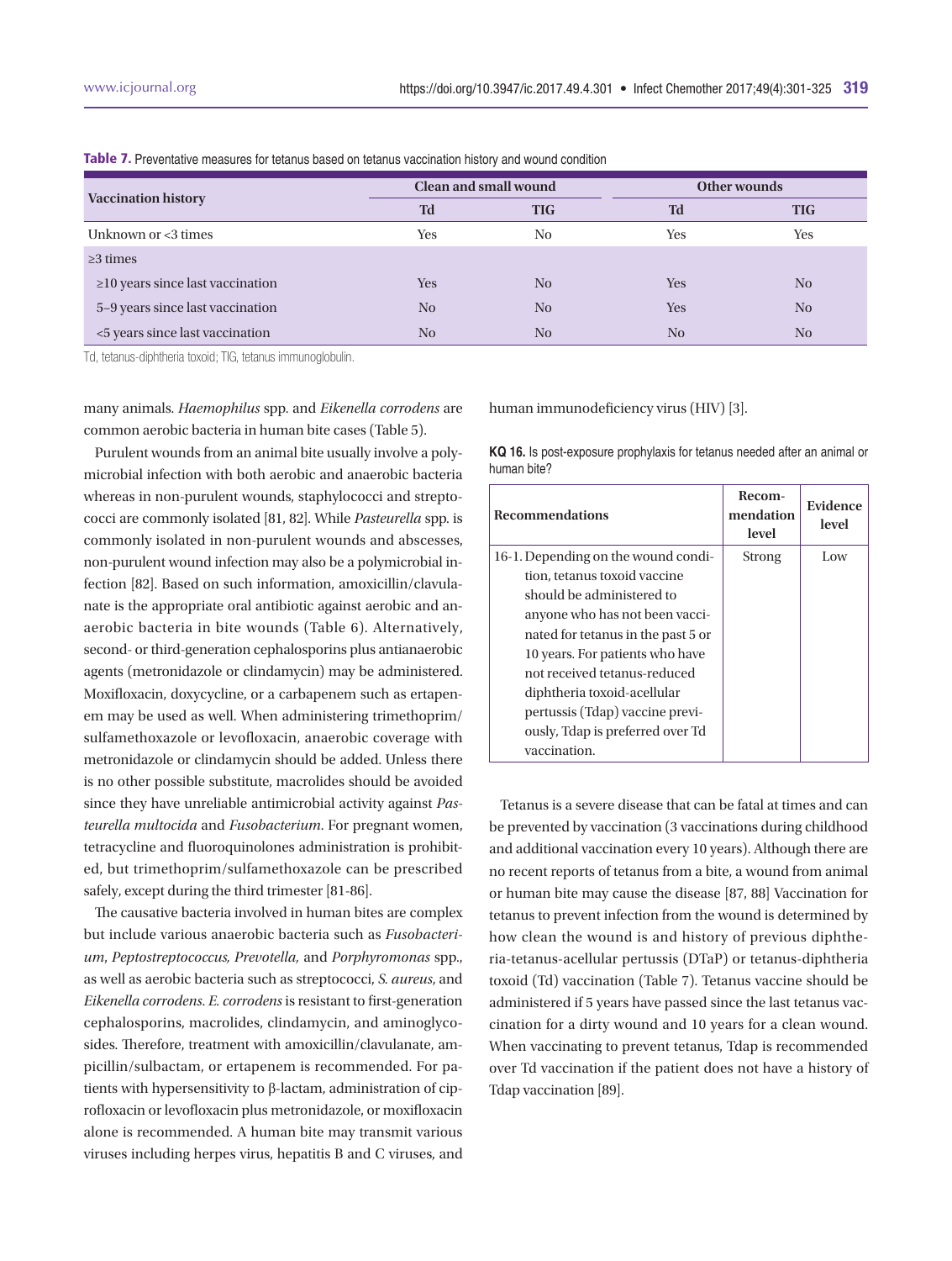|           |  | KQ 17. When is post-exposure prophylaxis for rabies needed after an ani- |  |  |  |  |  |
|-----------|--|--------------------------------------------------------------------------|--|--|--|--|--|
| mal bite? |  |                                                                          |  |  |  |  |  |

| <b>Recommendations</b>                                              | Recom-<br>mendation<br>level | Evidence<br>level |
|---------------------------------------------------------------------|------------------------------|-------------------|
| 17-1. Post-exposure prophylaxis for<br>rabies may be needed when    | Strong                       | Low               |
| bitten by a wild animal or in an<br>area where rabies is prevalent. |                              |                   |
| Consultation with an infectious<br>diseases specialist is recom-    |                              |                   |
| mended for deciding whether to<br>begin vaccination.                |                              |                   |

Measures for preventing rabies should be considered if bitten by a wild animal or in an area where rabies is prevalent. Prevention of rabies should involve timely administration of rabies immunoglobulin and vaccine  $(0, 3, 7, 14,$  and  $\pm 28$  days) [90, 91]. In cases where a patient with no previous history of rabies vaccination is bitten by a wild animal or an animal that cannot be observed, post-exposure prophylaxis for rabies should be administered [90]. When it is difficult to assess the condition of the animal, post-exposure treatment must be determined based on epidemiological and clinical requirements. Consultation with an infectious diseases specialist is recommended [4].

#### **KQ 18.** How is a bite wound treated?

| <b>Recommendations</b>                                                                                                                                                                                                   | Recom-<br>mendation<br>level | Evidence<br>level |
|--------------------------------------------------------------------------------------------------------------------------------------------------------------------------------------------------------------------------|------------------------------|-------------------|
| 18-1. Delayed primary or secondary<br>closure after thorough irrigation<br>of the wound area and debride-<br>ment is recommended.                                                                                        | Weak                         | Low               |
| 18-2. Primary wound closure is not<br>recommended for wounds, with<br>the exception of those to the face,<br>which should be managed with<br>copious irrigation, cautious<br>debridement, and preemptive<br>antibiotics. | Strong                       | Low               |
| 18-3. For a clenched-fist injury, a hand<br>specialist should be consulted for<br>examination of damage to the<br>tendons, synovial membrane,<br>joint capsule, and bones.                                               | Weak                         | Low               |

Initial wound care is important for treating a bite wound. For a bite wound, the wound should be washed thoroughly using a 19-gauge needle with at least 150 mL of sterile saline or Ringer's solution [3]. Debris on the epidermis must be removed, but it is not necessary to use solution containing iodine or antibiotics. Devitalized or contaminated tissues should be removed according to the rules for debridement.

Randomized controlled studies on wound closure after a bite are limited. When primary closure is performed for laceration or perforation from a dog bite, the reported infection rate is below 1% [92]. However, closure of a hand wound has a higher infection rate than wounds of other locations [93]. In a study on 345 cases of bite wounds, the infection rate was higher for puncture wounds and sutured wounds [94, 95]. Therefore, when possible, primary closure is not recommended initially for bite wounds. Delayed primary or secondary closure after washing the wound, performing debridement when necessary, and approximating the margins of the wound are recommended for bite wounds [3]. Wound closure of large and extensive facial wounds should not be delayed for cosmetic and functional reasons; therefore, primary closure may be used after copious irrigation and preemptive antimicrobial therapy. Keeping the wound area elevated for several days after the injury can help the healing process; elevation is even more necessary when edema is present.

In cases of clenched-fist injury, careful examination is necessary as even a small wound may spread deep into the hand tissue [3]. After a hand puncture injury, residual joint stiffness may occur, which may cause long-term functional impairment of the hand.

## **Funding**

This work was supported by a fund (2017-E21001-00) by Research of Korea Centers for Disease Control and Prevention.

# **Conflicts of Interest**

No conflicts of interest.

# **ORCID**

Yee Gyung Kwak https://orcid.org/0000-0002-4713-8045 Seong-Ho Choi https://orcid.org/0000-0001-8108-2412 Tark Kim https://orcid.org/0000-0002-8829-4183 Seong Yeon Park https://orcid.org/0000-0001-8762-7006 Min Bom Kim https://orcid.org/0000-0001-8335-9331 Sang-Ho Choi https://orcid.org/0000-0002-4972-4531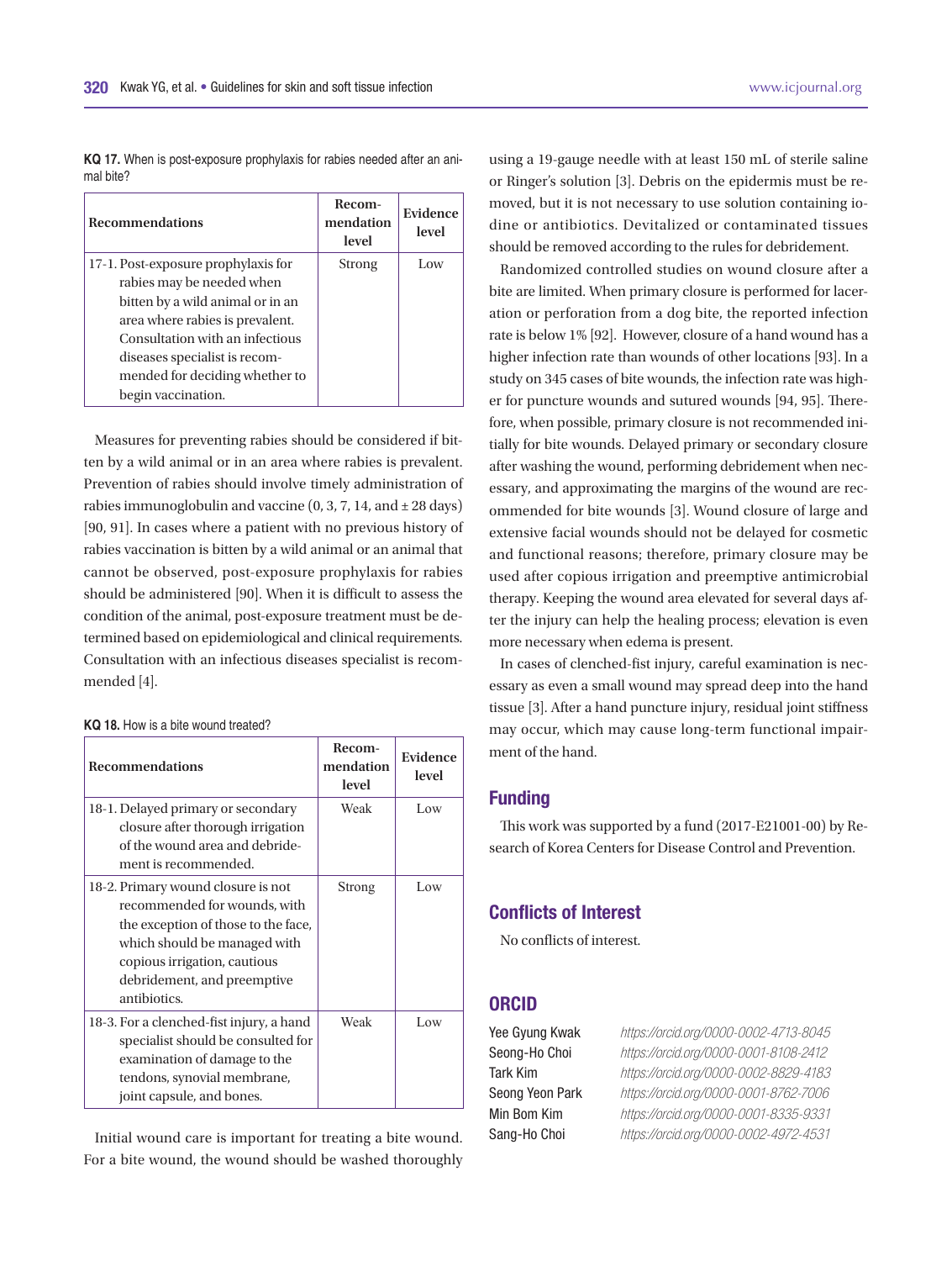# **Supplementary material**

Guideline Korean version.

Supplementary material can be found with this article online http://www.icjournal.org/src/sm/ic-49-301-s001.pdf.

Supplementary data including one table can be found with this article online http://www.icjournal.org/src/sm/ic-49- 301-s002.pdf.

# **References**

- 1. [May AK,](https://www.ncbi.nlm.nih.gov/pubmed/?term=May%20AK%5BAuthor%5D&cauthor=true&cauthor_uid=19860574) [Stafford RE](https://www.ncbi.nlm.nih.gov/pubmed/?term=Stafford%20RE%5BAuthor%5D&cauthor=true&cauthor_uid=19860574), [Bulger EM](https://www.ncbi.nlm.nih.gov/pubmed/?term=Bulger%20EM%5BAuthor%5D&cauthor=true&cauthor_uid=19860574), [Heffernan D,](https://www.ncbi.nlm.nih.gov/pubmed/?term=Heffernan%20D%5BAuthor%5D&cauthor=true&cauthor_uid=19860574) [Guillamon](https://www.ncbi.nlm.nih.gov/pubmed/?term=Guillamondegui%20O%5BAuthor%5D&cauthor=true&cauthor_uid=19860574)[degui O,](https://www.ncbi.nlm.nih.gov/pubmed/?term=Guillamondegui%20O%5BAuthor%5D&cauthor=true&cauthor_uid=19860574) [Bochicchio G](https://www.ncbi.nlm.nih.gov/pubmed/?term=Bochicchio%20G%5BAuthor%5D&cauthor=true&cauthor_uid=19860574), [Eachempati SR](https://www.ncbi.nlm.nih.gov/pubmed/?term=Eachempati%20SR%5BAuthor%5D&cauthor=true&cauthor_uid=19860574); [Surgical Infection](https://www.ncbi.nlm.nih.gov/pubmed/?term=Surgical%20Infection%20Society%5BCorporate%20Author%5D)  [Society](https://www.ncbi.nlm.nih.gov/pubmed/?term=Surgical%20Infection%20Society%5BCorporate%20Author%5D). Treatment of complicated skin and soft tissue infections. Surg Infect (Larchmt) 2009;10:467-99.
- 2. [Esposito S](https://www.ncbi.nlm.nih.gov/pubmed/?term=Esposito%20S%5BAuthor%5D&cauthor=true&cauthor_uid=22005055), [Bassetti M](https://www.ncbi.nlm.nih.gov/pubmed/?term=Bassetti%20M%5BAuthor%5D&cauthor=true&cauthor_uid=22005055), [Borre' S](https://www.ncbi.nlm.nih.gov/pubmed/?term=Borre), [Bouza E,](https://www.ncbi.nlm.nih.gov/pubmed/?term=Bouza%20E%5BAuthor%5D&cauthor=true&cauthor_uid=22005055) [Dryden M](https://www.ncbi.nlm.nih.gov/pubmed/?term=Dryden%20M%5BAuthor%5D&cauthor=true&cauthor_uid=22005055), [Fan](https://www.ncbi.nlm.nih.gov/pubmed/?term=Fantoni%20M%5BAuthor%5D&cauthor=true&cauthor_uid=22005055)[toni M,](https://www.ncbi.nlm.nih.gov/pubmed/?term=Fantoni%20M%5BAuthor%5D&cauthor=true&cauthor_uid=22005055) [Gould IM,](https://www.ncbi.nlm.nih.gov/pubmed/?term=Gould%20IM%5BAuthor%5D&cauthor=true&cauthor_uid=22005055) [Leoncini F](https://www.ncbi.nlm.nih.gov/pubmed/?term=Leoncini%20F%5BAuthor%5D&cauthor=true&cauthor_uid=22005055), [Leone S](https://www.ncbi.nlm.nih.gov/pubmed/?term=Leone%20S%5BAuthor%5D&cauthor=true&cauthor_uid=22005055), [Milkovich G,](https://www.ncbi.nlm.nih.gov/pubmed/?term=Milkovich%20G%5BAuthor%5D&cauthor=true&cauthor_uid=22005055) [Nathwani D,](https://www.ncbi.nlm.nih.gov/pubmed/?term=Nathwani%20D%5BAuthor%5D&cauthor=true&cauthor_uid=22005055) [Segreti J](https://www.ncbi.nlm.nih.gov/pubmed/?term=Segreti%20J%5BAuthor%5D&cauthor=true&cauthor_uid=22005055), [Sganga G](https://www.ncbi.nlm.nih.gov/pubmed/?term=Sganga%20G%5BAuthor%5D&cauthor=true&cauthor_uid=22005055), [Unal S,](https://www.ncbi.nlm.nih.gov/pubmed/?term=Unal%20S%5BAuthor%5D&cauthor=true&cauthor_uid=22005055) [Venditti M](https://www.ncbi.nlm.nih.gov/pubmed/?term=Venditti%20M%5BAuthor%5D&cauthor=true&cauthor_uid=22005055); [Italian](https://www.ncbi.nlm.nih.gov/pubmed/?term=Italian%20Society%20of%20Infectious%20Tropical%20Diseases%5BCorporate%20Author%5D)  [Society of Infectious Tropical Diseases;](https://www.ncbi.nlm.nih.gov/pubmed/?term=Italian%20Society%20of%20Infectious%20Tropical%20Diseases%5BCorporate%20Author%5D) [International So](https://www.ncbi.nlm.nih.gov/pubmed/?term=International%20Society%20of%20Chemotherapy%5BCorporate%20Author%5D)[ciety of Chemotherapy.](https://www.ncbi.nlm.nih.gov/pubmed/?term=International%20Society%20of%20Chemotherapy%5BCorporate%20Author%5D) Diagnosis and management of skin and soft-tissue infections (SSTI): a literature review and consensus statement on behalf of the Italian Society of Infectious Diseases and International Society of Chemotherapy. J Chemother 2011;23:251-62.
- 3. The Korean Society of Infectious Diseases, The Korean Society for Chemotherapy, The Korean Orthopaedic Association, The Korean Society of Clinical Microbiology, The Korean Dermatologic Association. Clinical practice guidelines for soft tissue infections. Infect Chemother 2012;44:213-32.
- 4. [Stevens DL](https://www.ncbi.nlm.nih.gov/pubmed/?term=Stevens%20DL%5BAuthor%5D&cauthor=true&cauthor_uid=24973422), [Bisno AL](https://www.ncbi.nlm.nih.gov/pubmed/?term=Bisno%20AL%5BAuthor%5D&cauthor=true&cauthor_uid=24973422), [Chambers HF](https://www.ncbi.nlm.nih.gov/pubmed/?term=Chambers%20HF%5BAuthor%5D&cauthor=true&cauthor_uid=24973422), [Dellinger EP](https://www.ncbi.nlm.nih.gov/pubmed/?term=Dellinger%20EP%5BAuthor%5D&cauthor=true&cauthor_uid=24973422), [Gold](https://www.ncbi.nlm.nih.gov/pubmed/?term=Goldstein%20EJ%5BAuthor%5D&cauthor=true&cauthor_uid=24973422)[stein EJ,](https://www.ncbi.nlm.nih.gov/pubmed/?term=Goldstein%20EJ%5BAuthor%5D&cauthor=true&cauthor_uid=24973422) [Gorbach SL,](https://www.ncbi.nlm.nih.gov/pubmed/?term=Gorbach%20SL%5BAuthor%5D&cauthor=true&cauthor_uid=24973422) [Hirschmann JV](https://www.ncbi.nlm.nih.gov/pubmed/?term=Hirschmann%20JV%5BAuthor%5D&cauthor=true&cauthor_uid=24973422), [Kaplan SL](https://www.ncbi.nlm.nih.gov/pubmed/?term=Kaplan%20SL%5BAuthor%5D&cauthor=true&cauthor_uid=24973422), [Montoya](https://www.ncbi.nlm.nih.gov/pubmed/?term=Montoya%20JG%5BAuthor%5D&cauthor=true&cauthor_uid=24973422)  [JG,](https://www.ncbi.nlm.nih.gov/pubmed/?term=Montoya%20JG%5BAuthor%5D&cauthor=true&cauthor_uid=24973422) [Wade JC;](https://www.ncbi.nlm.nih.gov/pubmed/?term=Wade%20JC%5BAuthor%5D&cauthor=true&cauthor_uid=24973422) [Infectious Diseases Society of America](https://www.ncbi.nlm.nih.gov/pubmed/?term=Infectious%20Diseases%20Society%20of%20America%5BCorporate%20Author%5D). Practice guidelines for the diagnosis and management of skin and soft tissue infections: 2014 update by the Infectious Diseases Society of America. Clin Infect Dis 2014;59:e10-52.
- 5. [Sartelli M,](https://www.ncbi.nlm.nih.gov/pubmed/?term=Sartelli%20M%5BAuthor%5D&cauthor=true&cauthor_uid=25422671) [Malangoni MA](https://www.ncbi.nlm.nih.gov/pubmed/?term=Malangoni%20MA%5BAuthor%5D&cauthor=true&cauthor_uid=25422671), [May AK](https://www.ncbi.nlm.nih.gov/pubmed/?term=May%20AK%5BAuthor%5D&cauthor=true&cauthor_uid=25422671), [Viale P](https://www.ncbi.nlm.nih.gov/pubmed/?term=Viale%20P%5BAuthor%5D&cauthor=true&cauthor_uid=25422671), [Kao LS,](https://www.ncbi.nlm.nih.gov/pubmed/?term=Kao%20LS%5BAuthor%5D&cauthor=true&cauthor_uid=25422671) [Cate](https://www.ncbi.nlm.nih.gov/pubmed/?term=Catena%20F%5BAuthor%5D&cauthor=true&cauthor_uid=25422671)[na F,](https://www.ncbi.nlm.nih.gov/pubmed/?term=Catena%20F%5BAuthor%5D&cauthor=true&cauthor_uid=25422671) [Ansaloni L,](https://www.ncbi.nlm.nih.gov/pubmed/?term=Ansaloni%20L%5BAuthor%5D&cauthor=true&cauthor_uid=25422671) [Moore EE,](https://www.ncbi.nlm.nih.gov/pubmed/?term=Moore%20EE%5BAuthor%5D&cauthor=true&cauthor_uid=25422671) [Moore FA](https://www.ncbi.nlm.nih.gov/pubmed/?term=Moore%20FA%5BAuthor%5D&cauthor=true&cauthor_uid=25422671), [Peitzman AB,](https://www.ncbi.nlm.nih.gov/pubmed/?term=Peitzman%20AB%5BAuthor%5D&cauthor=true&cauthor_uid=25422671) [Co](https://www.ncbi.nlm.nih.gov/pubmed/?term=Coimbra%20R%5BAuthor%5D&cauthor=true&cauthor_uid=25422671)[imbra R,](https://www.ncbi.nlm.nih.gov/pubmed/?term=Coimbra%20R%5BAuthor%5D&cauthor=true&cauthor_uid=25422671) [Leppaniemi A](https://www.ncbi.nlm.nih.gov/pubmed/?term=Leppaniemi%20A%5BAuthor%5D&cauthor=true&cauthor_uid=25422671), [Kluger Y](https://www.ncbi.nlm.nih.gov/pubmed/?term=Kluger%20Y%5BAuthor%5D&cauthor=true&cauthor_uid=25422671), [Biffl W](https://www.ncbi.nlm.nih.gov/pubmed/?term=Biffl%20W%5BAuthor%5D&cauthor=true&cauthor_uid=25422671), [Koike K,](https://www.ncbi.nlm.nih.gov/pubmed/?term=Koike%20K%5BAuthor%5D&cauthor=true&cauthor_uid=25422671) [Girardis](https://www.ncbi.nlm.nih.gov/pubmed/?term=Girardis%20M%5BAuthor%5D&cauthor=true&cauthor_uid=25422671)  [M,](https://www.ncbi.nlm.nih.gov/pubmed/?term=Girardis%20M%5BAuthor%5D&cauthor=true&cauthor_uid=25422671) [Ordonez CA,](https://www.ncbi.nlm.nih.gov/pubmed/?term=Ordonez%20CA%5BAuthor%5D&cauthor=true&cauthor_uid=25422671) [Tavola M](https://www.ncbi.nlm.nih.gov/pubmed/?term=Tavola%20M%5BAuthor%5D&cauthor=true&cauthor_uid=25422671), [Cainzos M](https://www.ncbi.nlm.nih.gov/pubmed/?term=Cainzos%20M%5BAuthor%5D&cauthor=true&cauthor_uid=25422671), [Di Saverio S](https://www.ncbi.nlm.nih.gov/pubmed/?term=Di%20Saverio%20S%5BAuthor%5D&cauthor=true&cauthor_uid=25422671), [Fraga](https://www.ncbi.nlm.nih.gov/pubmed/?term=Fraga%20GP%5BAuthor%5D&cauthor=true&cauthor_uid=25422671)  [GP,](https://www.ncbi.nlm.nih.gov/pubmed/?term=Fraga%20GP%5BAuthor%5D&cauthor=true&cauthor_uid=25422671) [Gerych I,](https://www.ncbi.nlm.nih.gov/pubmed/?term=Gerych%20I%5BAuthor%5D&cauthor=true&cauthor_uid=25422671) [Kelly MD](https://www.ncbi.nlm.nih.gov/pubmed/?term=Kelly%20MD%5BAuthor%5D&cauthor=true&cauthor_uid=25422671), [Taviloglu K,](https://www.ncbi.nlm.nih.gov/pubmed/?term=Taviloglu%20K%5BAuthor%5D&cauthor=true&cauthor_uid=25422671) [Wani I](https://www.ncbi.nlm.nih.gov/pubmed/?term=Wani%20I%5BAuthor%5D&cauthor=true&cauthor_uid=25422671), [Marwah S,](https://www.ncbi.nlm.nih.gov/pubmed/?term=Marwah%20S%5BAuthor%5D&cauthor=true&cauthor_uid=25422671) [Bala M,](https://www.ncbi.nlm.nih.gov/pubmed/?term=Bala%20M%5BAuthor%5D&cauthor=true&cauthor_uid=25422671) [Ghnnam W,](https://www.ncbi.nlm.nih.gov/pubmed/?term=Ghnnam%20W%5BAuthor%5D&cauthor=true&cauthor_uid=25422671) [Shaikh N](https://www.ncbi.nlm.nih.gov/pubmed/?term=Shaikh%20N%5BAuthor%5D&cauthor=true&cauthor_uid=25422671), [Chiara O](https://www.ncbi.nlm.nih.gov/pubmed/?term=Chiara%20O%5BAuthor%5D&cauthor=true&cauthor_uid=25422671), [Faro MP Jr](https://www.ncbi.nlm.nih.gov/pubmed/?term=Faro%20MP%20Jr%5BAuthor%5D&cauthor=true&cauthor_uid=25422671), [Perei](https://www.ncbi.nlm.nih.gov/pubmed/?term=Pereira%20GA%20Jr%5BAuthor%5D&cauthor=true&cauthor_uid=25422671)[ra GA Jr,](https://www.ncbi.nlm.nih.gov/pubmed/?term=Pereira%20GA%20Jr%5BAuthor%5D&cauthor=true&cauthor_uid=25422671) [Gomes CA,](https://www.ncbi.nlm.nih.gov/pubmed/?term=Gomes%20CA%5BAuthor%5D&cauthor=true&cauthor_uid=25422671) [Coccolini F,](https://www.ncbi.nlm.nih.gov/pubmed/?term=Coccolini%20F%5BAuthor%5D&cauthor=true&cauthor_uid=25422671) [Tranà C,](https://www.ncbi.nlm.nih.gov/pubmed/?term=Tran%C3%A0%20C%5BAuthor%5D&cauthor=true&cauthor_uid=25422671) [Corbella D,](https://www.ncbi.nlm.nih.gov/pubmed/?term=Corbella%20D%5BAuthor%5D&cauthor=true&cauthor_uid=25422671) [Brambillasca P,](https://www.ncbi.nlm.nih.gov/pubmed/?term=Brambillasca%20P%5BAuthor%5D&cauthor=true&cauthor_uid=25422671) [Cui Y,](https://www.ncbi.nlm.nih.gov/pubmed/?term=Cui%20Y%5BAuthor%5D&cauthor=true&cauthor_uid=25422671) [Segovia Lohse HA,](https://www.ncbi.nlm.nih.gov/pubmed/?term=Segovia%20Lohse%20HA%5BAuthor%5D&cauthor=true&cauthor_uid=25422671) [Khokha V](https://www.ncbi.nlm.nih.gov/pubmed/?term=Khokha%20V%5BAuthor%5D&cauthor=true&cauthor_uid=25422671), [Kok](https://www.ncbi.nlm.nih.gov/pubmed/?term=Kok%20KY%5BAuthor%5D&cauthor=true&cauthor_uid=25422671)  [KY](https://www.ncbi.nlm.nih.gov/pubmed/?term=Kok%20KY%5BAuthor%5D&cauthor=true&cauthor_uid=25422671), [Hong SK,](https://www.ncbi.nlm.nih.gov/pubmed/?term=Hong%20SK%5BAuthor%5D&cauthor=true&cauthor_uid=25422671) [Yuan KC](https://www.ncbi.nlm.nih.gov/pubmed/?term=Yuan%20KC%5BAuthor%5D&cauthor=true&cauthor_uid=25422671). World Society of Emergency Surgery (WSES) guidelines for management of skin and soft

tissue infections. World J Emerg Surg 2014;9:57.

- 6. [Japanese Society of Chemotherapy Committee on guide](https://www.ncbi.nlm.nih.gov/pubmed/?term=Japanese%20Society%20of%20Chemotherapy%20Committee%20on%20guidelines%20for%20treatment%20of%20anaerobic%20infections%5BCorporate%20Author%5D)[lines for treatment of anaerobic infections](https://www.ncbi.nlm.nih.gov/pubmed/?term=Japanese%20Society%20of%20Chemotherapy%20Committee%20on%20guidelines%20for%20treatment%20of%20anaerobic%20infections%5BCorporate%20Author%5D); [Japanese Asso](https://www.ncbi.nlm.nih.gov/pubmed/?term=Japanese%20Association%20of%20Anaerobic%20Infections%20Research%5BCorporate%20Author%5D)[ciation of Anaerobic Infections Research.](https://www.ncbi.nlm.nih.gov/pubmed/?term=Japanese%20Association%20of%20Anaerobic%20Infections%20Research%5BCorporate%20Author%5D) Chapter 2-5-3a. Anaerobic infections (individual fields): skin and soft tissue infections. J Infect Chemother 2011;17 (Suppl 1):72-6.
- 7. [Guyatt GH](https://www.ncbi.nlm.nih.gov/pubmed/?term=Guyatt%20GH%5BAuthor%5D&cauthor=true&cauthor_uid=18436948), [Oxman AD](https://www.ncbi.nlm.nih.gov/pubmed/?term=Oxman%20AD%5BAuthor%5D&cauthor=true&cauthor_uid=18436948), [Vist GE,](https://www.ncbi.nlm.nih.gov/pubmed/?term=Vist%20GE%5BAuthor%5D&cauthor=true&cauthor_uid=18436948) [Kunz R](https://www.ncbi.nlm.nih.gov/pubmed/?term=Kunz%20R%5BAuthor%5D&cauthor=true&cauthor_uid=18436948), [Falck-Ytter Y](https://www.ncbi.nlm.nih.gov/pubmed/?term=Falck-Ytter%20Y%5BAuthor%5D&cauthor=true&cauthor_uid=18436948), [Alonso-Coello P,](https://www.ncbi.nlm.nih.gov/pubmed/?term=Alonso-Coello%20P%5BAuthor%5D&cauthor=true&cauthor_uid=18436948) [Schünemann HJ;](https://www.ncbi.nlm.nih.gov/pubmed/?term=Sch%C3%BCnemann%20HJ%5BAuthor%5D&cauthor=true&cauthor_uid=18436948) [GRADE Working](https://www.ncbi.nlm.nih.gov/pubmed/?term=GRADE%20Working%20Group%5BCorporate%20Author%5D) [Group.](https://www.ncbi.nlm.nih.gov/pubmed/?term=GRADE%20Working%20Group%5BCorporate%20Author%5D) GRADE: an emerging consensus on rating quality of evidence and strength of recommendations. BMJ 2008;336:924-6.
- 8. Pasternack MS, Swartz MN. Cellulitis, necrotizing fasciitis, and subcutaneous tissue infections. In: Bennett JE, Dolin R, Blaser MJ, eds. Mandell, Douglas, and Bennett's Principles and Practice of Infectious Diseases, 8th ed. Philadelphia, PA: Churchill Livingstone; 2015;1194-215.
- 9. Durupt F, Mayor L, Bes M, Reverdy ME, Vandenesch F, Thomas L, Etienne J. Prevalence of *Staphylococcus aureus* toxins and nasal carriage in furuncles and impetigo. Br J Dermatol 2007;157:1161-7.
- 10. [Hirschmann JV](https://www.ncbi.nlm.nih.gov/pubmed/?term=Hirschmann%20JV%5BAuthor%5D&cauthor=true&cauthor_uid=12520646). Impetigo: etiology and therapy. Curr Clin Top Infect Dis 2002:42-51.
- 11. [Koning S,](https://www.ncbi.nlm.nih.gov/pubmed/?term=Koning%20S%5BAuthor%5D&cauthor=true&cauthor_uid=18341664) [van der Wouden JC](https://www.ncbi.nlm.nih.gov/pubmed/?term=van%20der%20Wouden%20JC%5BAuthor%5D&cauthor=true&cauthor_uid=18341664), [Chosidow O,](https://www.ncbi.nlm.nih.gov/pubmed/?term=Chosidow%20O%5BAuthor%5D&cauthor=true&cauthor_uid=18341664) [Twynholm M](https://www.ncbi.nlm.nih.gov/pubmed/?term=Twynholm%20M%5BAuthor%5D&cauthor=true&cauthor_uid=18341664), [Singh KP](https://www.ncbi.nlm.nih.gov/pubmed/?term=Singh%20KP%5BAuthor%5D&cauthor=true&cauthor_uid=18341664), [Scangarella N](https://www.ncbi.nlm.nih.gov/pubmed/?term=Scangarella%20N%5BAuthor%5D&cauthor=true&cauthor_uid=18341664), [Oranje AP](https://www.ncbi.nlm.nih.gov/pubmed/?term=Oranje%20AP%5BAuthor%5D&cauthor=true&cauthor_uid=18341664). Efficacy and safety of retapamulin ointment as treatment of impetigo: randomized double‐blind multicentre placebo‐controlled trial. Br J Dermatol 2008;158:1077-82.
- 12. [Koning S](https://www.ncbi.nlm.nih.gov/pubmed/?term=Koning%20S%5BAuthor%5D&cauthor=true&cauthor_uid=22258953), [van der Sande R,](https://www.ncbi.nlm.nih.gov/pubmed/?term=van%20der%20Sande%20R%5BAuthor%5D&cauthor=true&cauthor_uid=22258953) [Verhagen AP,](https://www.ncbi.nlm.nih.gov/pubmed/?term=Verhagen%20AP%5BAuthor%5D&cauthor=true&cauthor_uid=22258953) [van Suijle](https://www.ncbi.nlm.nih.gov/pubmed/?term=van%20Suijlekom-Smit%20LW%5BAuthor%5D&cauthor=true&cauthor_uid=22258953)[kom-Smit LW](https://www.ncbi.nlm.nih.gov/pubmed/?term=van%20Suijlekom-Smit%20LW%5BAuthor%5D&cauthor=true&cauthor_uid=22258953), [Morris AD](https://www.ncbi.nlm.nih.gov/pubmed/?term=Morris%20AD%5BAuthor%5D&cauthor=true&cauthor_uid=22258953), [Butler CC,](https://www.ncbi.nlm.nih.gov/pubmed/?term=Butler%20CC%5BAuthor%5D&cauthor=true&cauthor_uid=22258953) [Berger M,](https://www.ncbi.nlm.nih.gov/pubmed/?term=Berger%20M%5BAuthor%5D&cauthor=true&cauthor_uid=22258953) [van der](https://www.ncbi.nlm.nih.gov/pubmed/?term=van%20der%20Wouden%20JC%5BAuthor%5D&cauthor=true&cauthor_uid=22258953) [Wouden JC.](https://www.ncbi.nlm.nih.gov/pubmed/?term=van%20der%20Wouden%20JC%5BAuthor%5D&cauthor=true&cauthor_uid=22258953) Interventions for impetigo. Cochrane Database Syst Rev 2012;1:CD003261.
- 13. [Wasserzug O](https://www.ncbi.nlm.nih.gov/pubmed/?term=Wasserzug%20O%5BAuthor%5D&cauthor=true&cauthor_uid=19331587), [Valinsky L,](https://www.ncbi.nlm.nih.gov/pubmed/?term=Valinsky%20L%5BAuthor%5D&cauthor=true&cauthor_uid=19331587) [Klement E](https://www.ncbi.nlm.nih.gov/pubmed/?term=Klement%20E%5BAuthor%5D&cauthor=true&cauthor_uid=19331587), [Bar-Zeev Y,](https://www.ncbi.nlm.nih.gov/pubmed/?term=Bar-Zeev%20Y%5BAuthor%5D&cauthor=true&cauthor_uid=19331587) [Davido](https://www.ncbi.nlm.nih.gov/pubmed/?term=Davidovitch%20N%5BAuthor%5D&cauthor=true&cauthor_uid=19331587)[vitch N,](https://www.ncbi.nlm.nih.gov/pubmed/?term=Davidovitch%20N%5BAuthor%5D&cauthor=true&cauthor_uid=19331587) [Orr N,](https://www.ncbi.nlm.nih.gov/pubmed/?term=Orr%20N%5BAuthor%5D&cauthor=true&cauthor_uid=19331587) [Korenman Z,](https://www.ncbi.nlm.nih.gov/pubmed/?term=Korenman%20Z%5BAuthor%5D&cauthor=true&cauthor_uid=19331587) [Kayouf R,](https://www.ncbi.nlm.nih.gov/pubmed/?term=Kayouf%20R%5BAuthor%5D&cauthor=true&cauthor_uid=19331587) [Sela T,](https://www.ncbi.nlm.nih.gov/pubmed/?term=Sela%20T%5BAuthor%5D&cauthor=true&cauthor_uid=19331587) [Ambar R,](https://www.ncbi.nlm.nih.gov/pubmed/?term=Ambar%20R%5BAuthor%5D&cauthor=true&cauthor_uid=19331587) [Der](https://www.ncbi.nlm.nih.gov/pubmed/?term=Derazne%20E%5BAuthor%5D&cauthor=true&cauthor_uid=19331587)[azne E,](https://www.ncbi.nlm.nih.gov/pubmed/?term=Derazne%20E%5BAuthor%5D&cauthor=true&cauthor_uid=19331587) [Dagan R](https://www.ncbi.nlm.nih.gov/pubmed/?term=Dagan%20R%5BAuthor%5D&cauthor=true&cauthor_uid=19331587), [Zarka S.](https://www.ncbi.nlm.nih.gov/pubmed/?term=Zarka%20S%5BAuthor%5D&cauthor=true&cauthor_uid=19331587) A cluster of ecthyma outbreaks caused by a single clone of invasive and highly infective *Streptococcus pyogenes*. Clin Infect Dis 2009;48:1213-9.
- 14. Bae EY, Lee JD, Cho SH. Isolation of causative microorganism and antimicrobial susceptibility in impetigo. Korean J Dermatol 2003;41:1278-85.
- 15. Kim WJ, Lee KR, Lee SE, Lee HJ, Yoon MS. Isolation of the causative microorganism and antimicrobial susceptibility of impetigo. Korean J Dermatol 2012;50:788-94.
- 16. [Moran GJ,](https://www.ncbi.nlm.nih.gov/pubmed/?term=Moran%20GJ%5BAuthor%5D&cauthor=true&cauthor_uid=16914702) [Krishnadasan A](https://www.ncbi.nlm.nih.gov/pubmed/?term=Krishnadasan%20A%5BAuthor%5D&cauthor=true&cauthor_uid=16914702), [Gorwitz RJ,](https://www.ncbi.nlm.nih.gov/pubmed/?term=Gorwitz%20RJ%5BAuthor%5D&cauthor=true&cauthor_uid=16914702) [Fosheim GE](https://www.ncbi.nlm.nih.gov/pubmed/?term=Fosheim%20GE%5BAuthor%5D&cauthor=true&cauthor_uid=16914702), [Mc-](https://www.ncbi.nlm.nih.gov/pubmed/?term=McDougal%20LK%5BAuthor%5D&cauthor=true&cauthor_uid=16914702)[Dougal LK](https://www.ncbi.nlm.nih.gov/pubmed/?term=McDougal%20LK%5BAuthor%5D&cauthor=true&cauthor_uid=16914702), [Carey RB,](https://www.ncbi.nlm.nih.gov/pubmed/?term=Carey%20RB%5BAuthor%5D&cauthor=true&cauthor_uid=16914702) [Talan DA](https://www.ncbi.nlm.nih.gov/pubmed/?term=Talan%20DA%5BAuthor%5D&cauthor=true&cauthor_uid=16914702); [EMERGEncy ID Net](https://www.ncbi.nlm.nih.gov/pubmed/?term=EMERGEncy%20ID%20Net%20Study%20Group%5BCorporate%20Author%5D) [Study Group.](https://www.ncbi.nlm.nih.gov/pubmed/?term=EMERGEncy%20ID%20Net%20Study%20Group%5BCorporate%20Author%5D) Methicillin-resistant *S. aureus* infections among patients in the emergency department. N Engl J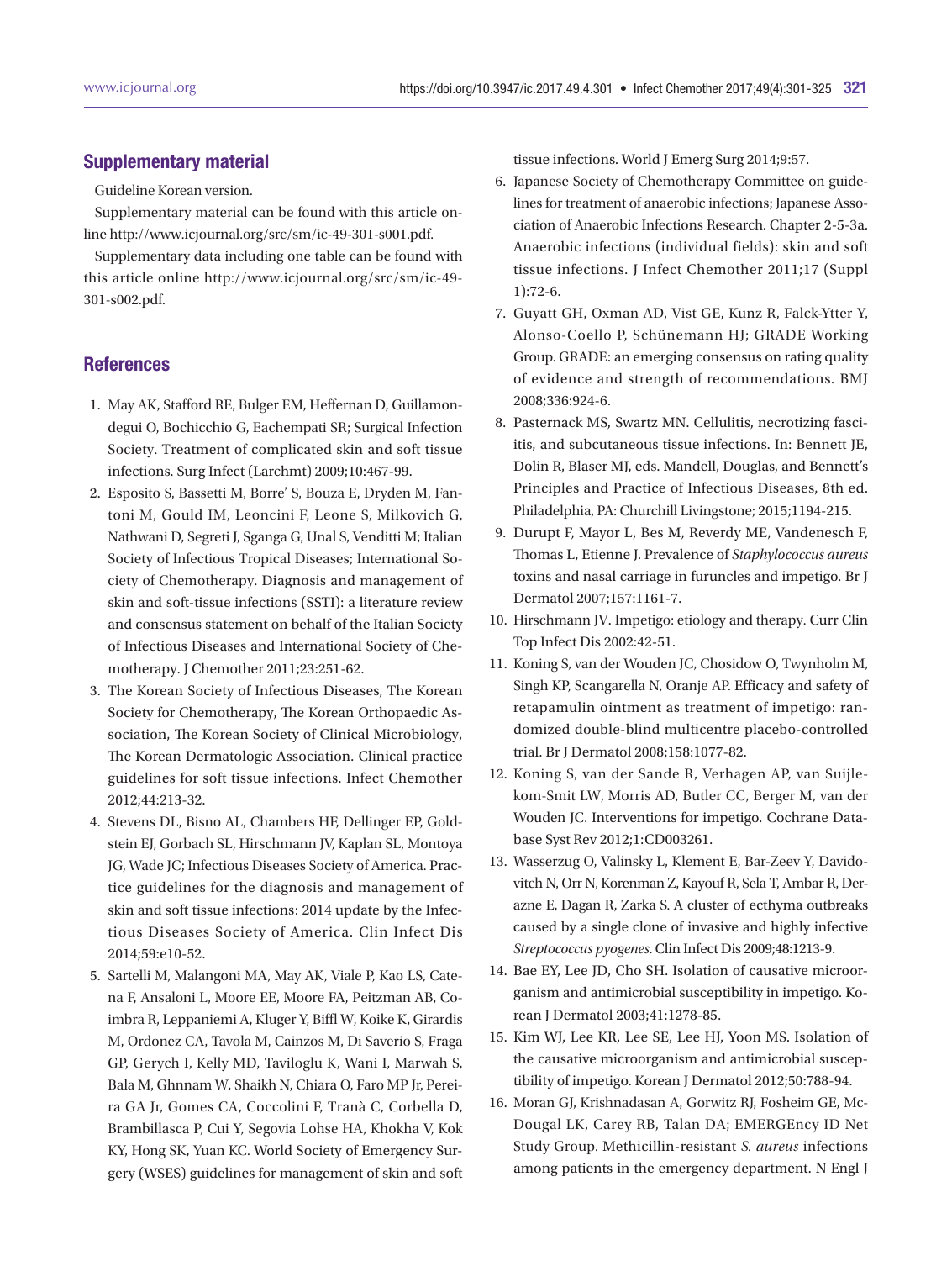Med 2006;355:666-74.

- 17. Rahimian J, Khan R, LaScalea KA. Does nasal colonization or mupirocin treatment affect recurrence of methicillin-resistant *Staphylococcus aureus* skin and skin structure infections? Infect Control Hosp Epidemiol 2007;28:1415-6.
- 18. [Ellis MW,](https://www.ncbi.nlm.nih.gov/pubmed/?term=Ellis%20MW%5BAuthor%5D&cauthor=true&cauthor_uid=17682105) [Griffith ME](https://www.ncbi.nlm.nih.gov/pubmed/?term=Griffith%20ME%5BAuthor%5D&cauthor=true&cauthor_uid=17682105), [Dooley DP,](https://www.ncbi.nlm.nih.gov/pubmed/?term=Dooley%20DP%5BAuthor%5D&cauthor=true&cauthor_uid=17682105) [McLean JC,](https://www.ncbi.nlm.nih.gov/pubmed/?term=McLean%20JC%5BAuthor%5D&cauthor=true&cauthor_uid=17682105) [Jorgensen](https://www.ncbi.nlm.nih.gov/pubmed/?term=Jorgensen%20JH%5BAuthor%5D&cauthor=true&cauthor_uid=17682105)  [JH](https://www.ncbi.nlm.nih.gov/pubmed/?term=Jorgensen%20JH%5BAuthor%5D&cauthor=true&cauthor_uid=17682105), [Patterson JE](https://www.ncbi.nlm.nih.gov/pubmed/?term=Patterson%20JE%5BAuthor%5D&cauthor=true&cauthor_uid=17682105), [Davis KA](https://www.ncbi.nlm.nih.gov/pubmed/?term=Davis%20KA%5BAuthor%5D&cauthor=true&cauthor_uid=17682105), [Hawley JS,](https://www.ncbi.nlm.nih.gov/pubmed/?term=Hawley%20JS%5BAuthor%5D&cauthor=true&cauthor_uid=17682105) [Regules JA](https://www.ncbi.nlm.nih.gov/pubmed/?term=Regules%20JA%5BAuthor%5D&cauthor=true&cauthor_uid=17682105), [Rivard](https://www.ncbi.nlm.nih.gov/pubmed/?term=Rivard%20RG%5BAuthor%5D&cauthor=true&cauthor_uid=17682105)  [RG,](https://www.ncbi.nlm.nih.gov/pubmed/?term=Rivard%20RG%5BAuthor%5D&cauthor=true&cauthor_uid=17682105) [Gray PJ](https://www.ncbi.nlm.nih.gov/pubmed/?term=Gray%20PJ%5BAuthor%5D&cauthor=true&cauthor_uid=17682105), [Ceremuga JM](https://www.ncbi.nlm.nih.gov/pubmed/?term=Ceremuga%20JM%5BAuthor%5D&cauthor=true&cauthor_uid=17682105), [Dejoseph MA,](https://www.ncbi.nlm.nih.gov/pubmed/?term=Dejoseph%20MA%5BAuthor%5D&cauthor=true&cauthor_uid=17682105) [Hospenthal DR.](https://www.ncbi.nlm.nih.gov/pubmed/?term=Hospenthal%20DR%5BAuthor%5D&cauthor=true&cauthor_uid=17682105) Targeted intranasal mupirocin to prevent colonization and infection by community-associated methicillin-resistant *Staphylococcus aureus* strains in soldiers: a cluster randomized controlled trial. Antimicrob Agents Chemother 2007;51:3591-8.
- 19. Whitman TJ, Herlihy RK, Schlett CD, Murray PR, Grandits GA, Ganesan A, Brown M, Mancuso JD, Adams WB, Tribble DR. Chlorhexidine-impregnated cloths to prevent skin and soft-tissue infection in Marine recruits: a cluster-randomized, double-blind, controlled effectiveness trial. Infect Control Hosp Epidemiol 2010;31:1207-15.
- 20. [Wiese-Posselt M,](https://www.ncbi.nlm.nih.gov/pubmed/?term=Wiese-Posselt%20M%5BAuthor%5D&cauthor=true&cauthor_uid=17479931) [Heuck D,](https://www.ncbi.nlm.nih.gov/pubmed/?term=Heuck%20D%5BAuthor%5D&cauthor=true&cauthor_uid=17479931) [Draeger A](https://www.ncbi.nlm.nih.gov/pubmed/?term=Draeger%20A%5BAuthor%5D&cauthor=true&cauthor_uid=17479931), [Mielke M,](https://www.ncbi.nlm.nih.gov/pubmed/?term=Mielke%20M%5BAuthor%5D&cauthor=true&cauthor_uid=17479931) [Witte W,](https://www.ncbi.nlm.nih.gov/pubmed/?term=Witte%20W%5BAuthor%5D&cauthor=true&cauthor_uid=17479931) [Ammon A](https://www.ncbi.nlm.nih.gov/pubmed/?term=Ammon%20A%5BAuthor%5D&cauthor=true&cauthor_uid=17479931), [Hamouda O.](https://www.ncbi.nlm.nih.gov/pubmed/?term=Hamouda%20O%5BAuthor%5D&cauthor=true&cauthor_uid=17479931) Successful termination of a furunculosis outbreak due to lukS-lukF–positive, methicillin-susceptible *Staphylococcus aureus* in a German village by stringent decolonization, 2002-2005. Clin Infect Dis 2007;44:e88-95.
- 21. [Fritz SA,](https://www.ncbi.nlm.nih.gov/pubmed/?term=Fritz%20SA%5BAuthor%5D&cauthor=true&cauthor_uid=22198793) [Hogan PG,](https://www.ncbi.nlm.nih.gov/pubmed/?term=Hogan%20PG%5BAuthor%5D&cauthor=true&cauthor_uid=22198793) [Hayek G,](https://www.ncbi.nlm.nih.gov/pubmed/?term=Hayek%20G%5BAuthor%5D&cauthor=true&cauthor_uid=22198793) [Eisenstein KA,](https://www.ncbi.nlm.nih.gov/pubmed/?term=Eisenstein%20KA%5BAuthor%5D&cauthor=true&cauthor_uid=22198793) [Rodriguez M,](https://www.ncbi.nlm.nih.gov/pubmed/?term=Rodriguez%20M%5BAuthor%5D&cauthor=true&cauthor_uid=22198793) [Epplin EK,](https://www.ncbi.nlm.nih.gov/pubmed/?term=Epplin%20EK%5BAuthor%5D&cauthor=true&cauthor_uid=22198793) [Garbutt J,](https://www.ncbi.nlm.nih.gov/pubmed/?term=Garbutt%20J%5BAuthor%5D&cauthor=true&cauthor_uid=22198793) [Fraser VJ.](https://www.ncbi.nlm.nih.gov/pubmed/?term=Fraser%20VJ%5BAuthor%5D&cauthor=true&cauthor_uid=22198793) Household versus individual approaches to eradication of community-associated *Staphylococcus aureus* in children: a randomized trial. Clin Infect Dis 2011;54:743-51.
- 22. Bisno AL, Stevens DL. Streptococcal infections of skin and soft tissues. N Engl J Med 1996;334:240-5.
- 23. Perl B, Gottehrer NP, Raveh D, Schlesinger Y, Rudensky B, Yinnon AM. Cost-effectiveness of blood cultures for adult patients with cellulitis. Clin Infect Dis 1999;29:1483-8.
- 24. Hook EW 3rd, Hooton TM, Horton CA, Coyle MB, Ramsey PG, Turck M. Microbiologic evaluation of cutaneous cellulitis in adults. Arch Intern Med 1986;146:295-7.
- 25. Kielhofner MA, Brown B, Dall L. Influence of underlying disease process on the utility of cellulitis needle aspirates. Arch Intern Med 1988;148:2451-2.
- 26. Duvanel T, Auckenthaler R, Rohner P, Harms M, Saurat JH. Quantitative cultures of biopsy specimens from cutaneous cellulitis. Arch Intern Med 1989;149:293-6.
- 27. [Eriksson B](https://www.ncbi.nlm.nih.gov/pubmed/?term=Eriksson%20B%5BAuthor%5D&cauthor=true&cauthor_uid=8922808), [Jorup-Rönström C](https://www.ncbi.nlm.nih.gov/pubmed/?term=Jorup-R%C3%B6nstr%C3%B6m%20C%5BAuthor%5D&cauthor=true&cauthor_uid=8922808), [Karkkonen K](https://www.ncbi.nlm.nih.gov/pubmed/?term=Karkkonen%20K%5BAuthor%5D&cauthor=true&cauthor_uid=8922808), [Sjöblom AC,](https://www.ncbi.nlm.nih.gov/pubmed/?term=Sj%C3%B6blom%20AC%5BAuthor%5D&cauthor=true&cauthor_uid=8922808) [Holm SE](https://www.ncbi.nlm.nih.gov/pubmed/?term=Holm%20SE%5BAuthor%5D&cauthor=true&cauthor_uid=8922808). Erysipelas: clinical and bacteriologic spectrum

and serological aspects. Clin Infect Dis 1996;23:1091-8.

- 28. Kwak YG, Kim NJ, Choi SH, Choi SH, Chung JW, Choo EJ, Kim KH, Yun NR, Lee S, Kwon KT, Cho JH. Clinical characteristics and organisms causing erysipelas and cellulitis. Infect Chemother 2012;44:45-50.
- 29. [Stevens DL,](https://www.ncbi.nlm.nih.gov/pubmed/?term=Stevens%20DL%5BAuthor%5D&cauthor=true&cauthor_uid=16231249) [Bisno AL](https://www.ncbi.nlm.nih.gov/pubmed/?term=Bisno%20AL%5BAuthor%5D&cauthor=true&cauthor_uid=16231249), [Chambers HF](https://www.ncbi.nlm.nih.gov/pubmed/?term=Chambers%20HF%5BAuthor%5D&cauthor=true&cauthor_uid=16231249), [Everett ED,](https://www.ncbi.nlm.nih.gov/pubmed/?term=Everett%20ED%5BAuthor%5D&cauthor=true&cauthor_uid=16231249) [Dellinger](https://www.ncbi.nlm.nih.gov/pubmed/?term=Dellinger%20P%5BAuthor%5D&cauthor=true&cauthor_uid=16231249) [P,](https://www.ncbi.nlm.nih.gov/pubmed/?term=Dellinger%20P%5BAuthor%5D&cauthor=true&cauthor_uid=16231249) [Goldstein EJ,](https://www.ncbi.nlm.nih.gov/pubmed/?term=Goldstein%20EJ%5BAuthor%5D&cauthor=true&cauthor_uid=16231249) [Gorbach SL,](https://www.ncbi.nlm.nih.gov/pubmed/?term=Gorbach%20SL%5BAuthor%5D&cauthor=true&cauthor_uid=16231249) [Hirschmann JV,](https://www.ncbi.nlm.nih.gov/pubmed/?term=Hirschmann%20JV%5BAuthor%5D&cauthor=true&cauthor_uid=16231249) [Kaplan](https://www.ncbi.nlm.nih.gov/pubmed/?term=Kaplan%20EL%5BAuthor%5D&cauthor=true&cauthor_uid=16231249) [EL](https://www.ncbi.nlm.nih.gov/pubmed/?term=Kaplan%20EL%5BAuthor%5D&cauthor=true&cauthor_uid=16231249), [Montoya JG,](https://www.ncbi.nlm.nih.gov/pubmed/?term=Montoya%20JG%5BAuthor%5D&cauthor=true&cauthor_uid=16231249) [Wade JC;](https://www.ncbi.nlm.nih.gov/pubmed/?term=Wade%20JC%5BAuthor%5D&cauthor=true&cauthor_uid=16231249) [Infectious Diseases Society of](https://www.ncbi.nlm.nih.gov/pubmed/?term=Infectious%20Diseases%20Society%20of%20America%5BCorporate%20Author%5D) [America.](https://www.ncbi.nlm.nih.gov/pubmed/?term=Infectious%20Diseases%20Society%20of%20America%5BCorporate%20Author%5D) Practice guidelines for the diagnosis and management of skin and soft-tissue infections. Clin Infect Dis 2005;41:1373-406.
- 30. Bernard P, Bedane C, Mounier M, Denis F, Catanzano G, Bonnetblanc JM. Streptococcal cause of erysipelas and cellulitis in adults. A microbiologic study using a direct immunofluorescence technique. Arch Dermatol 1989;125:779-82.
- 31. Park SY, Kim T, Choi SH, Jung J, Yu SN, Hong H-L, Kim YK, Park SY, Song EH, Park K-H, Cho OH, Choi SH, Kwak YG, and the Korean SSTI (Skin and Soft Tissue Infection) Study Group. A multicenter study of clinical features and organisms causing community-onset cellulitis in Korea [abstract]. Int J Antimicrob Agents 2017;50 (Suppl 1):S75.
- 32. Chan JC. Ampicillin/sulbactam versus cefazolin or cefoxitin in the treatment of skin and skin-structure infections of bacterial etiology. Adv Ther 1995;12:139-46.
- 33. Jeng A, Beheshti M, Li J, Nathan R. The role of beta-hemolytic streptococci in causing diffuse, nonculturable cellulitis: a prospective investigation. Medicine (Baltimore) 2010;89:217-26.
- 34. Hepburn MJ, Dooley DP, Skidmore PJ, Ellis MW, Starnes WF, Hasewinkle WC. Comparison of short-course (5 days) and standard (10 days) treatment for uncomplicated cellulitis. Arch Intern Med 2004;164:1669-74.
- 35. [Dupuy A,](https://www.ncbi.nlm.nih.gov/pubmed/?term=Dupuy%20A%5BAuthor%5D&cauthor=true&cauthor_uid=10364117) [Benchikhi H,](https://www.ncbi.nlm.nih.gov/pubmed/?term=Benchikhi%20H%5BAuthor%5D&cauthor=true&cauthor_uid=10364117) [Roujeau JC](https://www.ncbi.nlm.nih.gov/pubmed/?term=Roujeau%20JC%5BAuthor%5D&cauthor=true&cauthor_uid=10364117), [Bernard P,](https://www.ncbi.nlm.nih.gov/pubmed/?term=Bernard%20P%5BAuthor%5D&cauthor=true&cauthor_uid=10364117) [Vaillant](https://www.ncbi.nlm.nih.gov/pubmed/?term=Vaillant%20L%5BAuthor%5D&cauthor=true&cauthor_uid=10364117) [L,](https://www.ncbi.nlm.nih.gov/pubmed/?term=Vaillant%20L%5BAuthor%5D&cauthor=true&cauthor_uid=10364117) [Chosidow O,](https://www.ncbi.nlm.nih.gov/pubmed/?term=Chosidow%20O%5BAuthor%5D&cauthor=true&cauthor_uid=10364117) [Sassolas B](https://www.ncbi.nlm.nih.gov/pubmed/?term=Sassolas%20B%5BAuthor%5D&cauthor=true&cauthor_uid=10364117), [Guillaume JC,](https://www.ncbi.nlm.nih.gov/pubmed/?term=Guillaume%20JC%5BAuthor%5D&cauthor=true&cauthor_uid=10364117) [Grob JJ](https://www.ncbi.nlm.nih.gov/pubmed/?term=Grob%20JJ%5BAuthor%5D&cauthor=true&cauthor_uid=10364117), [Bastu](https://www.ncbi.nlm.nih.gov/pubmed/?term=Bastuji-Garin%20S%5BAuthor%5D&cauthor=true&cauthor_uid=10364117)[ji-Garin S](https://www.ncbi.nlm.nih.gov/pubmed/?term=Bastuji-Garin%20S%5BAuthor%5D&cauthor=true&cauthor_uid=10364117). Risk factors for erysipelas of the leg (cellulitis): case-control study. BMJ 1999;318:1591-4.
- 36. [Björnsdóttir S,](https://www.ncbi.nlm.nih.gov/pubmed/?term=Bj%C3%B6rnsd%C3%B3ttir%20S%5BAuthor%5D&cauthor=true&cauthor_uid=16231251) [Gottfredsson M](https://www.ncbi.nlm.nih.gov/pubmed/?term=Gottfredsson%20M%5BAuthor%5D&cauthor=true&cauthor_uid=16231251), [Thórisdóttir AS](https://www.ncbi.nlm.nih.gov/pubmed/?term=Th%C3%B3risd%C3%B3ttir%20AS%5BAuthor%5D&cauthor=true&cauthor_uid=16231251), [Gunnars](https://www.ncbi.nlm.nih.gov/pubmed/?term=Gunnarsson%20GB%5BAuthor%5D&cauthor=true&cauthor_uid=16231251)[son GB,](https://www.ncbi.nlm.nih.gov/pubmed/?term=Gunnarsson%20GB%5BAuthor%5D&cauthor=true&cauthor_uid=16231251) [Ríkardsdóttir H](https://www.ncbi.nlm.nih.gov/pubmed/?term=R%C3%ADkardsd%C3%B3ttir%20H%5BAuthor%5D&cauthor=true&cauthor_uid=16231251), [Kristjánsson M,](https://www.ncbi.nlm.nih.gov/pubmed/?term=Kristj%C3%A1nsson%20M%5BAuthor%5D&cauthor=true&cauthor_uid=16231251) [Hilmarsdóttir I](https://www.ncbi.nlm.nih.gov/pubmed/?term=Hilmarsd%C3%B3ttir%20I%5BAuthor%5D&cauthor=true&cauthor_uid=16231251). Risk factors for acute cellulitis of the lower limb: a prospective case-control study. Clin Infect Dis 2005;41:1416- 22.
- 37. [Jorup-Rönström C](https://www.ncbi.nlm.nih.gov/pubmed/?term=Jorup-R%C3%B6nstr%C3%B6m%20C%5BAuthor%5D&cauthor=true&cauthor_uid=3110071), [Britton S](https://www.ncbi.nlm.nih.gov/pubmed/?term=Britton%20S%5BAuthor%5D&cauthor=true&cauthor_uid=3110071). Recurrent erysipelas: predisposing factors and costs of prophylaxis. Infection 1987;15:105-6.
- 38. [McNamara DR,](https://www.ncbi.nlm.nih.gov/pubmed/?term=McNamara%20DR%5BAuthor%5D&cauthor=true&cauthor_uid=17420430) [Tleyjeh IM](https://www.ncbi.nlm.nih.gov/pubmed/?term=Tleyjeh%20IM%5BAuthor%5D&cauthor=true&cauthor_uid=17420430), [Berbari EF](https://www.ncbi.nlm.nih.gov/pubmed/?term=Berbari%20EF%5BAuthor%5D&cauthor=true&cauthor_uid=17420430), [Lahr BD,](https://www.ncbi.nlm.nih.gov/pubmed/?term=Lahr%20BD%5BAuthor%5D&cauthor=true&cauthor_uid=17420430) [Martinez](https://www.ncbi.nlm.nih.gov/pubmed/?term=Martinez%20J%5BAuthor%5D&cauthor=true&cauthor_uid=17420430) [J,](https://www.ncbi.nlm.nih.gov/pubmed/?term=Martinez%20J%5BAuthor%5D&cauthor=true&cauthor_uid=17420430) [Mirzoyev SA,](https://www.ncbi.nlm.nih.gov/pubmed/?term=Mirzoyev%20SA%5BAuthor%5D&cauthor=true&cauthor_uid=17420430) [Baddour LM.](https://www.ncbi.nlm.nih.gov/pubmed/?term=Baddour%20LM%5BAuthor%5D&cauthor=true&cauthor_uid=17420430) A predictive model of recur-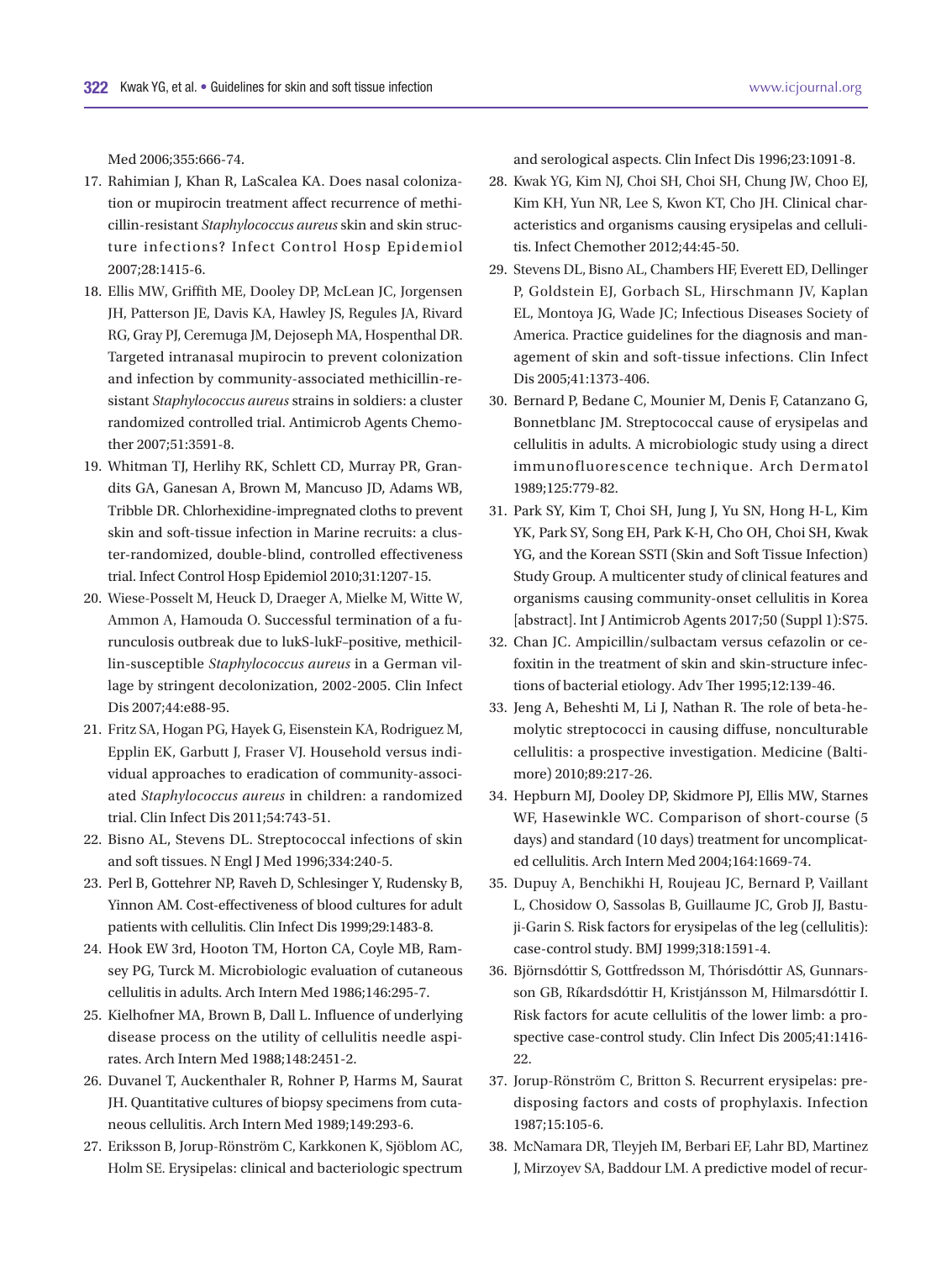rent lower extremity cellulitis in a population-based cohort. Arch Intern Med 2007;167:709-15.

- 39. [Lewis SD](https://www.ncbi.nlm.nih.gov/pubmed/?term=Lewis%20SD%5BAuthor%5D&cauthor=true&cauthor_uid=17170620), [Peter GS](https://www.ncbi.nlm.nih.gov/pubmed/?term=Peter%20GS%5BAuthor%5D&cauthor=true&cauthor_uid=17170620), [Gómez-Marín O](https://www.ncbi.nlm.nih.gov/pubmed/?term=G%C3%B3mez-Mar%C3%ADn%20O%5BAuthor%5D&cauthor=true&cauthor_uid=17170620), [Bisno AL](https://www.ncbi.nlm.nih.gov/pubmed/?term=Bisno%20AL%5BAuthor%5D&cauthor=true&cauthor_uid=17170620). Risk factors for recurrent lower extremity cellulitis in a U.S. Veterans Medical Center population. Am J Med Sci 2006;332:304-7.
- 40. [Karppelin M](https://www.ncbi.nlm.nih.gov/pubmed/?term=Karppelin%20M%5BAuthor%5D&cauthor=true&cauthor_uid=19694769), [Siljander T,](https://www.ncbi.nlm.nih.gov/pubmed/?term=Siljander%20T%5BAuthor%5D&cauthor=true&cauthor_uid=19694769) [Vuopio-Varkila J](https://www.ncbi.nlm.nih.gov/pubmed/?term=Vuopio-Varkila%20J%5BAuthor%5D&cauthor=true&cauthor_uid=19694769), [Kere J](https://www.ncbi.nlm.nih.gov/pubmed/?term=Kere%20J%5BAuthor%5D&cauthor=true&cauthor_uid=19694769), [Huhtala](https://www.ncbi.nlm.nih.gov/pubmed/?term=Huhtala%20H%5BAuthor%5D&cauthor=true&cauthor_uid=19694769)  [H](https://www.ncbi.nlm.nih.gov/pubmed/?term=Huhtala%20H%5BAuthor%5D&cauthor=true&cauthor_uid=19694769), [Vuento R,](https://www.ncbi.nlm.nih.gov/pubmed/?term=Vuento%20R%5BAuthor%5D&cauthor=true&cauthor_uid=19694769) [Jussila T](https://www.ncbi.nlm.nih.gov/pubmed/?term=Jussila%20T%5BAuthor%5D&cauthor=true&cauthor_uid=19694769), [Syrjänen J](https://www.ncbi.nlm.nih.gov/pubmed/?term=Syrj%C3%A4nen%20J%5BAuthor%5D&cauthor=true&cauthor_uid=19694769). Factors predisposing to acute and recurrent bacterial non-necrotizing cellulitis in hospitalized patients: a prospective case-control study. Clin Microbiol Infect 2010;16:729-34.
- 41. Pavlotsky F, Amrani S, Trau H. Recurrent erysipelas: risk factors. J Dtsch Dermatol Ges 2004;2:89-95.
- 42. [Sjöblom AC,](https://www.ncbi.nlm.nih.gov/pubmed/?term=Sj%C3%B6blom%20AC%5BAuthor%5D&cauthor=true&cauthor_uid=8132369) [Eriksson B](https://www.ncbi.nlm.nih.gov/pubmed/?term=Eriksson%20B%5BAuthor%5D&cauthor=true&cauthor_uid=8132369), [Jorup-Rönström C,](https://www.ncbi.nlm.nih.gov/pubmed/?term=Jorup-R%C3%B6nstr%C3%B6m%20C%5BAuthor%5D&cauthor=true&cauthor_uid=8132369) [Karkkonen](https://www.ncbi.nlm.nih.gov/pubmed/?term=Karkkonen%20K%5BAuthor%5D&cauthor=true&cauthor_uid=8132369)  [K,](https://www.ncbi.nlm.nih.gov/pubmed/?term=Karkkonen%20K%5BAuthor%5D&cauthor=true&cauthor_uid=8132369) [Lindqvist M](https://www.ncbi.nlm.nih.gov/pubmed/?term=Lindqvist%20M%5BAuthor%5D&cauthor=true&cauthor_uid=8132369). Antibiotic prophylaxis in recurrent erysipelas. Infection 1993;21:390-3.
- 43. Kremer M, Zuckerman R, Avraham Z, Raz R. Long-term antimicrobial therapy in the prevention of recurrent soft-tissue infections. J Infect 1991;22:37-40.
- 44. [UK Dermatology Clinical Trials Network's PATCH Trial](https://www.ncbi.nlm.nih.gov/pubmed/?term=UK%20Dermatology%20Clinical%20Trials%20Network%E2%80%99s%20PATCH%20Trial%20Team%5BCorporate%20Author%5D)  [Team,](https://www.ncbi.nlm.nih.gov/pubmed/?term=UK%20Dermatology%20Clinical%20Trials%20Network%E2%80%99s%20PATCH%20Trial%20Team%5BCorporate%20Author%5D) [Thomas K,](https://www.ncbi.nlm.nih.gov/pubmed/?term=Thomas%20K%5BAuthor%5D&cauthor=true&cauthor_uid=21910701) [Crook A](https://www.ncbi.nlm.nih.gov/pubmed/?term=Crook%20A%5BAuthor%5D&cauthor=true&cauthor_uid=21910701), [Foster K](https://www.ncbi.nlm.nih.gov/pubmed/?term=Foster%20K%5BAuthor%5D&cauthor=true&cauthor_uid=21910701), [Mason J,](https://www.ncbi.nlm.nih.gov/pubmed/?term=Mason%20J%5BAuthor%5D&cauthor=true&cauthor_uid=21910701) [Chalmers](https://www.ncbi.nlm.nih.gov/pubmed/?term=Chalmers%20J%5BAuthor%5D&cauthor=true&cauthor_uid=21910701)  [J](https://www.ncbi.nlm.nih.gov/pubmed/?term=Chalmers%20J%5BAuthor%5D&cauthor=true&cauthor_uid=21910701), [Bourke J](https://www.ncbi.nlm.nih.gov/pubmed/?term=Bourke%20J%5BAuthor%5D&cauthor=true&cauthor_uid=21910701), [Ferguson A,](https://www.ncbi.nlm.nih.gov/pubmed/?term=Ferguson%20A%5BAuthor%5D&cauthor=true&cauthor_uid=21910701) [Level N,](https://www.ncbi.nlm.nih.gov/pubmed/?term=Level%20N%5BAuthor%5D&cauthor=true&cauthor_uid=21910701) [Nunn A](https://www.ncbi.nlm.nih.gov/pubmed/?term=Nunn%20A%5BAuthor%5D&cauthor=true&cauthor_uid=21910701), [Williams H](https://www.ncbi.nlm.nih.gov/pubmed/?term=Williams%20H%5BAuthor%5D&cauthor=true&cauthor_uid=21910701). Prophylactic antibiotics for the prevention of cellulitis (erysipelas) of the leg: results of the UK Dermatology Clinical Tr ials Network 's PATCH II trial. Br J Dermatol 2012;166:169-78.
- 45. [Thomas KS,](https://www.ncbi.nlm.nih.gov/pubmed/?term=Thomas%20KS%5BAuthor%5D&cauthor=true&cauthor_uid=23635049) [Crook AM](https://www.ncbi.nlm.nih.gov/pubmed/?term=Crook%20AM%5BAuthor%5D&cauthor=true&cauthor_uid=23635049), [Nunn AJ](https://www.ncbi.nlm.nih.gov/pubmed/?term=Nunn%20AJ%5BAuthor%5D&cauthor=true&cauthor_uid=23635049), [Foster KA,](https://www.ncbi.nlm.nih.gov/pubmed/?term=Foster%20KA%5BAuthor%5D&cauthor=true&cauthor_uid=23635049) [Mason](https://www.ncbi.nlm.nih.gov/pubmed/?term=Mason%20JM%5BAuthor%5D&cauthor=true&cauthor_uid=23635049)  [JM,](https://www.ncbi.nlm.nih.gov/pubmed/?term=Mason%20JM%5BAuthor%5D&cauthor=true&cauthor_uid=23635049) [Chalmers JR](https://www.ncbi.nlm.nih.gov/pubmed/?term=Chalmers%20JR%5BAuthor%5D&cauthor=true&cauthor_uid=23635049), [Nasr IS](https://www.ncbi.nlm.nih.gov/pubmed/?term=Nasr%20IS%5BAuthor%5D&cauthor=true&cauthor_uid=23635049), [Brindle RJ,](https://www.ncbi.nlm.nih.gov/pubmed/?term=Brindle%20RJ%5BAuthor%5D&cauthor=true&cauthor_uid=23635049) [English J,](https://www.ncbi.nlm.nih.gov/pubmed/?term=English%20J%5BAuthor%5D&cauthor=true&cauthor_uid=23635049) [Meredith](https://www.ncbi.nlm.nih.gov/pubmed/?term=Meredith%20SK%5BAuthor%5D&cauthor=true&cauthor_uid=23635049)  [SK](https://www.ncbi.nlm.nih.gov/pubmed/?term=Meredith%20SK%5BAuthor%5D&cauthor=true&cauthor_uid=23635049), [Reynolds NJ,](https://www.ncbi.nlm.nih.gov/pubmed/?term=Reynolds%20NJ%5BAuthor%5D&cauthor=true&cauthor_uid=23635049) [de Berker D,](https://www.ncbi.nlm.nih.gov/pubmed/?term=de%20Berker%20D%5BAuthor%5D&cauthor=true&cauthor_uid=23635049) [Mortimer PS](https://www.ncbi.nlm.nih.gov/pubmed/?term=Mortimer%20PS%5BAuthor%5D&cauthor=true&cauthor_uid=23635049), [Williams](https://www.ncbi.nlm.nih.gov/pubmed/?term=Williams%20HC%5BAuthor%5D&cauthor=true&cauthor_uid=23635049)  [HC](https://www.ncbi.nlm.nih.gov/pubmed/?term=Williams%20HC%5BAuthor%5D&cauthor=true&cauthor_uid=23635049); [U.K. Dermatology Clinical Trials Network's PATCH I](https://www.ncbi.nlm.nih.gov/pubmed/?term=U.K.%20Dermatology%20Clinical%20Trials%20Network%27s%20PATCH%20I%20Trial%20Team%5BCorporate%20Author%5D)  [Trial Team](https://www.ncbi.nlm.nih.gov/pubmed/?term=U.K.%20Dermatology%20Clinical%20Trials%20Network%27s%20PATCH%20I%20Trial%20Team%5BCorporate%20Author%5D). Penicillin to prevent recurrent leg cellulitis. N Engl J Med 2013;368:1695-703.
- 46. Wang JH, Liu YC, Cheng DL, Yen MY, Chen YS, Wang JH, Wann SR, Lin HH. Role of benzathine penicillin G in prophylaxis for recurrent streptococcal cellulitis of the lower legs. Clin Infect Dis 1997;25:685-9.
- 47. Choi SH, Choi SH, Kwak YG, Chung JW, Choo EJ, Kim KH, Yun NR, Lee S, Kwon KT, Cho JH, Kim NJ. Clinical characteristics and causative organisms of community-acquired necrotizing fasciitis. Infect Chemother 2012;44:180-4.
- 48. Kim T, Park SY, Gwak YG, Choi SH, Jung J, You SN, Hong H-L, Kim YK, Park SY, Song EH, Park K-H, Cho OH, Choi SH, and the Korean SSTI (Skin and Soft Tissue Infection) Study Group. A multicenter study of clinical characteristics and microbial etiology in commmunity-onset necrotizing fasciitis in Korea [abstract]. Int J Antimicrob Agents 2017;50 (Suppl 1):S136.
- 49. Wang YS, Wong CH, Tay YK. Staging of necrotizing fasciitis based on the evolving cutaneous features. Int J Dermatol 2007;46:1036-41.
- 50. Schmid MR, Kossmann T, Duewell S. Differentiation of necrotizing fasciitis and cellulitis using MR imaging. [AJR](https://www.ncbi.nlm.nih.gov/pubmed/?term=Schmid+MR%2C+Kossmann+T%2C+Duewell+S.+Differentiation+of+necrotizing+fasciitis+and+cellulitis+using+MR+imaging) [Am J Roentgenol](https://www.ncbi.nlm.nih.gov/pubmed/?term=Schmid+MR%2C+Kossmann+T%2C+Duewell+S.+Differentiation+of+necrotizing+fasciitis+and+cellulitis+using+MR+imaging) 1998;170:615-20.
- 51. [Becker M,](https://www.ncbi.nlm.nih.gov/pubmed/?term=Becker%20M%5BAuthor%5D&cauthor=true&cauthor_uid=9015076) [Zbären P](https://www.ncbi.nlm.nih.gov/pubmed/?term=Zb%C3%A4ren%20P%5BAuthor%5D&cauthor=true&cauthor_uid=9015076), [Hermans R,](https://www.ncbi.nlm.nih.gov/pubmed/?term=Hermans%20R%5BAuthor%5D&cauthor=true&cauthor_uid=9015076) [Becker CD](https://www.ncbi.nlm.nih.gov/pubmed/?term=Becker%20CD%5BAuthor%5D&cauthor=true&cauthor_uid=9015076), [Marchal](https://www.ncbi.nlm.nih.gov/pubmed/?term=Marchal%20F%5BAuthor%5D&cauthor=true&cauthor_uid=9015076) [F](https://www.ncbi.nlm.nih.gov/pubmed/?term=Marchal%20F%5BAuthor%5D&cauthor=true&cauthor_uid=9015076), [Kurt AM,](https://www.ncbi.nlm.nih.gov/pubmed/?term=Kurt%20AM%5BAuthor%5D&cauthor=true&cauthor_uid=9015076) [Marré S,](https://www.ncbi.nlm.nih.gov/pubmed/?term=Marr%C3%A9%20S%5BAuthor%5D&cauthor=true&cauthor_uid=9015076) [Rüfenacht DA](https://www.ncbi.nlm.nih.gov/pubmed/?term=R%C3%BCfenacht%20DA%5BAuthor%5D&cauthor=true&cauthor_uid=9015076), [Terrier F.](https://www.ncbi.nlm.nih.gov/pubmed/?term=Terrier%20F%5BAuthor%5D&cauthor=true&cauthor_uid=9015076) Necrotizing fasciitis of the head and neck: role of CT in diagnosis and management. Radiology 1997;202:471-6.
- 52. Arslan A, Pierre-Jerome C, Borthne A. Necrotizing fasciitis: unreliable MRI findings in the preoperative diagnosis. Eur J Radiol 2000;36:139-43.
- 53. Kao LS, Lew DF, Arab SN, Todd SR, Awad SS, Carrick MM, Corneille MG, Lally KP. Local variations in the epidemiology, microbiology, and outcome of necrotizing soft-tissue infections: a multicenter study. Am J Surg 2011;202:139-45.
- 54. Zimbelman J, Palmer A, Todd J. Improved outcome of clindamycin compared with beta-lactam antibiotic treatment for invasive *Streptococcus pyogenes* infection. Pediatr Infect Dis J 1999;18:1096-100.
- 55. Mulla ZD, Leaverton PE, Wiersma ST. Invasive group A streptococcal infections in Florida. South Med J 2003;96:968-73.
- 56. [Ardanuy C,](https://www.ncbi.nlm.nih.gov/pubmed/?term=Ardanuy%20C%5BAuthor%5D&cauthor=true&cauthor_uid=20118164) [Domenech A,](https://www.ncbi.nlm.nih.gov/pubmed/?term=Domenech%20A%5BAuthor%5D&cauthor=true&cauthor_uid=20118164) [Rolo D,](https://www.ncbi.nlm.nih.gov/pubmed/?term=Rolo%20D%5BAuthor%5D&cauthor=true&cauthor_uid=20118164) [Calatayud L,](https://www.ncbi.nlm.nih.gov/pubmed/?term=Calatayud%20L%5BAuthor%5D&cauthor=true&cauthor_uid=20118164) [Tubau](https://www.ncbi.nlm.nih.gov/pubmed/?term=Tubau%20F%5BAuthor%5D&cauthor=true&cauthor_uid=20118164) [F](https://www.ncbi.nlm.nih.gov/pubmed/?term=Tubau%20F%5BAuthor%5D&cauthor=true&cauthor_uid=20118164), [Ayats J](https://www.ncbi.nlm.nih.gov/pubmed/?term=Ayats%20J%5BAuthor%5D&cauthor=true&cauthor_uid=20118164), [Martín R,](https://www.ncbi.nlm.nih.gov/pubmed/?term=Mart%C3%ADn%20R%5BAuthor%5D&cauthor=true&cauthor_uid=20118164) [Liñares J.](https://www.ncbi.nlm.nih.gov/pubmed/?term=Li%C3%B1ares%20J%5BAuthor%5D&cauthor=true&cauthor_uid=20118164) Molecular characterization of macrolide- and multidrug-resistant *Streptococcus pyogenes* isolated from adult patients in Barcelona, Spain (1993-2008). J Antimicrob Chemother 2010;65:634-43.
- 57. Wong CH, Chang HC, Pasupathy S, Khin LW, Tan JL, Low CO. Necrotizing fasciitis: clinical presentation, microbiology, and determinants of mortality. J Bone Joint Surg Am 2003;85-A:1454-60.
- 58. Elliott DC, Kufera JA, Myers RA. Necrotizing soft tissue infections. Risk factors for mortality and strategies for management. Ann Surg 1996;224:672-83.
- 59. Voros D, Pissiotis C, Georgantas D, Katsaragakis S, Antoniou S, Papadimitriou J. Role of early and extensive surgery in the treatment of severe necrotizing soft tissue infection. Br J Surg 1993;80:1190-1.
- 60. [Darabi K,](https://www.ncbi.nlm.nih.gov/pubmed/?term=Darabi%20K%5BAuthor%5D&cauthor=true&cauthor_uid=16686841) [Abdel-Wahab O](https://www.ncbi.nlm.nih.gov/pubmed/?term=Abdel-Wahab%20O%5BAuthor%5D&cauthor=true&cauthor_uid=16686841), [Dzik WH](https://www.ncbi.nlm.nih.gov/pubmed/?term=Dzik%20WH%5BAuthor%5D&cauthor=true&cauthor_uid=16686841). Current usage of intravenous immune globulin and the rationale behind it: the Massachusetts General Hospital data and a review of the literature. Transfusion 2006;46:741-53.
- 61. [Kaul R](https://www.ncbi.nlm.nih.gov/pubmed/?term=Kaul%20R%5BAuthor%5D&cauthor=true&cauthor_uid=10825042), [McGeer A,](https://www.ncbi.nlm.nih.gov/pubmed/?term=McGeer%20A%5BAuthor%5D&cauthor=true&cauthor_uid=10825042) [Norrby-Teglund A,](https://www.ncbi.nlm.nih.gov/pubmed/?term=Norrby-Teglund%20A%5BAuthor%5D&cauthor=true&cauthor_uid=10825042) [Kotb M,](https://www.ncbi.nlm.nih.gov/pubmed/?term=Kotb%20M%5BAuthor%5D&cauthor=true&cauthor_uid=10825042) [Schwartz](https://www.ncbi.nlm.nih.gov/pubmed/?term=Schwartz%20B%5BAuthor%5D&cauthor=true&cauthor_uid=10825042) [B](https://www.ncbi.nlm.nih.gov/pubmed/?term=Schwartz%20B%5BAuthor%5D&cauthor=true&cauthor_uid=10825042), [O'Rourke K](https://www.ncbi.nlm.nih.gov/pubmed/?term=O%27Rourke%20K%5BAuthor%5D&cauthor=true&cauthor_uid=10825042), [Talbot J](https://www.ncbi.nlm.nih.gov/pubmed/?term=Talbot%20J%5BAuthor%5D&cauthor=true&cauthor_uid=10825042), [Low DE.](https://www.ncbi.nlm.nih.gov/pubmed/?term=Low%20DE%5BAuthor%5D&cauthor=true&cauthor_uid=10825042) Intravenous immuno-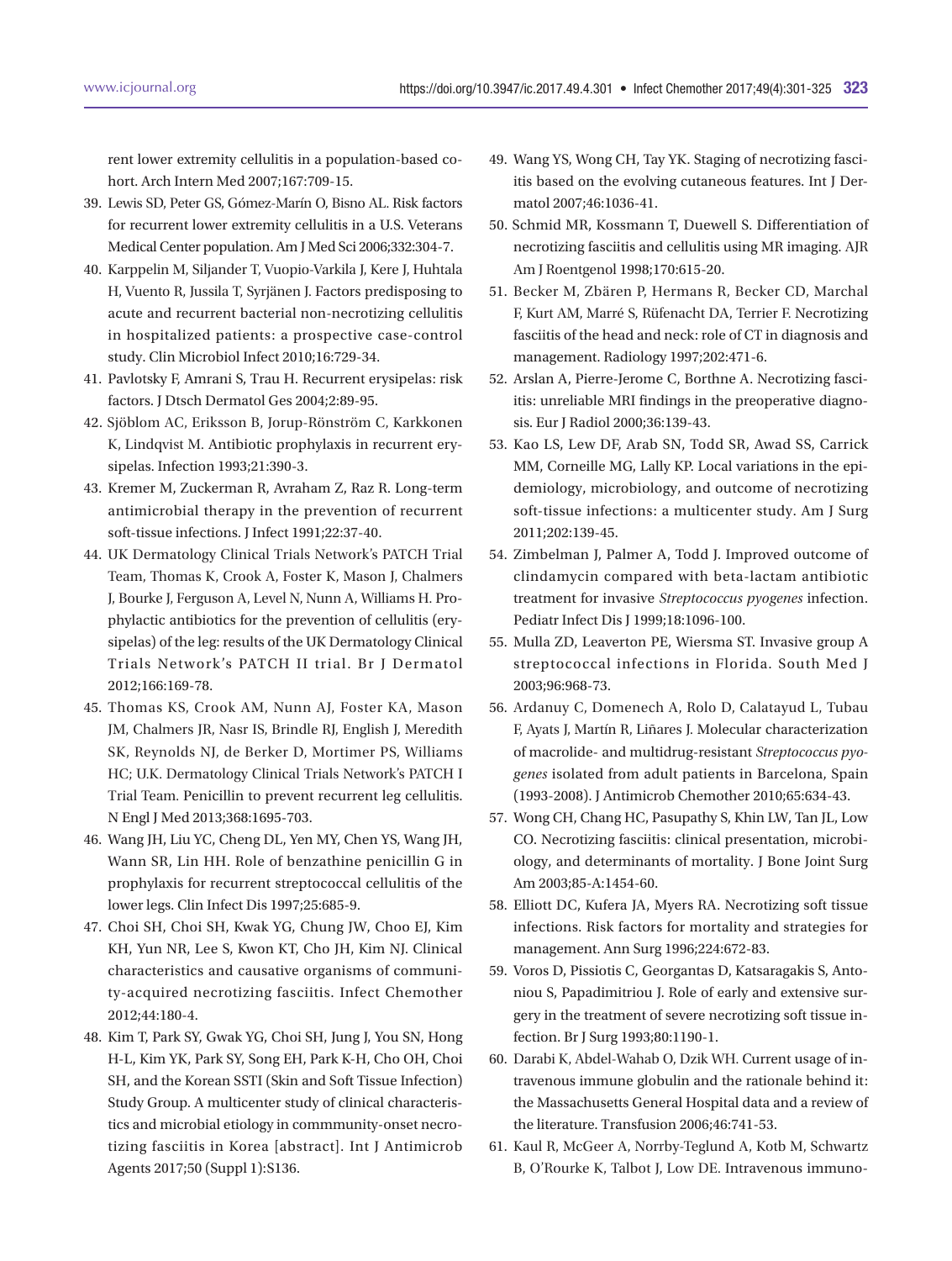globulin therapy for streptococcal toxic shock syndrome--a comparative observational study. The Canadian Streptococcal Study Group. Clin Infect Dis 1999;28:800-7.

- 62. Norrby-Teglund A, Ihendyane N, Darenberg J. Intravenous immunoglobulin adjunctive therapy in sepsis, with special emphasis on severe invasive group A streptococcal infections. Scand J Infect Dis 2003;35:683-9.
- 63. [Darenberg J](https://www.ncbi.nlm.nih.gov/pubmed/?term=Darenberg%20J%5BAuthor%5D&cauthor=true&cauthor_uid=12884156), [Ihendyane N](https://www.ncbi.nlm.nih.gov/pubmed/?term=Ihendyane%20N%5BAuthor%5D&cauthor=true&cauthor_uid=12884156), [Sjölin J,](https://www.ncbi.nlm.nih.gov/pubmed/?term=Sj%C3%B6lin%20J%5BAuthor%5D&cauthor=true&cauthor_uid=12884156) [Aufwerber E](https://www.ncbi.nlm.nih.gov/pubmed/?term=Aufwerber%20E%5BAuthor%5D&cauthor=true&cauthor_uid=12884156), [Haidl](https://www.ncbi.nlm.nih.gov/pubmed/?term=Haidl%20S%5BAuthor%5D&cauthor=true&cauthor_uid=12884156)  [S](https://www.ncbi.nlm.nih.gov/pubmed/?term=Haidl%20S%5BAuthor%5D&cauthor=true&cauthor_uid=12884156), [Follin P](https://www.ncbi.nlm.nih.gov/pubmed/?term=Follin%20P%5BAuthor%5D&cauthor=true&cauthor_uid=12884156), [Andersson J,](https://www.ncbi.nlm.nih.gov/pubmed/?term=Andersson%20J%5BAuthor%5D&cauthor=true&cauthor_uid=12884156) [Norrby-Teglund A;](https://www.ncbi.nlm.nih.gov/pubmed/?term=Norrby-Teglund%20A%5BAuthor%5D&cauthor=true&cauthor_uid=12884156) [StreptIg Study](https://www.ncbi.nlm.nih.gov/pubmed/?term=StreptIg%20Study%20Group%5BCorporate%20Author%5D)  [Group.](https://www.ncbi.nlm.nih.gov/pubmed/?term=StreptIg%20Study%20Group%5BCorporate%20Author%5D) Intravenous immunoglobulin G therapy in streptococcal toxic shock syndrome: a European randomized, double-blind, placebo-controlled trial. Clin Infect Dis 2003;37:333-40.
- 64. Kim T, Park SY, Gwak YG, Choi SH, Jung J, You SN, Hong H-L, Kim YK, Park SY, Song EH, Park K-H, Cho OH, Choi SH, and the Korean SSTI (Skin and Soft Tissue Infection) Study Group. A multicenter study of clinical characteristics and microbial etiology in community-onset pyomyositis in Korea [abstract]. Int J Antimicrob Agents 2017;50 (Suppl 1):S136.
- 65. Yu JS, Habib P. MR imaging of urgent inflammatory and infectious conditions affecting the soft tissues of the musculoskeletal system. Emerg Radiol 2009;16:267-76.
- 66. Turecki MB, Taljanovic MS, Stubbs AY, Graham AR, Holden DA, Hunter TB, Rogers LF. Imaging of musculoskeletal soft tissue infections. Skeletal Radiol 2010;39:957-71.
- 67. Crum NF. Bacterial pyomyositis in the United States. Am J Med 2004;117:420-8.
- 68. Chiu SK, Lin JC, Wang NC, Peng MY, Chang FY. Impact of underlying diseases on the clinical characteristics and outcome of primary pyomyositis. J Microbiol Immunol Infect 2008;41:286-93.
- 69. Faraklas I, Stoddard GJ, Neumayer LA, Cochran A. Development and validation of a necrotizing soft-tissue infection mortality risk calculator using NSQIP. J Am Coll Surg 2013;217:153-60.e3; discussion 160-1.
- 70. Bryant AE, Stevens DL. Clostridial myonecrosis: new insights in pathogenesis and management. Curr Infect Dis Rep 2010;12:383-91.
- 71. Stevens DL, Maier KA, Laine BM, Mitten JE. Comparison of clindamycin, rifampin, tetracycline, metronidazole, and penicillin for efficacy in prevention of experimental gas gangrene due to *Clostridium perfringens*. J Infect Dis 1987;155:220-8.
- 72. Stevens DL, Laine BM, Mitten JE. Comparison of single and combination antimicrobial agents for prevention of

experimental gas gangrene caused by *Clostridium perfringens*. Antimicrob Agents Chemother 1987;31:312-6.

- 73. Broder J, Jerrard D, Olshaker J, Witting M. Low risk of infection in selected human bites treated without antibiotics. Am J Emerg Med 2004;22:10-3.
- 74. Medeiros I, Saconato H. Antibiotic prophylaxis for mammalian bites. Cochrane Database Syst Rev 2001:CD001738.
- 75. Zubowicz VN, Gravier M. Management of early human bites of the hand: a prospective randomized study. Plast Reconstr Surg 1991;88:111-4.
- 76. Cummings P. Antibiotics to prevent infection in patients with dog bite wounds: a meta-analysis of randomized trials. Ann Emerg Med 1994;23:535-40.
- 77. Callaham M. Prophylactic antibiotics in common dog bite wounds: a controlled study. Ann Emerg Med 1980;9:410-4.
- 78. Dire DJ. Emergency management of dog and cat bite wounds. Emerg Med Clin North Am 1992;10:719-36.
- 79. Elenbaas RM, McNabney WK, Robinson WA. Prophylactic oxacillin in dog bite wounds. Ann Emerg Med 1982;11:248-51.
- 80. Dire DJ, Hogan DE, Walker JS. Prophylactic oral antibiotics for low-risk dog bite wounds. Pediatr Emerg Care 1992;8:194-9. 35
- 81. Abrahamian FM, Goldstein EJ. Microbiology of animal bite wound infections. Clin Microbiol Rev 2011;24:231-46.
- 82. Goldstein EJ, Citron DM, Wield B, Blachman U, Sutter VL, Miller TA, Finegold SM. Bacteriology of human and animal bite wounds. J Clin Microbiol 1978;8:667-72.
- 83. Goldstein EJ, Citron DM. Comparative activities of cefuroxime, amoxicillin-clavulanic acid, ciprofloxacin, enoxacin, and ofloxacin against aerobic and anaerobic bacteria isolated from bite wounds. Antimicrob Agents Chemother 1988;32:1143-8.
- 84. Goldstein EJ, Citron DM, Finegold SM. Dog bite wounds and infection: a prospective clinical study. Ann Emerg Med 1980;9:508-12.
- 85. Goldstein EJ, Citron DM, Richwald GA. Lack of in vitro efficacy of oral forms of certain cephalosporins, erythromycin, and oxacillin against *Pasteurella multocida*. Antimicrob Agents Chemother 1988;32:213-5.
- 86. Stevens DL, Higbee JW, Oberhofer TR, Everett ED. Antibiotic susceptibilities of human isolates of *Pasteurella multocida*. Antimicrob Agents Chemother 1979;16:322-4.
- 87. Muguti GI, Dixon MS. Tetanus following human bite. Br J Plast Surg 1992;45:614-5.
- 88. Talan DA, Citron DM, Abrahamian FM, Moran GJ, Gold-